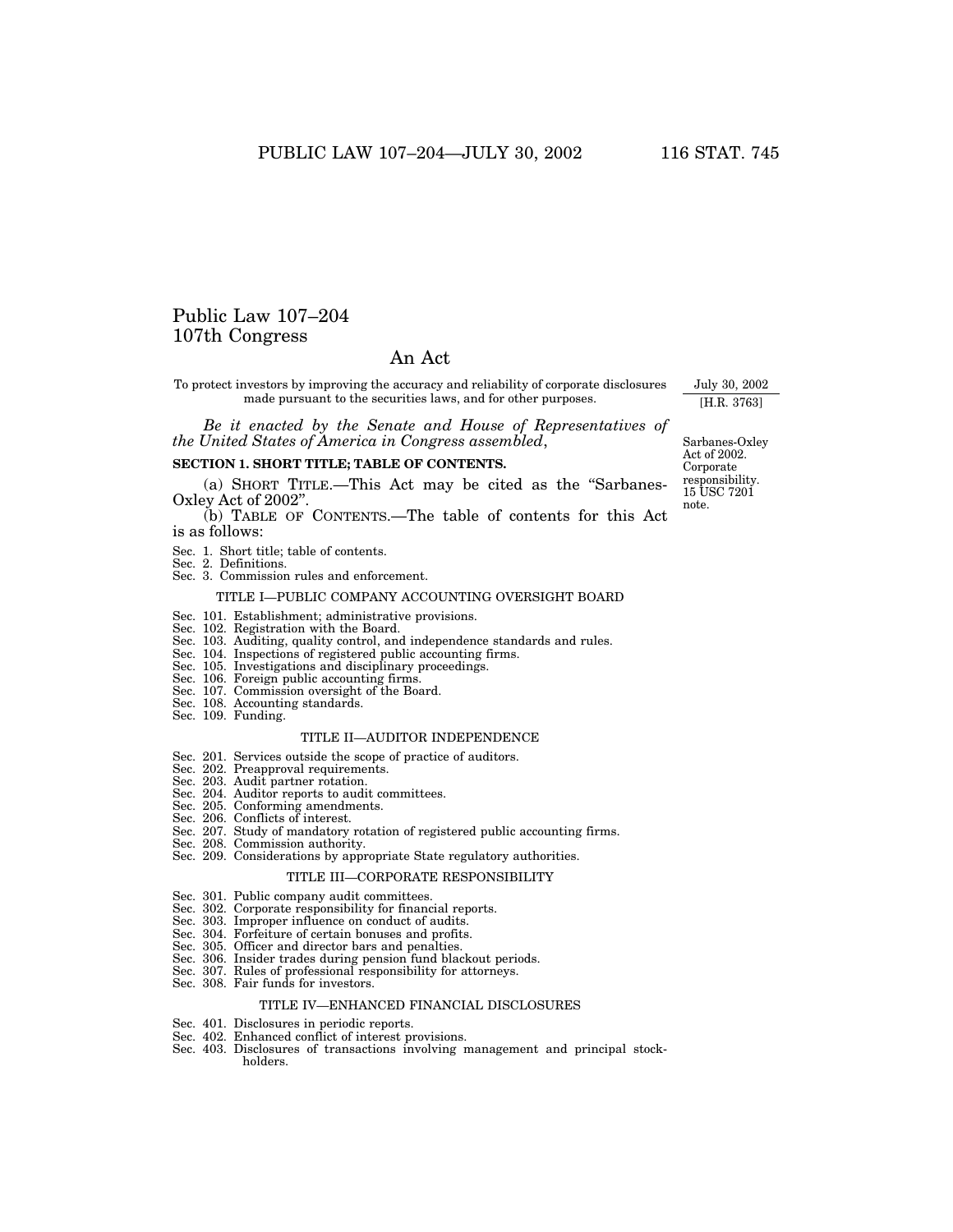- Sec. 404. Management assessment of internal controls.
- Sec. 405. Exemption.
- Sec. 406. Code of ethics for senior financial officers.
- Sec. 407. Disclosure of audit committee financial expert.
- Sec. 408. Enhanced review of periodic disclosures by issuers.
- Sec. 409. Real time issuer disclosures.

#### TITLE V—ANALYST CONFLICTS OF INTEREST

Sec. 501. Treatment of securities analysts by registered securities associations and national securities exchanges.

#### TITLE VI—COMMISSION RESOURCES AND AUTHORITY

- Sec. 601. Authorization of appropriations.
- Sec. 602. Appearance and practice before the Commission.
- Sec. 603. Federal court authority to impose penny stock bars.
- Sec. 604. Qualifications of associated persons of brokers and dealers.

#### TITLE VII—STUDIES AND REPORTS

- Sec. 701. GAO study and report regarding consolidation of public accounting firms.
- Sec. 702. Commission study and report regarding credit rating agencies.
- Sec. 703. Study and report on violators and violations
- Sec. 704. Study of enforcement actions.
- Sec. 705. Study of investment banks.

#### TITLE VIII—CORPORATE AND CRIMINAL FRAUD ACCOUNTABILITY

- Sec. 801. Short title.
- Sec. 802. Criminal penalties for altering documents.
- Sec. 803. Debts nondischargeable if incurred in violation of securities fraud laws.
- Sec. 804. Statute of limitations for securities fraud.
- Sec. 805. Review of Federal Sentencing Guidelines for obstruction of justice and extensive criminal fraud.
- Sec. 806. Protection for employees of publicly traded companies who provide evidence of fraud.
- Sec. 807. Criminal penalties for defrauding shareholders of publicly traded companies.

#### TITLE IX—WHITE-COLLAR CRIME PENALTY ENHANCEMENTS

- Sec. 901. Short title.
- Sec. 902. Attempts and conspiracies to commit criminal fraud offenses.
- Sec. 903. Criminal penalties for mail and wire fraud.
- Sec. 904. Criminal penalties for violations of the Employee Retirement Income Security Act of 1974.
- Sec. 905. Amendment to sentencing guidelines relating to certain white-collar offenses.
- Sec. 906. Corporate responsibility for financial reports.

#### TITLE X—CORPORATE TAX RETURNS

Sec. 1001. Sense of the Senate regarding the signing of corporate tax returns by chief executive officers.

#### TITLE XI—CORPORATE FRAUD AND ACCOUNTABILITY

- Sec. 1101. Short title.
- Sec. 1102. Tampering with a record or otherwise impeding an official proceeding.
- Sec. 1103. Temporary freeze authority for the Securities and Exchange Commission.
- Sec. 1104. Amendment to the Federal Sentencing Guidelines.
- Sec. 1105. Authority of the Commission to prohibit persons from serving as officers or directors.
- Sec. 1106. Increased criminal penalties under Securities Exchange Act of 1934.

15 USC 7201.

#### **SEC. 2. DEFINITIONS.**

(a) IN GENERAL.—In this Act, the following definitions shall apply:

(1) APPROPRIATE STATE REGULATORY AUTHORITY.—The term "appropriate State regulatory authority" means the State agency or other authority responsible for the licensure or other regulation of the practice of accounting in the State or States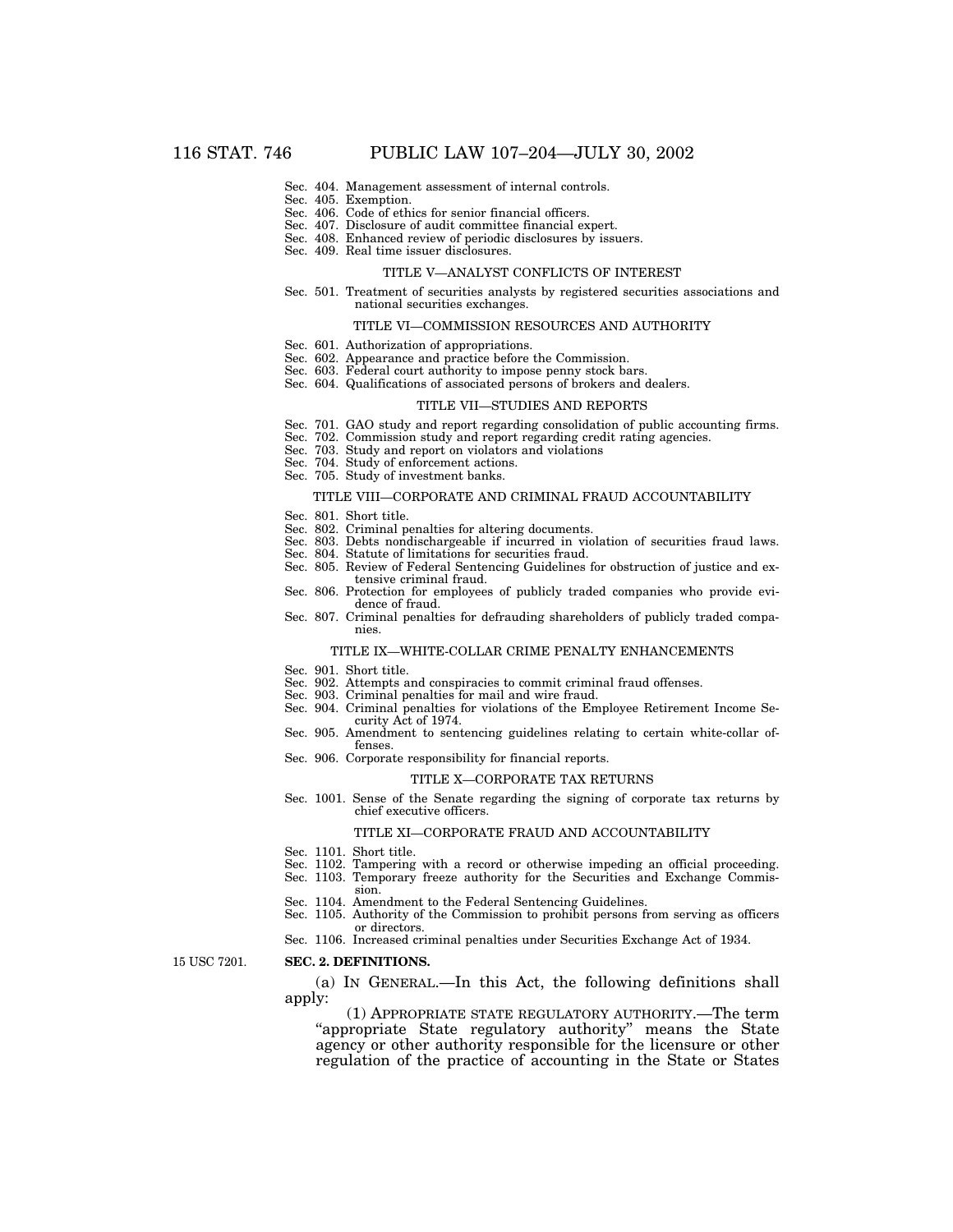having jurisdiction over a registered public accounting firm or associated person thereof, with respect to the matter in question.

(2) AUDIT.—The term ''audit'' means an examination of the financial statements of any issuer by an independent public accounting firm in accordance with the rules of the Board or the Commission (or, for the period preceding the adoption of applicable rules of the Board under section 103, in accordance with then-applicable generally accepted auditing and related standards for such purposes), for the purpose of expressing an opinion on such statements.

(3) AUDIT COMMITTEE.—The term ''audit committee'' means—

(A) a committee (or equivalent body) established by and amongst the board of directors of an issuer for the purpose of overseeing the accounting and financial reporting processes of the issuer and audits of the financial statements of the issuer; and

(B) if no such committee exists with respect to an issuer, the entire board of directors of the issuer.

(4) AUDIT REPORT.—The term ''audit report'' means a document or other record—

(A) prepared following an audit performed for purposes of compliance by an issuer with the requirements of the securities laws; and

(B) in which a public accounting firm either—

(i) sets forth the opinion of that firm regarding a financial statement, report, or other document; or

(ii) asserts that no such opinion can be expressed. (5) BOARD.—The term ''Board'' means the Public Company

Accounting Oversight Board established under section 101.

(6) COMMISSION.—The term ''Commission'' means the Securities and Exchange Commission.

(7) ISSUER.—The term ''issuer'' means an issuer (as defined in section 3 of the Securities Exchange Act of 1934 (15 U.S.C. 78c)), the securities of which are registered under section 12 of that Act (15 U.S.C. 78l), or that is required to file reports under section  $15(d)$  (15 U.S.C. 78 $o(d)$ ), or that files or has filed a registration statement that has not yet become effective under the Securities Act of 1933 (15 U.S.C. 77a et seq.), and that it has not withdrawn.

(8) NON-AUDIT SERVICES.—The term ''non-audit services'' means any professional services provided to an issuer by a registered public accounting firm, other than those provided to an issuer in connection with an audit or a review of the financial statements of an issuer.

(9) PERSON ASSOCIATED WITH A PUBLIC ACCOUNTING FIRM.—

(A) IN GENERAL.—The terms ''person associated with a public accounting firm'' (or with a ''registered public accounting firm'') and ''associated person of a public accounting firm'' (or of a ''registered public accounting firm'') mean any individual proprietor, partner, shareholder, principal, accountant, or other professional employee of a public accounting firm, or any other independent contractor or entity that, in connection with the preparation or issuance of any audit report—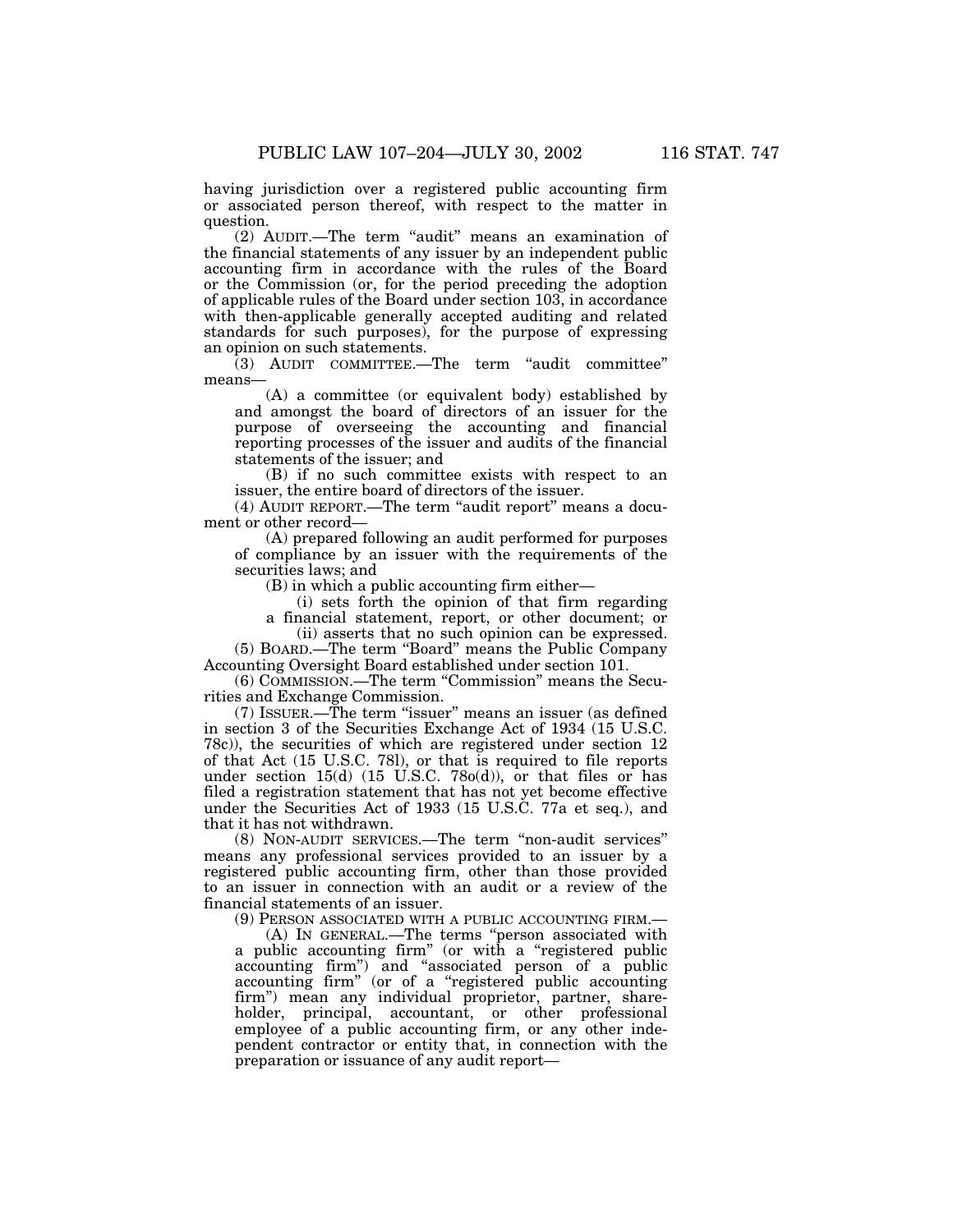(i) shares in the profits of, or receives compensation in any other form from, that firm; or

(ii) participates as agent or otherwise on behalf of such accounting firm in any activity of that firm.

(B) EXEMPTION AUTHORITY.—The Board may, by rule, exempt persons engaged only in ministerial tasks from the definition in subparagraph (A), to the extent that the Board determines that any such exemption is consistent with the purposes of this Act, the public interest, or the protection of investors.

(10) PROFESSIONAL STANDARDS.—The term ''professional standards'' means—

(A) accounting principles that are—

(i) established by the standard setting body described in section 19(b) of the Securities Act of 1933, as amended by this Act, or prescribed by the Commission under section 19(a) of that Act  $(15 \text{ U.S.C. } 17a(s))$ or section 13(b) of the Securities Exchange Act of 1934 (15 U.S.C. 78a(m)); and

(ii) relevant to audit reports for particular issuers, or dealt with in the quality control system of a particular registered public accounting firm; and

(B) auditing standards, standards for attestation engagements, quality control policies and procedures, ethical and competency standards, and independence standards (including rules implementing title II) that the Board or the Commission determines—

(i) relate to the preparation or issuance of audit reports for issuers; and

(ii) are established or adopted by the Board under section 103(a), or are promulgated as rules of the Commission.

(11) PUBLIC ACCOUNTING FIRM.—The term ''public accounting firm'' means—

(A) a proprietorship, partnership, incorporated association, corporation, limited liability company, limited liability partnership, or other legal entity that is engaged in the practice of public accounting or preparing or issuing audit reports; and

(B) to the extent so designated by the rules of the Board, any associated person of any entity described in subparagraph (A).

(12) REGISTERED PUBLIC ACCOUNTING FIRM.—The term ''registered public accounting firm'' means a public accounting firm registered with the Board in accordance with this Act.

(13) RULES OF THE BOARD.—The term ''rules of the Board'' means the bylaws and rules of the Board (as submitted to, and approved, modified, or amended by the Commission, in accordance with section 107), and those stated policies, practices, and interpretations of the Board that the Commission, by rule, may deem to be rules of the Board, as necessary or appropriate in the public interest or for the protection of investors.

(14) SECURITY.—The term ''security'' has the same meaning as in section 3(a) of the Securities Exchange Act of 1934 (15 U.S.C. 78c(a)).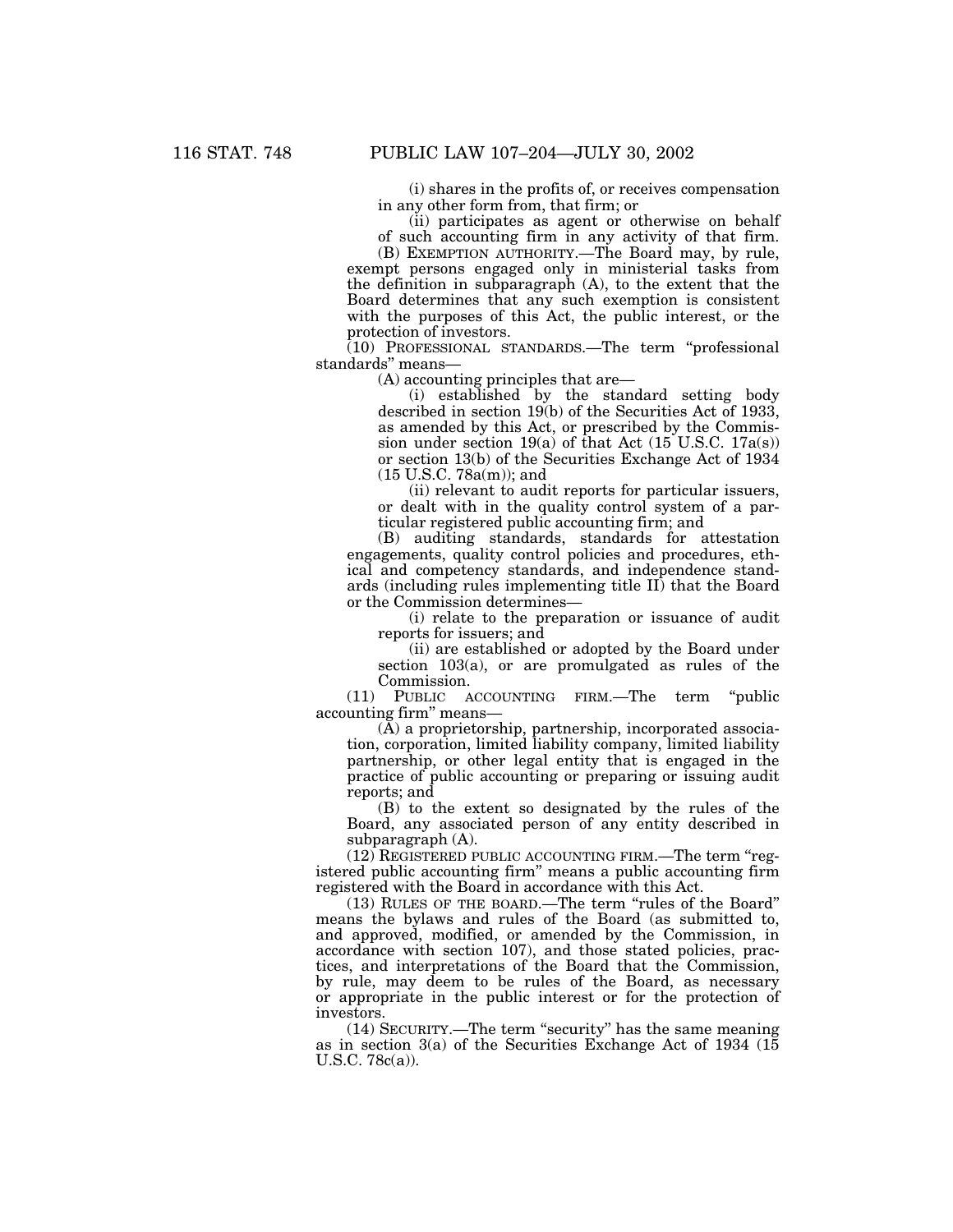(15) SECURITIES LAWS.—The term ''securities laws'' means the provisions of law referred to in section  $3(a)(47)$  of the Securities Exchange Act of 1934 (15 U.S.C. 78c(a)(47)), as amended by this Act, and includes the rules, regulations, and orders issued by the Commission thereunder.

(16) STATE.—The term ''State'' means any State of the United States, the District of Columbia, Puerto Rico, the Virgin Islands, or any other territory or possession of the United States.

(b) CONFORMING AMENDMENT.—Section 3(a)(47) of the Securities Exchange Act of 1934 (15 U.S.C.  $78c(a)(47)$ ) is amended by inserting "the Sarbanes-Oxley Act of 2002," before "the Public".

#### **SEC. 3. COMMISSION RULES AND ENFORCEMENT.**

15 USC 7202.

(a) REGULATORY ACTION.—The Commission shall promulgate such rules and regulations, as may be necessary or appropriate in the public interest or for the protection of investors, and in furtherance of this Act.

(b) ENFORCEMENT.—

(1) IN GENERAL.—A violation by any person of this Act, any rule or regulation of the Commission issued under this Act, or any rule of the Board shall be treated for all purposes in the same manner as a violation of the Securities Exchange Act of 1934 (15 U.S.C. 78a et seq.) or the rules and regulations issued thereunder, consistent with the provisions of this Act, and any such person shall be subject to the same penalties, and to the same extent, as for a violation of that Act or such rules or regulations.

(2) INVESTIGATIONS, INJUNCTIONS, AND PROSECUTION OF OFFENSES.—Section 21 of the Securities Exchange Act of 1934 (15 U.S.C. 78u) is amended—

 $(A)$  in subsection  $(a)(1)$ , by inserting "the rules of the Public Company Accounting Oversight Board, of which such person is a registered public accounting firm or a person associated with such a firm," after "is a participant,";

(B) in subsection (d)(1), by inserting ''the rules of the Public Company Accounting Oversight Board, of which such person is a registered public accounting firm or a person associated with such a firm," after "is a participant,";

(C) in subsection (e), by inserting ''the rules of the Public Company Accounting Oversight Board, of which such person is a registered public accounting firm or a person associated with such a firm," after "is a participant,"; and

(D) in subsection (f), by inserting ''or the Public Company Accounting Oversight Board'' after ''self-regulatory organization'' each place that term appears.

(3) CEASE-AND-DESIST PROCEEDINGS.—Section  $21C(c)(2)$  of the Securities Exchange Act of 1934 (15 U.S.C. 78u–3(c)(2)) is amended by inserting "registered public accounting firm (as defined in section 2 of the Sarbanes-Oxley Act of 2002)," after ''government securities dealer,''.

(4) ENFORCEMENT BY FEDERAL BANKING AGENCIES.—Section 12(i) of the Securities Exchange Act of 1934 (15 U.S.C. 78l(i)) is amended by—

(A) striking "sections 12," each place it appears and inserting "sections  $10A(m)$ ,  $12$ ,"; and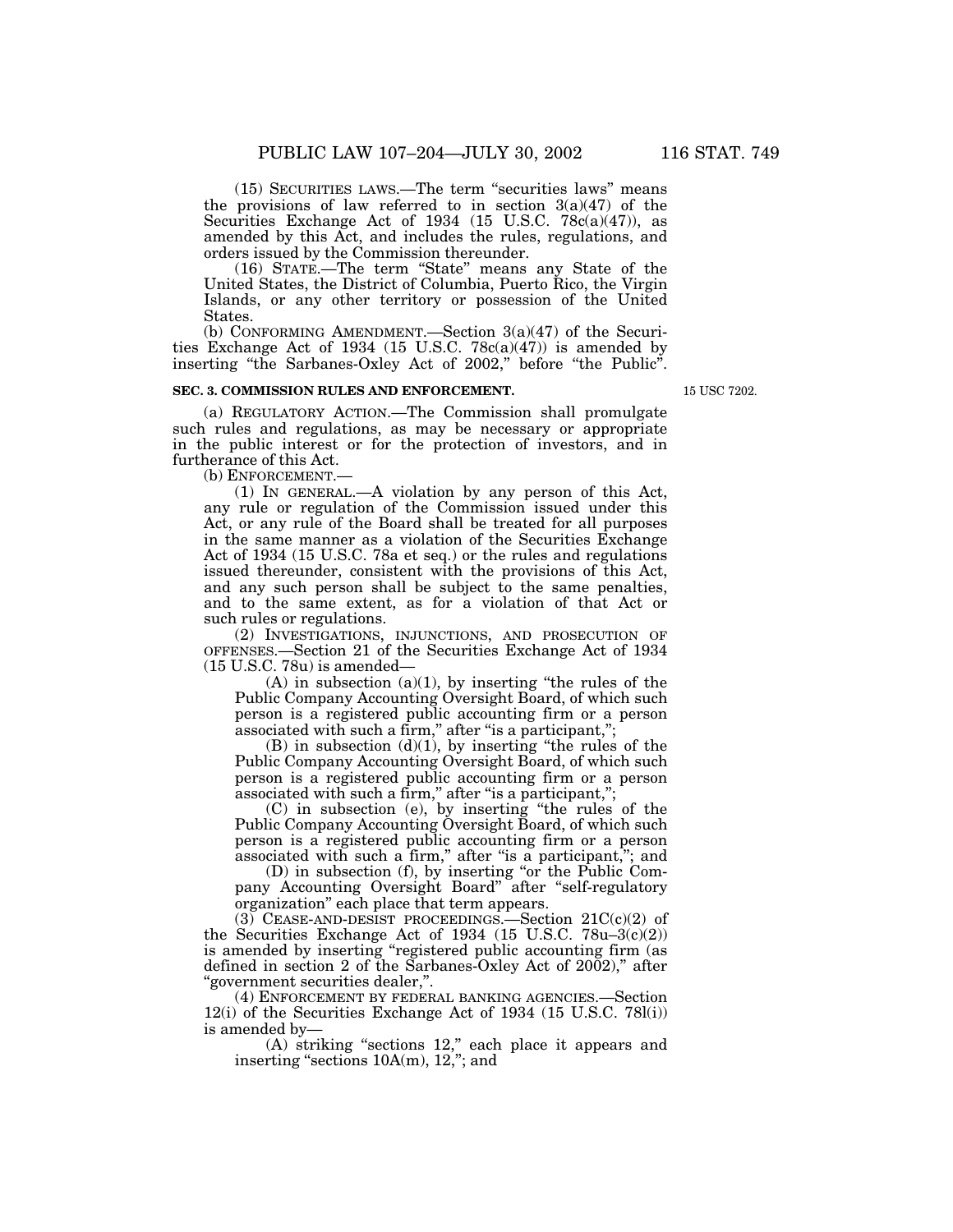(B) striking ''and 16,'' each place it appears and inserting ''and 16 of this Act, and sections 302, 303, 304, 306, 401(b), 404, 406, and 407 of the Sarbanes-Oxley Act of 2002,''.

(c) EFFECT ON COMMISSION AUTHORITY.—Nothing in this Act or the rules of the Board shall be construed to impair or limit— (1) the authority of the Commission to regulate the

accounting profession, accounting firms, or persons associated with such firms for purposes of enforcement of the securities laws;

(2) the authority of the Commission to set standards for accounting or auditing practices or auditor independence, derived from other provisions of the securities laws or the rules or regulations thereunder, for purposes of the preparation and issuance of any audit report, or otherwise under applicable law; or

(3) the ability of the Commission to take, on the initiative of the Commission, legal, administrative, or disciplinary action against any registered public accounting firm or any associated person thereof.

# **TITLE I—PUBLIC COMPANY ACCOUNTING OVERSIGHT BOARD**

15 USC 7211.

## **SEC. 101. ESTABLISHMENT; ADMINISTRATIVE PROVISIONS.**

(a) ESTABLISHMENT OF BOARD.—There is established the Public Company Accounting Oversight Board, to oversee the audit of public companies that are subject to the securities laws, and related matters, in order to protect the interests of investors and further the public interest in the preparation of informative, accurate, and independent audit reports for companies the securities of which are sold to, and held by and for, public investors. The Board shall be a body corporate, operate as a nonprofit corporation, and have succession until dissolved by an Act of Congress.

(b) STATUS.—The Board shall not be an agency or establishment of the United States Government, and, except as otherwise provided in this Act, shall be subject to, and have all the powers conferred upon a nonprofit corporation by, the District of Columbia Nonprofit Corporation Act. No member or person employed by, or agent for, the Board shall be deemed to be an officer or employee of or agent for the Federal Government by reason of such service.

(c) DUTIES OF THE BOARD.—The Board shall, subject to action by the Commission under section 107, and once a determination is made by the Commission under subsection (d) of this section—

(1) register public accounting firms that prepare audit reports for issuers, in accordance with section 102;

(2) establish or adopt, or both, by rule, auditing, quality control, ethics, independence, and other standards relating to the preparation of audit reports for issuers, in accordance with section 103;

(3) conduct inspections of registered public accounting firms, in accordance with section 104 and the rules of the Board;

(4) conduct investigations and disciplinary proceedings concerning, and impose appropriate sanctions where justified upon,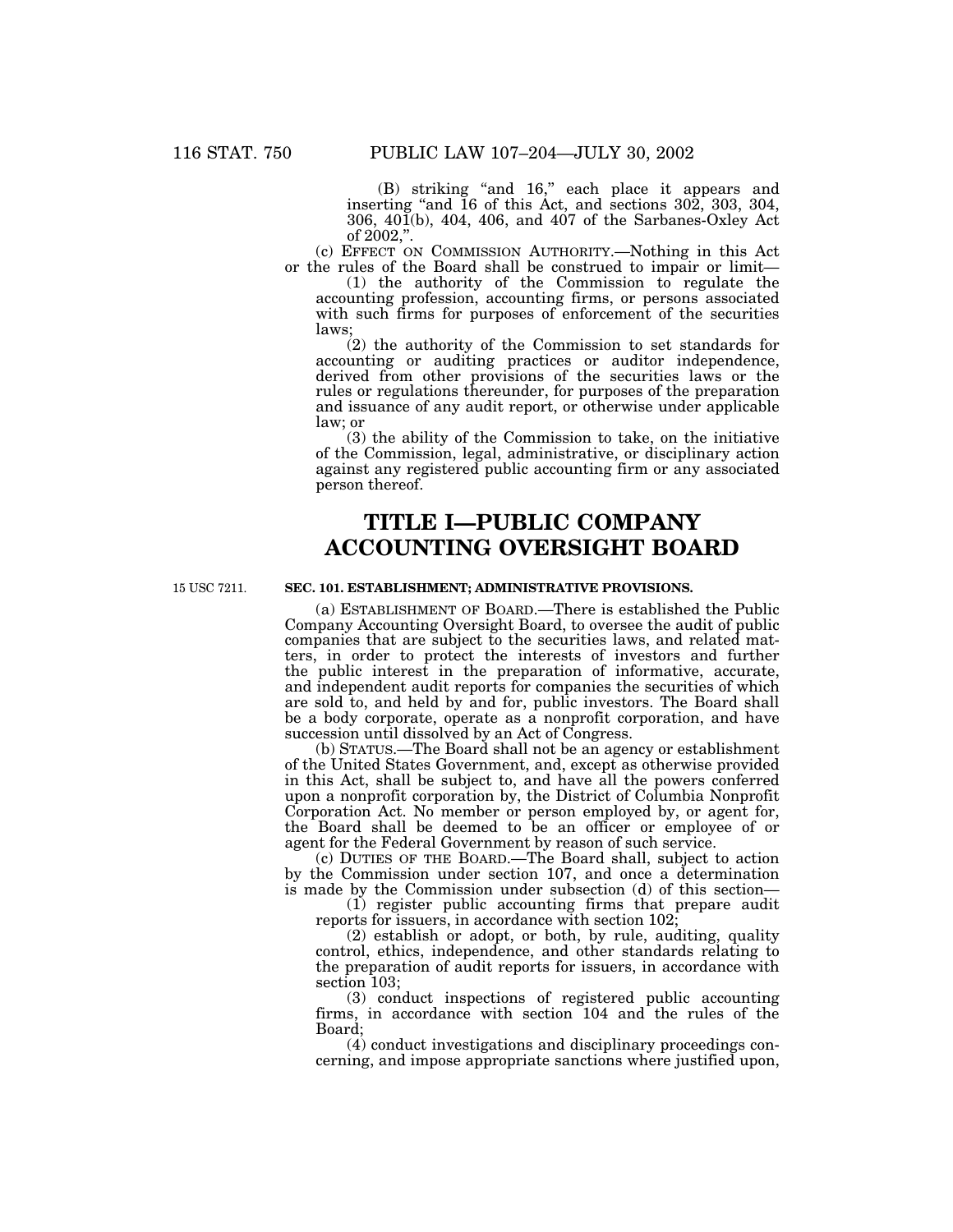registered public accounting firms and associated persons of such firms, in accordance with section 105;

(5) perform such other duties or functions as the Board (or the Commission, by rule or order) determines are necessary or appropriate to promote high professional standards among, and improve the quality of audit services offered by, registered public accounting firms and associated persons thereof, or otherwise to carry out this Act, in order to protect investors, or to further the public interest;

(6) enforce compliance with this Act, the rules of the Board, professional standards, and the securities laws relating to the preparation and issuance of audit reports and the obligations and liabilities of accountants with respect thereto, by registered public accounting firms and associated persons thereof; and

(7) set the budget and manage the operations of the Board and the staff of the Board.

(d) COMMISSION DETERMINATION.—The members of the Board shall take such action (including hiring of staff, proposal of rules, and adoption of initial and transitional auditing and other professional standards) as may be necessary or appropriate to enable the Commission to determine, not later than 270 days after the date of enactment of this Act, that the Board is so organized and has the capacity to carry out the requirements of this title, and to enforce compliance with this title by registered public accounting firms and associated persons thereof. The Commission shall be responsible, prior to the appointment of the Board, for the planning for the establishment and administrative transition to the Board's operation.

(e) BOARD MEMBERSHIP.—

(1) COMPOSITION.—The Board shall have 5 members, appointed from among prominent individuals of integrity and reputation who have a demonstrated commitment to the interests of investors and the public, and an understanding of the responsibilities for and nature of the financial disclosures required of issuers under the securities laws and the obligations of accountants with respect to the preparation and issuance of audit reports with respect to such disclosures.

(2) LIMITATION.—Two members, and only 2 members, of the Board shall be or have been certified public accountants pursuant to the laws of 1 or more States, provided that, if 1 of those 2 members is the chairperson, he or she may not have been a practicing certified public accountant for at least 5 years prior to his or her appointment to the Board.

(3) FULL-TIME INDEPENDENT SERVICE.—Each member of the Board shall serve on a full-time basis, and may not, concurrent with service on the Board, be employed by any other person or engage in any other professional or business activity. No member of the Board may share in any of the profits of, or receive payments from, a public accounting firm (or any other person, as determined by rule of the Commission), other than fixed continuing payments, subject to such conditions as the Commission may impose, under standard arrangements for the retirement of members of public accounting firms.

(4) APPOINTMENT OF BOARD MEMBERS.—

(A) INITIAL BOARD.—Not later than 90 days after the Deadline. date of enactment of this Act, the Commission, after consultation with the Chairman of the Board of Governors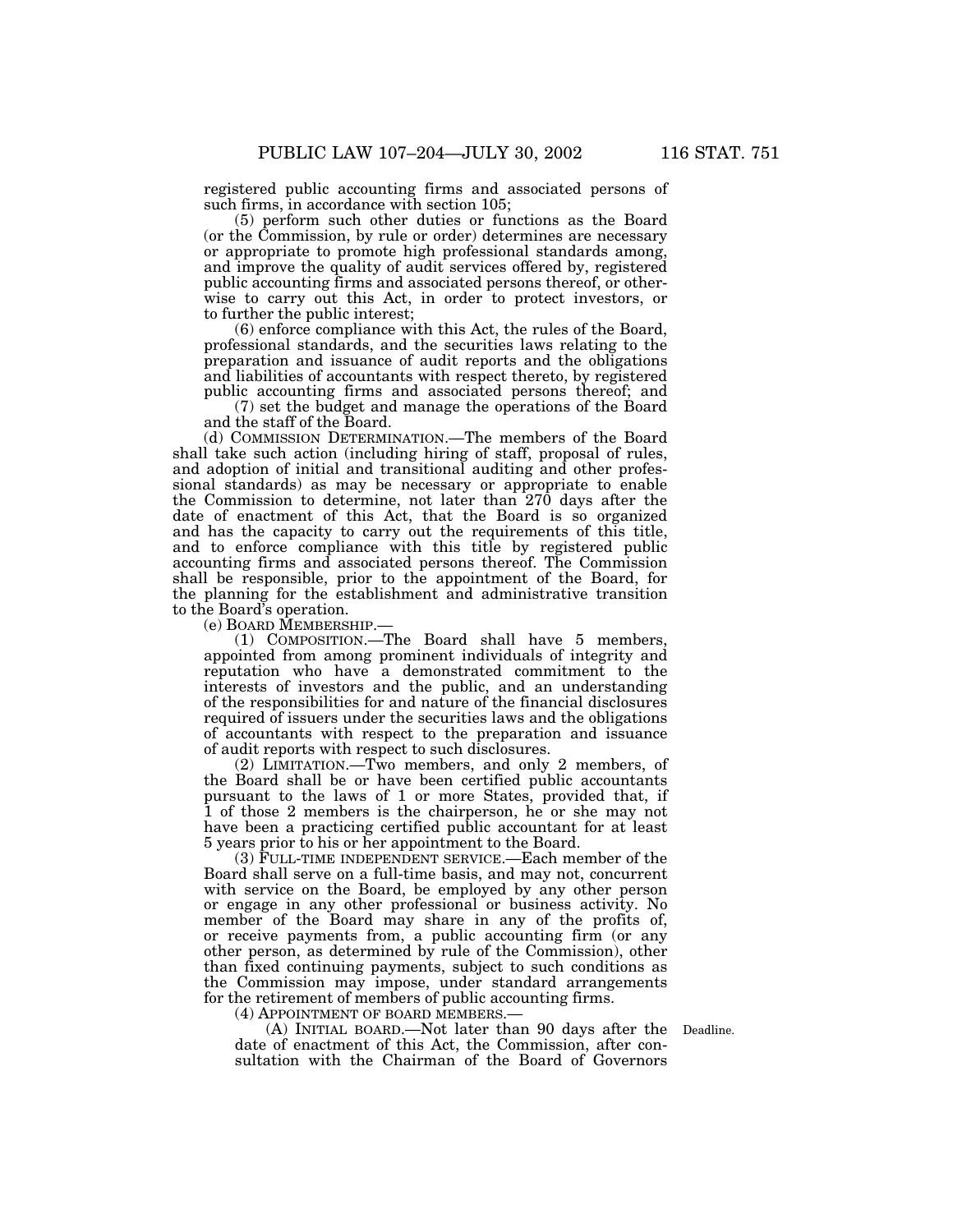of the Federal Reserve System and the Secretary of the Treasury, shall appoint the chairperson and other initial members of the Board, and shall designate a term of service for each.

(B) VACANCIES.—A vacancy on the Board shall not affect the powers of the Board, but shall be filled in the same manner as provided for appointments under this section.

(5) TERM OF SERVICE.—

(A) IN GENERAL.—The term of service of each Board member shall be 5 years, and until a successor is appointed, except that—

(i) the terms of office of the initial Board members (other than the chairperson) shall expire in annual increments, 1 on each of the first 4 anniversaries of the initial date of appointment; and

(ii) any Board member appointed to fill a vacancy occurring before the expiration of the term for which the predecessor was appointed shall be appointed only for the remainder of that term.

(B) TERM LIMITATION.—No person may serve as a member of the Board, or as chairperson of the Board, for more than 2 terms, whether or not such terms of service are consecutive.

(6) REMOVAL FROM OFFICE.—A member of the Board may be removed by the Commission from office, in accordance with section  $107(d)(3)$ , for good cause shown before the expiration of the term of that member.

(f) POWERS OF THE BOARD.—In addition to any authority granted to the Board otherwise in this Act, the Board shall have the power, subject to section 107—

(1) to sue and be sued, complain and defend, in its corporate name and through its own counsel, with the approval of the Commission, in any Federal, State, or other court;

(2) to conduct its operations and maintain offices, and to exercise all other rights and powers authorized by this Act, in any State, without regard to any qualification, licensing, or other provision of law in effect in such State (or a political subdivision thereof);

(3) to lease, purchase, accept gifts or donations of or otherwise acquire, improve, use, sell, exchange, or convey, all of or an interest in any property, wherever situated;

(4) to appoint such employees, accountants, attorneys, and other agents as may be necessary or appropriate, and to determine their qualifications, define their duties, and fix their salaries or other compensation (at a level that is comparable to private sector self-regulatory, accounting, technical, supervisory, or other staff or management positions);

(5) to allocate, assess, and collect accounting support fees established pursuant to section 109, for the Board, and other fees and charges imposed under this title; and

(6) to enter into contracts, execute instruments, incur liabilities, and do any and all other acts and things necessary, appropriate, or incidental to the conduct of its operations and the exercise of its obligations, rights, and powers imposed or granted by this title.

Contracts.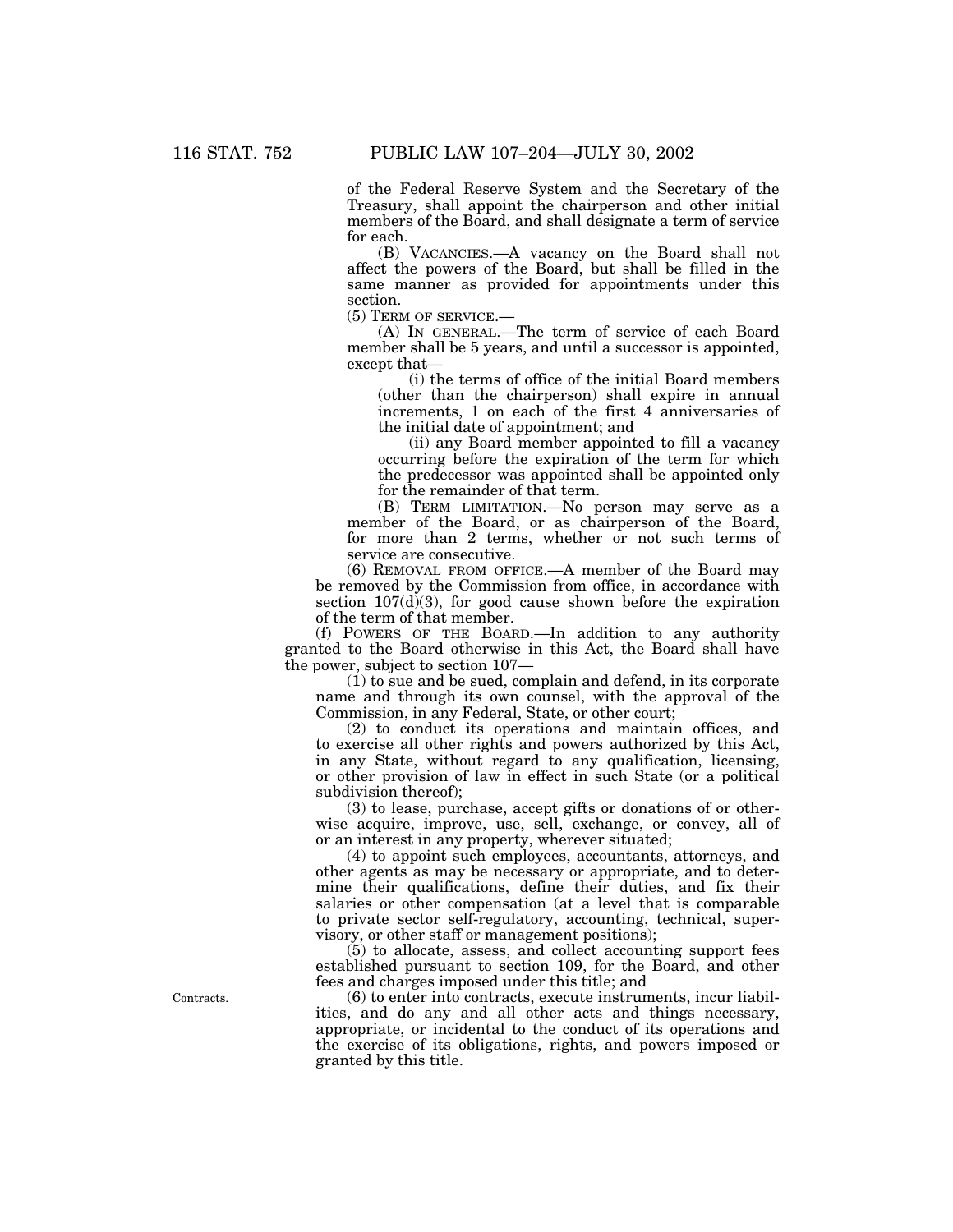(g) RULES OF THE BOARD.—The rules of the Board shall, subject to the approval of the Commission—

 $(1)$  provide for the operation and administration of the Board, the exercise of its authority, and the performance of its responsibilities under this Act;

 $(2)$  permit, as the Board determines necessary or appropriate, delegation by the Board of any of its functions to an individual member or employee of the Board, or to a division of the Board, including functions with respect to hearing, determining, ordering, certifying, reporting, or otherwise acting as to any matter, except that—

(A) the Board shall retain a discretionary right to review any action pursuant to any such delegated function, upon its own motion;

(B) a person shall be entitled to a review by the Board with respect to any matter so delegated, and the decision of the Board upon such review shall be deemed to be the action of the Board for all purposes (including appeal or review thereof); and

(C) if the right to exercise a review described in subparagraph  $(A)$  is declined, or if no such review is sought within the time stated in the rules of the Board, then the action taken by the holder of such delegation shall for all purposes, including appeal or review thereof, be deemed to be the action of the Board;

(3) establish ethics rules and standards of conduct for Board members and staff, including a bar on practice before the Board (and the Commission, with respect to Board-related matters) of 1 year for former members of the Board, and appropriate periods (not to exceed 1 year) for former staff of the Board; and

(4) provide as otherwise required by this Act.

(h) ANNUAL REPORT TO THE COMMISSION.—The Board shall Deadline. submit an annual report (including its audited financial statements) to the Commission, and the Commission shall transmit a copy of that report to the Committee on Banking, Housing, and Urban Affairs of the Senate, and the Committee on Financial Services of the House of Representatives, not later than 30 days after the date of receipt of that report by the Commission.

#### **SEC. 102. REGISTRATION WITH THE BOARD.**

(a) MANDATORY REGISTRATION.—Beginning 180 days after the date of the determination of the Commission under section 101(d), it shall be unlawful for any person that is not a registered public accounting firm to prepare or issue, or to participate in the preparation or issuance of, any audit report with respect to any issuer. (b) APPLICATIONS FOR REGISTRATION.—

(1) FORM OF APPLICATION.—A public accounting firm shall use such form as the Board may prescribe, by rule, to apply for registration under this section.

(2) CONTENTS OF APPLICATIONS.—Each public accounting firm shall submit, as part of its application for registration, in such detail as the Board shall specify—

(A) the names of all issuers for which the firm prepared or issued audit reports during the immediately preceding calendar year, and for which the firm expects to prepare or issue audit reports during the current calendar year;

15 USC 7212.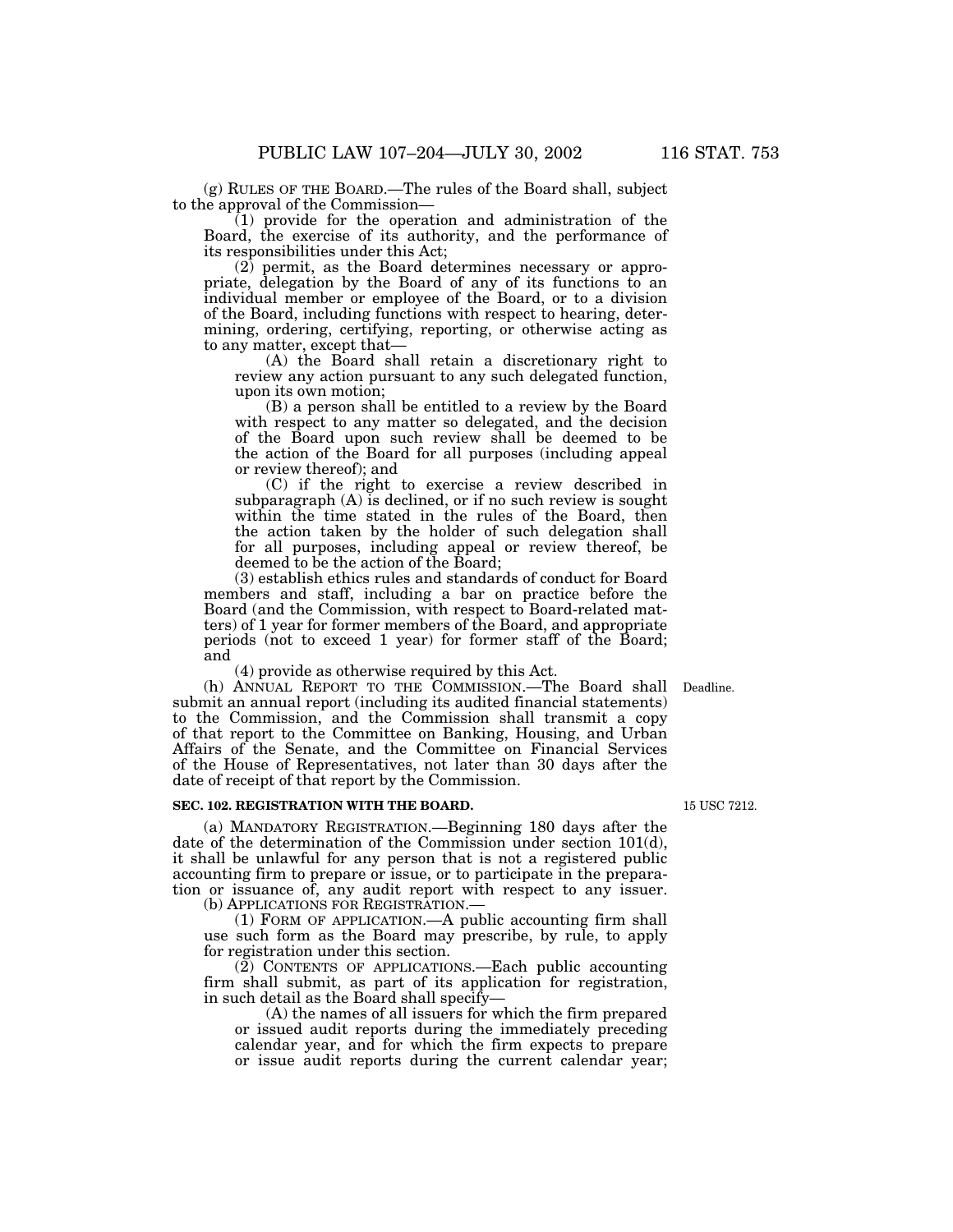(B) the annual fees received by the firm from each such issuer for audit services, other accounting services, and non-audit services, respectively;

(C) such other current financial information for the most recently completed fiscal year of the firm as the Board may reasonably request;

(D) a statement of the quality control policies of the firm for its accounting and auditing practices;

(E) a list of all accountants associated with the firm who participate in or contribute to the preparation of audit reports, stating the license or certification number of each such person, as well as the State license numbers of the firm itself;

(F) information relating to criminal, civil, or administrative actions or disciplinary proceedings pending against the firm or any associated person of the firm in connection with any audit report;

(G) copies of any periodic or annual disclosure filed by an issuer with the Commission during the immediately preceding calendar year which discloses accounting disagreements between such issuer and the firm in connection with an audit report furnished or prepared by the firm for such issuer; and

(H) such other information as the rules of the Board or the Commission shall specify as necessary or appropriate in the public interest or for the protection of investors.

(3) CONSENTS.—Each application for registration under this subsection shall include—

(A) a consent executed by the public accounting firm to cooperation in and compliance with any request for testimony or the production of documents made by the Board in the furtherance of its authority and responsibilities under this title (and an agreement to secure and enforce similar consents from each of the associated persons of the public accounting firm as a condition of their continued employment by or other association with such firm); and

(B) a statement that such firm understands and agrees that cooperation and compliance, as described in the consent required by subparagraph (A), and the securing and enforcement of such consents from its associated persons, in accordance with the rules of the Board, shall be a condition to the continuing effectiveness of the registration of the firm with the Board.

(c) ACTION ON APPLICATIONS.—

(1) TIMING.—The Board shall approve a completed application for registration not later than 45 days after the date of receipt of the application, in accordance with the rules of the Board, unless the Board, prior to such date, issues a written notice of disapproval to, or requests more information from, the prospective registrant.

(2) TREATMENT.—A written notice of disapproval of a completed application under paragraph (1) for registration shall be treated as a disciplinary sanction for purposes of sections 105(d) and 107(c).

(d) PERIODIC REPORTS.—Each registered public accounting firm shall submit an annual report to the Board, and may be required

Deadline.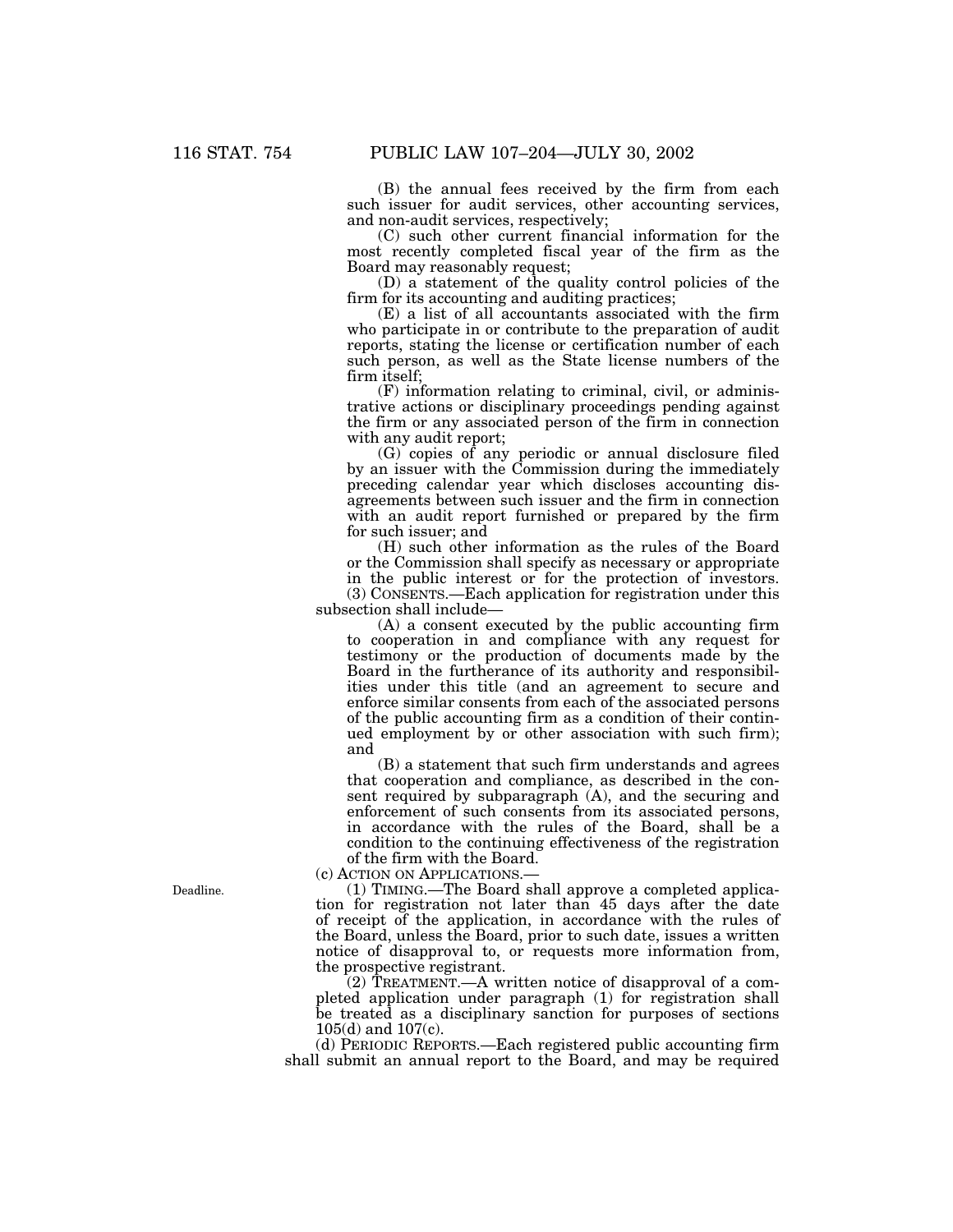to report more frequently, as necessary to update the information contained in its application for registration under this section, and to provide to the Board such additional information as the Board or the Commission may specify, in accordance with subsection (b)(2).

(e) PUBLIC AVAILABILITY.—Registration applications and annual reports required by this subsection, or such portions of such applications or reports as may be designated under rules of the Board, shall be made available for public inspection, subject to rules of the Board or the Commission, and to applicable laws relating to the confidentiality of proprietary, personal, or other information contained in such applications or reports, provided that, in all events, the Board shall protect from public disclosure information reasonably identified by the subject accounting firm as proprietary information.

(f) REGISTRATION AND ANNUAL FEES.—The Board shall assess and collect a registration fee and an annual fee from each registered public accounting firm, in amounts that are sufficient to recover the costs of processing and reviewing applications and annual reports.

#### **SEC. 103. AUDITING, QUALITY CONTROL, AND INDEPENDENCE STAND-**15 USC 7213. **ARDS AND RULES.**

(a) AUDITING, QUALITY CONTROL, AND ETHICS STANDARDS.— (1) IN GENERAL.—The Board shall, by rule, establish, including, to the extent it determines appropriate, through adoption of standards proposed by 1 or more professional groups of accountants designated pursuant to paragraph (3)(A) or advisory groups convened pursuant to paragraph (4), and amend or otherwise modify or alter, such auditing and related attestation standards, such quality control standards, and such ethics standards to be used by registered public accounting firms in the preparation and issuance of audit reports, as required by this Act or the rules of the Commission, or as may be necessary or appropriate in the public interest or for the protection of investors.

(2) RULE REQUIREMENTS.—In carrying out paragraph (1), the Board—

(A) shall include in the auditing standards that it adopts, requirements that each registered public accounting firm shall—

(i) prepare, and maintain for a period of not less than 7 years, audit work papers, and other information related to any audit report, in sufficient detail to support the conclusions reached in such report;

(ii) provide a concurring or second partner review and approval of such audit report (and other related information), and concurring approval in its issuance, by a qualified person (as prescribed by the Board) associated with the public accounting firm, other than the person in charge of the audit, or by an independent reviewer (as prescribed by the Board); and

(iii) describe in each audit report the scope of the auditor's testing of the internal control structure and procedures of the issuer, required by section 404(b), and present (in such report or in a separate report)—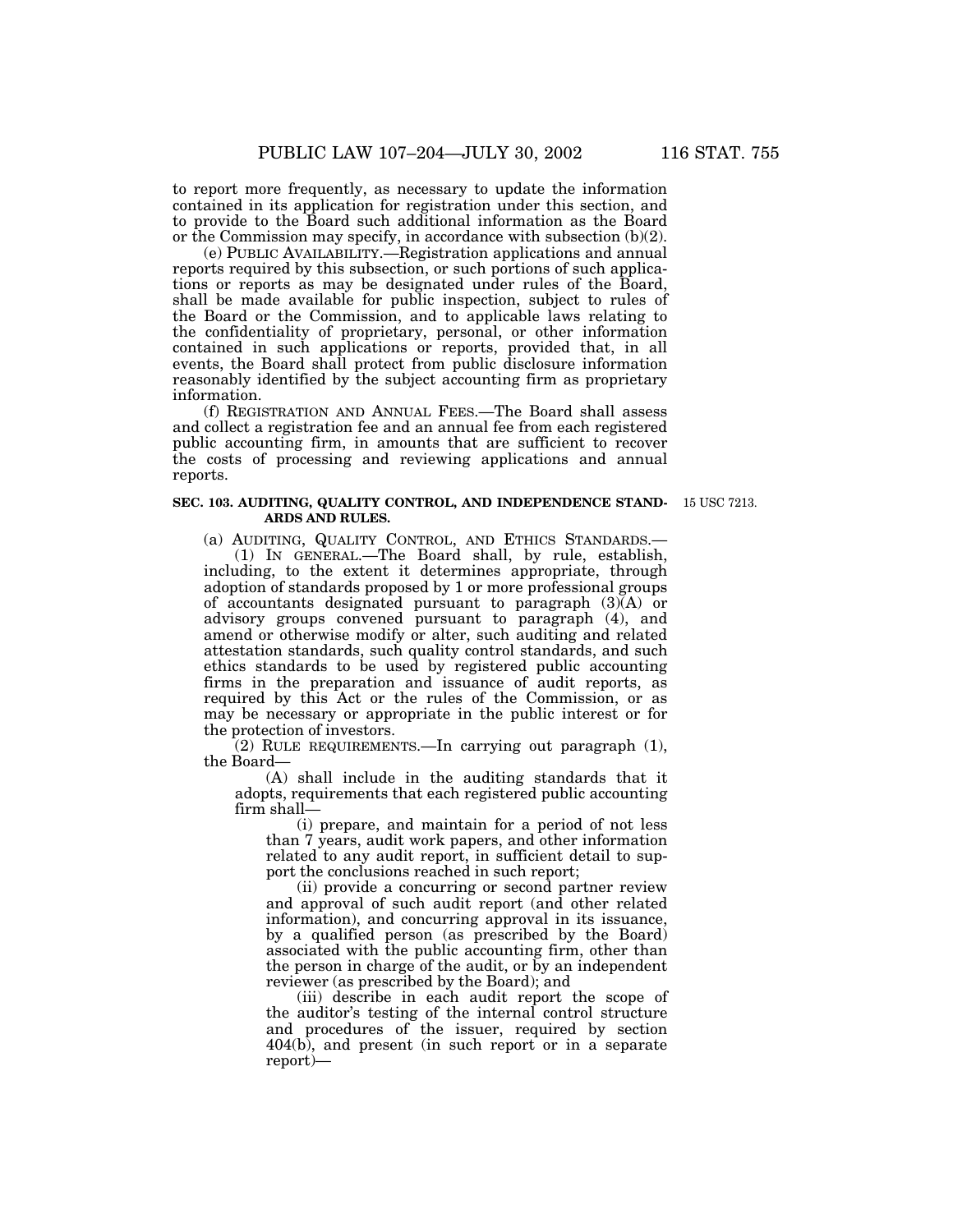(I) the findings of the auditor from such testing;

(II) an evaluation of whether such internal control structure and procedures—

(aa) include maintenance of records that in reasonable detail accurately and fairly reflect the transactions and dispositions of the assets of the issuer;

(bb) provide reasonable assurance that transactions are recorded as necessary to permit preparation of financial statements in accordance with generally accepted accounting principles, and that receipts and expenditures of the issuer are being made only in accordance with authorizations of management and directors of the issuer; and

(III) a description, at a minimum, of material weaknesses in such internal controls, and of any material noncompliance found on the basis of such testing.

(B) shall include, in the quality control standards that it adopts with respect to the issuance of audit reports, requirements for every registered public accounting firm relating to—

(i) monitoring of professional ethics and independence from issuers on behalf of which the firm issues audit reports;

(ii) consultation within such firm on accounting and auditing questions;

(iii) supervision of audit work;

(iv) hiring, professional development, and advancement of personnel;

(v) the acceptance and continuation of engagements;

(vi) internal inspection; and

(vii) such other requirements as the Board may prescribe, subject to subsection (a)(1).

(3) AUTHORITY TO ADOPT OTHER STANDARDS.—

(A) IN GENERAL.—In carrying out this subsection, the Board—

(i) may adopt as its rules, subject to the terms of section 107, any portion of any statement of auditing standards or other professional standards that the Board determines satisfy the requirements of paragraph (1), and that were proposed by 1 or more professional groups of accountants that shall be designated or recognized by the Board, by rule, for such purpose, pursuant to this paragraph or 1 or more advisory groups convened pursuant to paragraph (4); and

 $(iii)$  notwithstanding clause  $(i)$ , shall retain full authority to modify, supplement, revise, or subsequently amend, modify, or repeal, in whole or in part, any portion of any statement described in clause (i).

(B) INITIAL AND TRANSITIONAL STANDARDS.—The Board shall adopt standards described in subparagraph (A)(i) as initial or transitional standards, to the extent the Board determines necessary, prior to a determination of the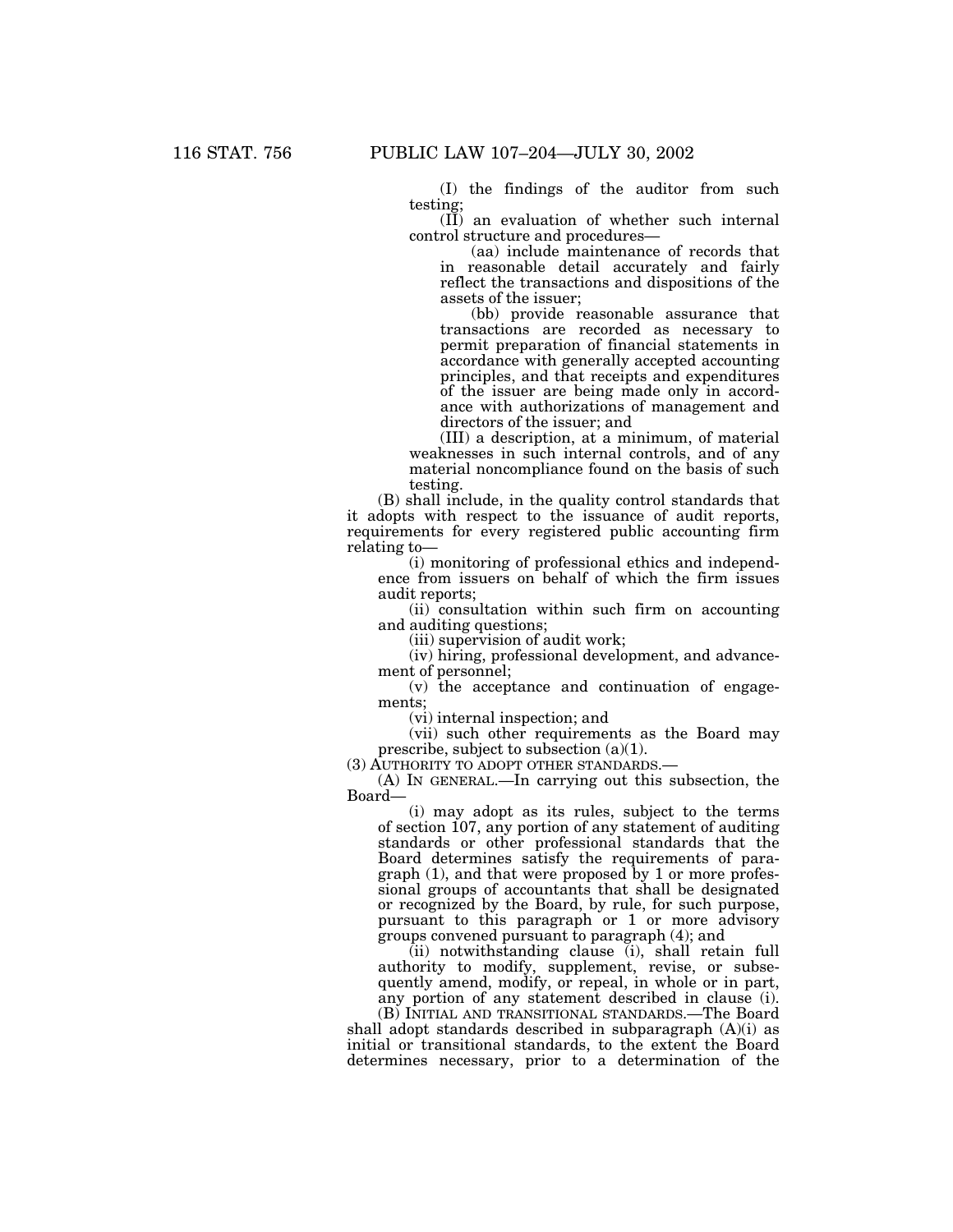Commission under section 101(d), and such standards shall be separately approved by the Commission at the time of that determination, without regard to the procedures required by section 107 that otherwise would apply to the approval of rules of the Board.

(4) ADVISORY GROUPS.—The Board shall convene, or authorize its staff to convene, such expert advisory groups as may be appropriate, which may include practicing accountants and other experts, as well as representatives of other interested groups, subject to such rules as the Board may prescribe to prevent conflicts of interest, to make recommendations concerning the content (including proposed drafts) of auditing, quality control, ethics, independence, or other standards required to be established under this section.

(b) INDEPENDENCE STANDARDS AND RULES.—The Board shall establish such rules as may be necessary or appropriate in the public interest or for the protection of investors, to implement, or as authorized under, title II of this Act.

(c) COOPERATION WITH DESIGNATED PROFESSIONAL GROUPS OF ACCOUNTANTS AND ADVISORY GROUPS.—

(1) IN GENERAL.—The Board shall cooperate on an ongoing basis with professional groups of accountants designated under subsection  $(a)(3)(A)$  and advisory groups convened under subsection  $(a)(4)$  in the examination of the need for changes in any standards subject to its authority under subsection (a), recommend issues for inclusion on the agendas of such designated professional groups of accountants or advisory groups, and take such other steps as it deems appropriate to increase the effectiveness of the standard setting process.

(2) BOARD RESPONSES.—The Board shall respond in a timely fashion to requests from designated professional groups of accountants and advisory groups referred to in paragraph (1) for any changes in standards over which the Board has authority.

(d) EVALUATION OF STANDARD SETTING PROCESS.—The Board shall include in the annual report required by section 101(h) the results of its standard setting responsibilities during the period to which the report relates, including a discussion of the work of the Board with any designated professional groups of accountants and advisory groups described in paragraphs  $(3)(\overline{A})$  and  $(4)$  of subsection (a), and its pending issues agenda for future standard setting projects.

#### **SEC. 104. INSPECTIONS OF REGISTERED PUBLIC ACCOUNTING FIRMS.** 15 USC 7214.

(a) IN GENERAL.—The Board shall conduct a continuing program of inspections to assess the degree of compliance of each registered public accounting firm and associated persons of that firm with this Act, the rules of the Board, the rules of the Commission, or professional standards, in connection with its performance of audits, issuance of audit reports, and related matters involving issuers.

(b) INSPECTION FREQUENCY.—

(1) IN GENERAL.—Subject to paragraph (2), inspections required by this section shall be conducted—

(A) annually with respect to each registered public accounting firm that regularly provides audit reports for more than 100 issuers; and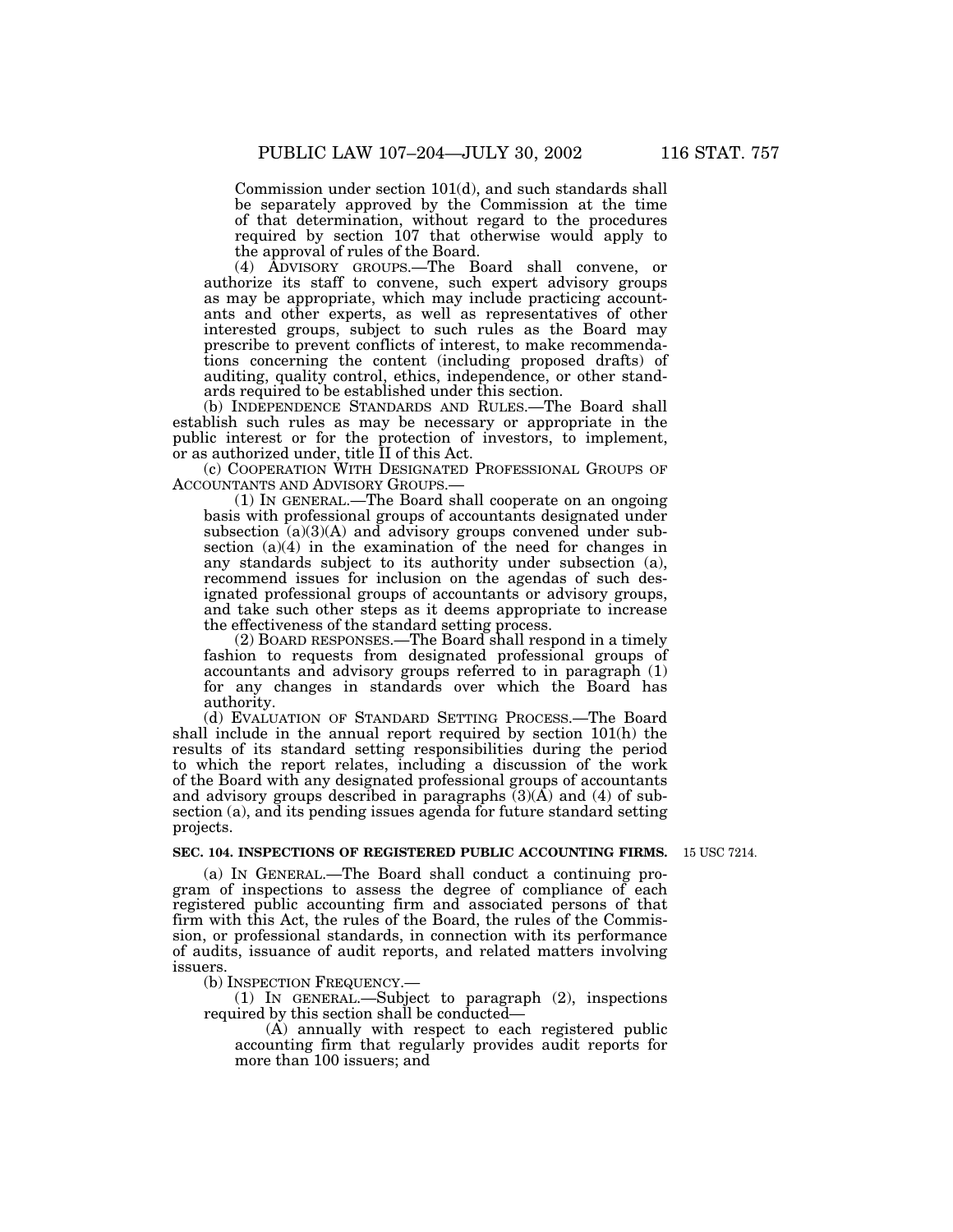(B) not less frequently than once every 3 years with respect to each registered public accounting firm that regularly provides audit reports for 100 or fewer issuers.

(2) ADJUSTMENTS TO SCHEDULES.—The Board may, by rule, adjust the inspection schedules set under paragraph (1) if the Board finds that different inspection schedules are consistent with the purposes of this Act, the public interest, and the protection of investors. The Board may conduct special inspections at the request of the Commission or upon its own motion. (c) PROCEDURES.—The Board shall, in each inspection under

this section, and in accordance with its rules for such inspections—

(1) identify any act or practice or omission to act by the registered public accounting firm, or by any associated person thereof, revealed by such inspection that may be in violation of this Act, the rules of the Board, the rules of the Commission, the firm's own quality control policies, or professional standards;

(2) report any such act, practice, or omission, if appropriate, to the Commission and each appropriate State regulatory authority; and

(3) begin a formal investigation or take disciplinary action, if appropriate, with respect to any such violation, in accordance with this Act and the rules of the Board.

(d) CONDUCT OF INSPECTIONS.—In conducting an inspection of a registered public accounting firm under this section, the Board shall—

(1) inspect and review selected audit and review engagements of the firm (which may include audit engagements that are the subject of ongoing litigation or other controversy between the firm and  $\check{1}$  or more third parties), performed at various offices and by various associated persons of the firm, as selected by the Board;

(2) evaluate the sufficiency of the quality control system of the firm, and the manner of the documentation and communication of that system by the firm; and

(3) perform such other testing of the audit, supervisory, and quality control procedures of the firm as are necessary or appropriate in light of the purpose of the inspection and the responsibilities of the Board.

(e) RECORD RETENTION.—The rules of the Board may require the retention by registered public accounting firms for inspection purposes of records whose retention is not otherwise required by section 103 or the rules issued thereunder.

(f) PROCEDURES FOR REVIEW.—The rules of the Board shall provide a procedure for the review of and response to a draft inspection report by the registered public accounting firm under inspection. The Board shall take such action with respect to such response as it considers appropriate (including revising the draft report or continuing or supplementing its inspection activities before issuing a final report), but the text of any such response, appropriately redacted to protect information reasonably identified by the accounting firm as confidential, shall be attached to and made part of the inspection report.

(g) REPORT.—A written report of the findings of the Board for each inspection under this section, subject to subsection (h), shall be—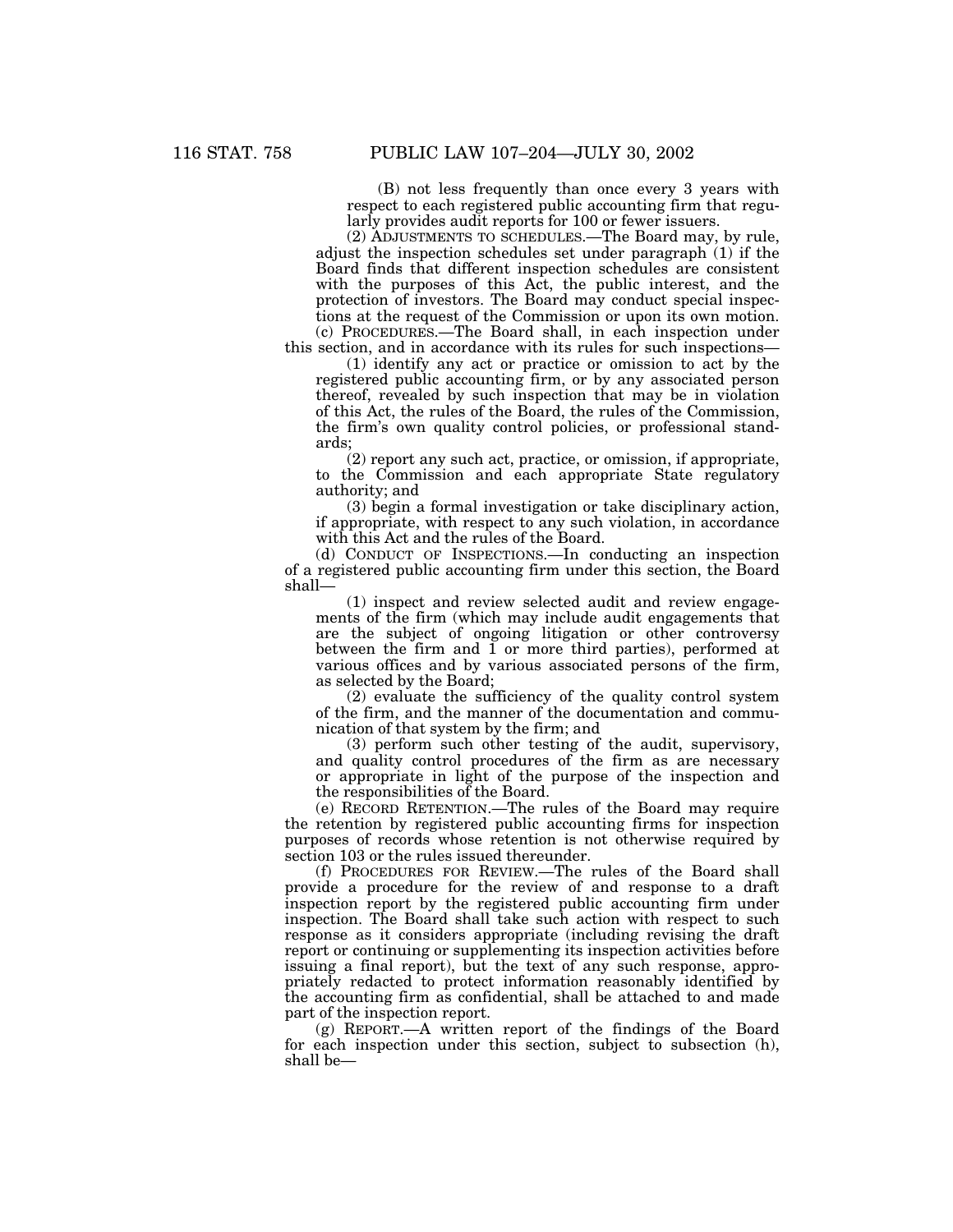(1) transmitted, in appropriate detail, to the Commission and each appropriate State regulatory authority, accompanied by any letter or comments by the Board or the inspector, and any letter of response from the registered public accounting firm; and

(2) made available in appropriate detail to the public (subject to section  $105(b)(5)(A)$ , and to the protection of such confidential and proprietary information as the Board may determine to be appropriate, or as may be required by law), except that no portions of the inspection report that deal with criticisms of or potential defects in the quality control systems of the firm under inspection shall be made public if those criticisms or defects are addressed by the firm, to the satisfaction of the Board, not later than 12 months after the date of the inspection report.<br>(h) INTERIM COMMISSION REVIEW.—

 $(1)$  REVIEWABLE MATTERS.—A registered public accounting firm may seek review by the Commission, pursuant to such rules as the Commission shall promulgate, if the firm—

(A) has provided the Board with a response, pursuant to rules issued by the Board under subsection (f), to the substance of particular items in a draft inspection report, and disagrees with the assessments contained in any final report prepared by the Board following such response; or

(B) disagrees with the determination of the Board that criticisms or defects identified in an inspection report have not been addressed to the satisfaction of the Board within 12 months of the date of the inspection report, for purposes of subsection  $(g)(2)$ .

(2) TREATMENT OF REVIEW.—Any decision of the Commission with respect to a review under paragraph (1) shall not be reviewable under section 25 of the Securities Exchange Act of 1934 (15 U.S.C. 78y), or deemed to be "final agency action'' for purposes of section 704 of title 5, United States Code.

(3) TIMING.—Review under paragraph (1) may be sought during the 30-day period following the date of the event giving rise to the review under subparagraph (A) or (B) of paragraph (1).

## **SEC. 105. INVESTIGATIONS AND DISCIPLINARY PROCEEDINGS.**

(a) IN GENERAL.—The Board shall establish, by rule, subject to the requirements of this section, fair procedures for the investigation and disciplining of registered public accounting firms and associated persons of such firms.

(b) INVESTIGATIONS.—

(1) AUTHORITY.—In accordance with the rules of the Board, the Board may conduct an investigation of any act or practice, or omission to act, by a registered public accounting firm, any associated person of such firm, or both, that may violate any provision of this Act, the rules of the Board, the provisions of the securities laws relating to the preparation and issuance of audit reports and the obligations and liabilities of accountants with respect thereto, including the rules of the Commission issued under this Act, or professional standards, regardless of how the act, practice, or omission is brought to the attention of the Board.

15 USC 7215.

Establishment.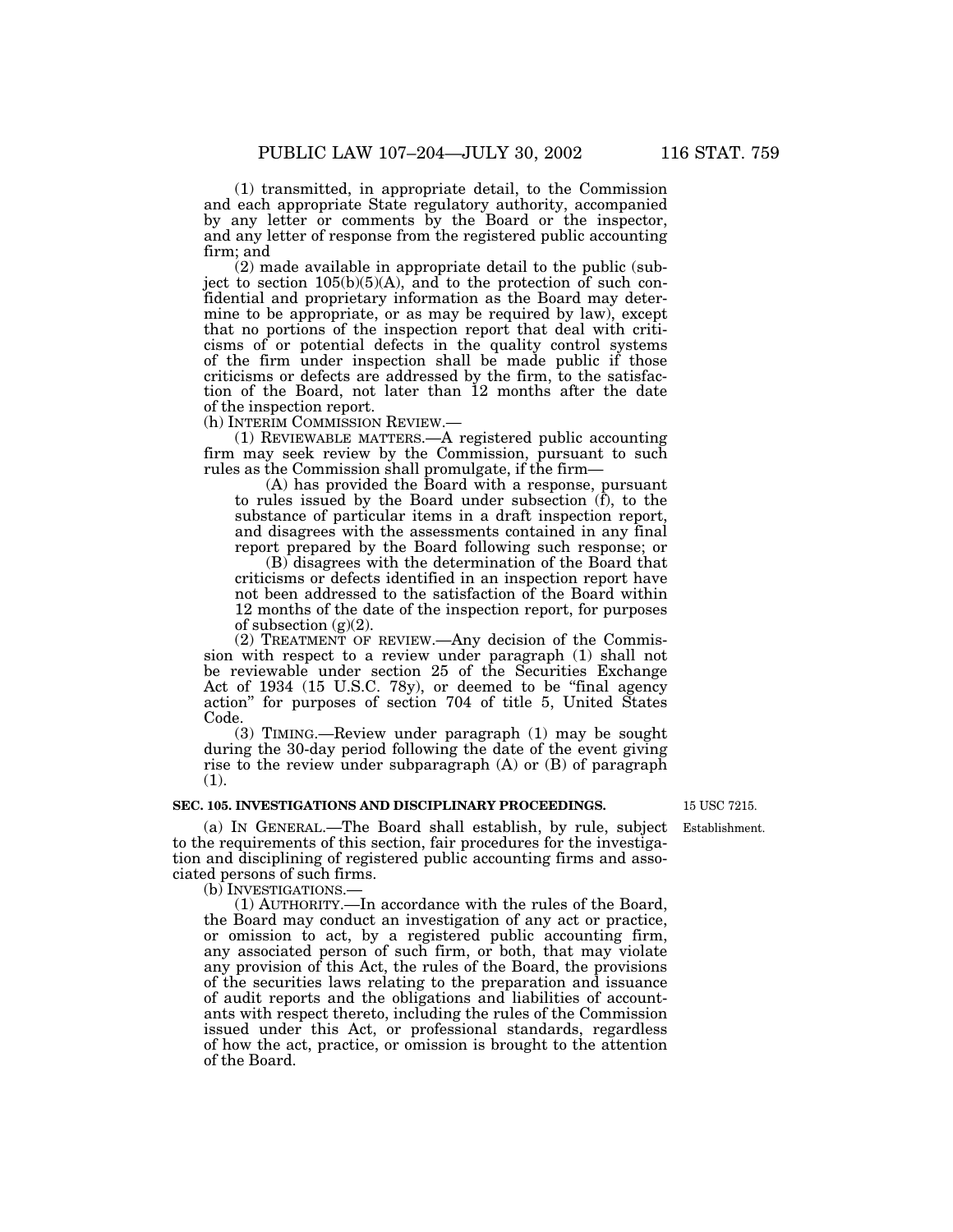(2) TESTIMONY AND DOCUMENT PRODUCTION.—In addition to such other actions as the Board determines to be necessary or appropriate, the rules of the Board may—

 $\overline{A}$  require the testimony of the firm or of any person associated with a registered public accounting firm, with respect to any matter that the Board considers relevant or material to an investigation;

(B) require the production of audit work papers and any other document or information in the possession of a registered public accounting firm or any associated person thereof, wherever domiciled, that the Board considers relevant or material to the investigation, and may inspect the books and records of such firm or associated person to verify the accuracy of any documents or information supplied;

(C) request the testimony of, and production of any document in the possession of, any other person, including any client of a registered public accounting firm that the Board considers relevant or material to an investigation under this section, with appropriate notice, subject to the needs of the investigation, as permitted under the rules of the Board; and

(D) provide for procedures to seek issuance by the Commission, in a manner established by the Commission, of a subpoena to require the testimony of, and production of any document in the possession of, any person, including any client of a registered public accounting firm, that the Board considers relevant or material to an investigation under this section.

(3) NONCOOPERATION WITH INVESTIGATIONS.—

(A) IN GENERAL.—If a registered public accounting firm or any associated person thereof refuses to testify, produce documents, or otherwise cooperate with the Board in connection with an investigation under this section, the

 $(i)$  suspend or bar such person from being associated with a registered public accounting firm, or require the registered public accounting firm to end such association;

(ii) suspend or revoke the registration of the public accounting firm; and

(iii) invoke such other lesser sanctions as the Board considers appropriate, and as specified by rule of the Board.

(B) PROCEDURE.—Any action taken by the Board under this paragraph shall be subject to the terms of section  $107(c)$ .

(4) COORDINATION AND REFERRAL OF INVESTIGATIONS.—

(A) COORDINATION.—The Board shall notify the Commission of any pending Board investigation involving a potential violation of the securities laws, and thereafter coordinate its work with the work of the Commission's Division of Enforcement, as necessary to protect an ongoing Commission investigation.

(B) REFERRAL.—The Board may refer an investigation

(i) to the Commission;

Notification.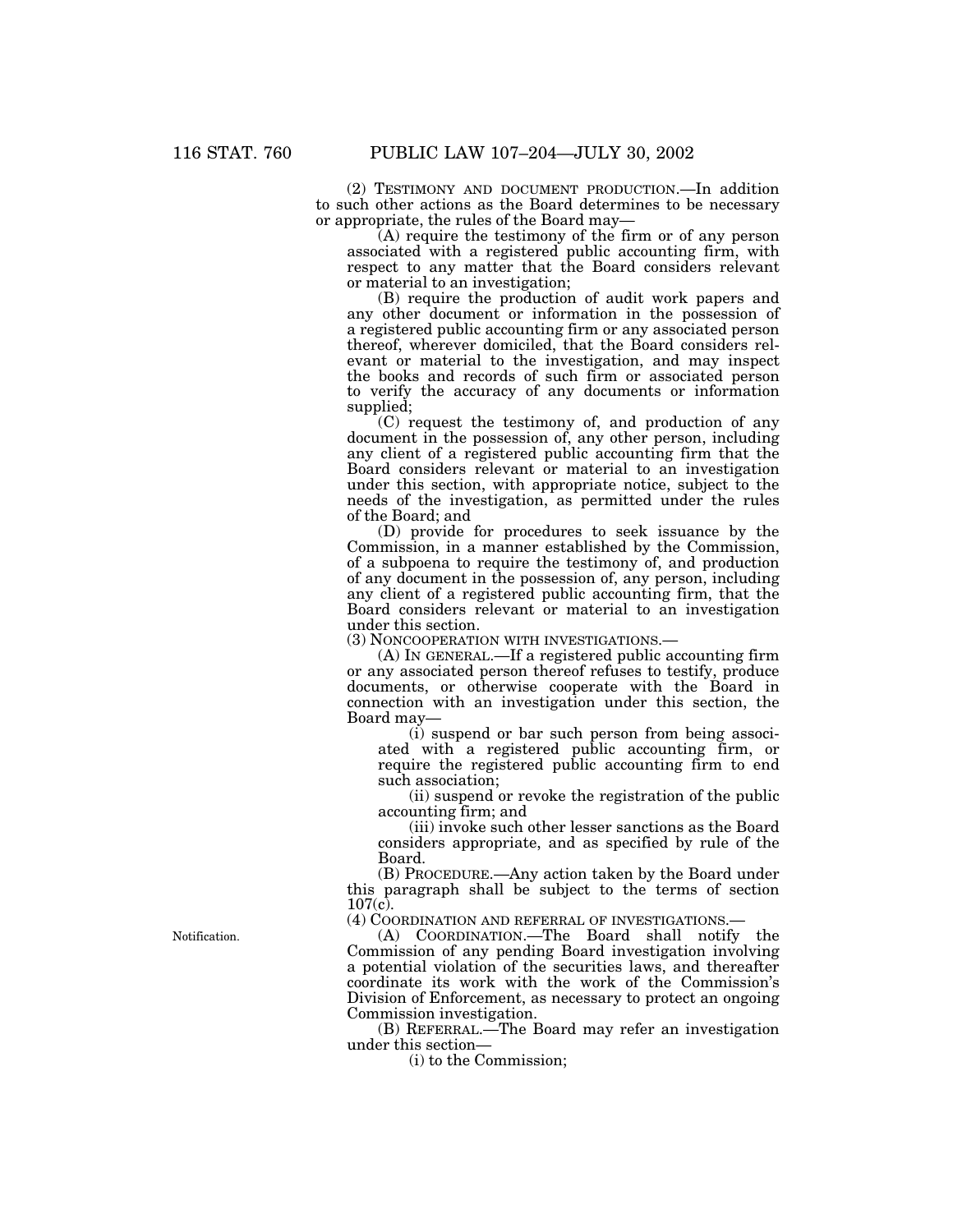(ii) to any other Federal functional regulator (as defined in section 509 of the Gramm-Leach-Bliley Act (15 U.S.C. 6809)), in the case of an investigation that concerns an audit report for an institution that is subject to the jurisdiction of such regulator; and

(iii) at the direction of the Commission, to—

(I) the Attorney General of the United States; (II) the attorney general of 1 or more States; and

(III) the appropriate State regulatory authority.

(5) USE OF DOCUMENTS.—

(A) CONFIDENTIALITY.—Except as provided in subparagraph (B), all documents and information prepared or received by or specifically for the Board, and deliberations of the Board and its employees and agents, in connection with an inspection under section 104 or with an investigation under this section, shall be confidential and privileged as an evidentiary matter (and shall not be subject to civil discovery or other legal process) in any proceeding in any Federal or State court or administrative agency, and shall be exempt from disclosure, in the hands of an agency or establishment of the Federal Government, under the Freedom of Information Act (5 U.S.C. 552a), or otherwise, unless and until presented in connection with a public proceeding or released in accordance with subsection (c).

(B) AVAILABILITY TO GOVERNMENT AGENCIES.—Without the loss of its status as confidential and privileged in the hands of the Board, all information referred to in subparagraph (A) may—

(i) be made available to the Commission; and

(ii) in the discretion of the Board, when determined by the Board to be necessary to accomplish the purposes of this Act or to protect investors, be made available to—

(I) the Attorney General of the United States;

(II) the appropriate Federal functional regulator (as defined in section 509 of the Gramm-Leach-Bliley Act (15 U.S.C. 6809)), other than the Commission, with respect to an audit report for an institution subject to the jurisdiction of such regulator;

(III) State attorneys general in connection with

any criminal investigation; and  $(IV)$  any appropriate appropriate State regulatory authority,

each of which shall maintain such information as confidential and privileged.

(6) IMMUNITY.—Any employee of the Board engaged in carrying out an investigation under this Act shall be immune from any civil liability arising out of such investigation in the same manner and to the same extent as an employee of the Federal Government in similar circumstances.

(c) DISCIPLINARY PROCEDURES.—

(1) NOTIFICATION; RECORDKEEPING.—The rules of the Board shall provide that in any proceeding by the Board to determine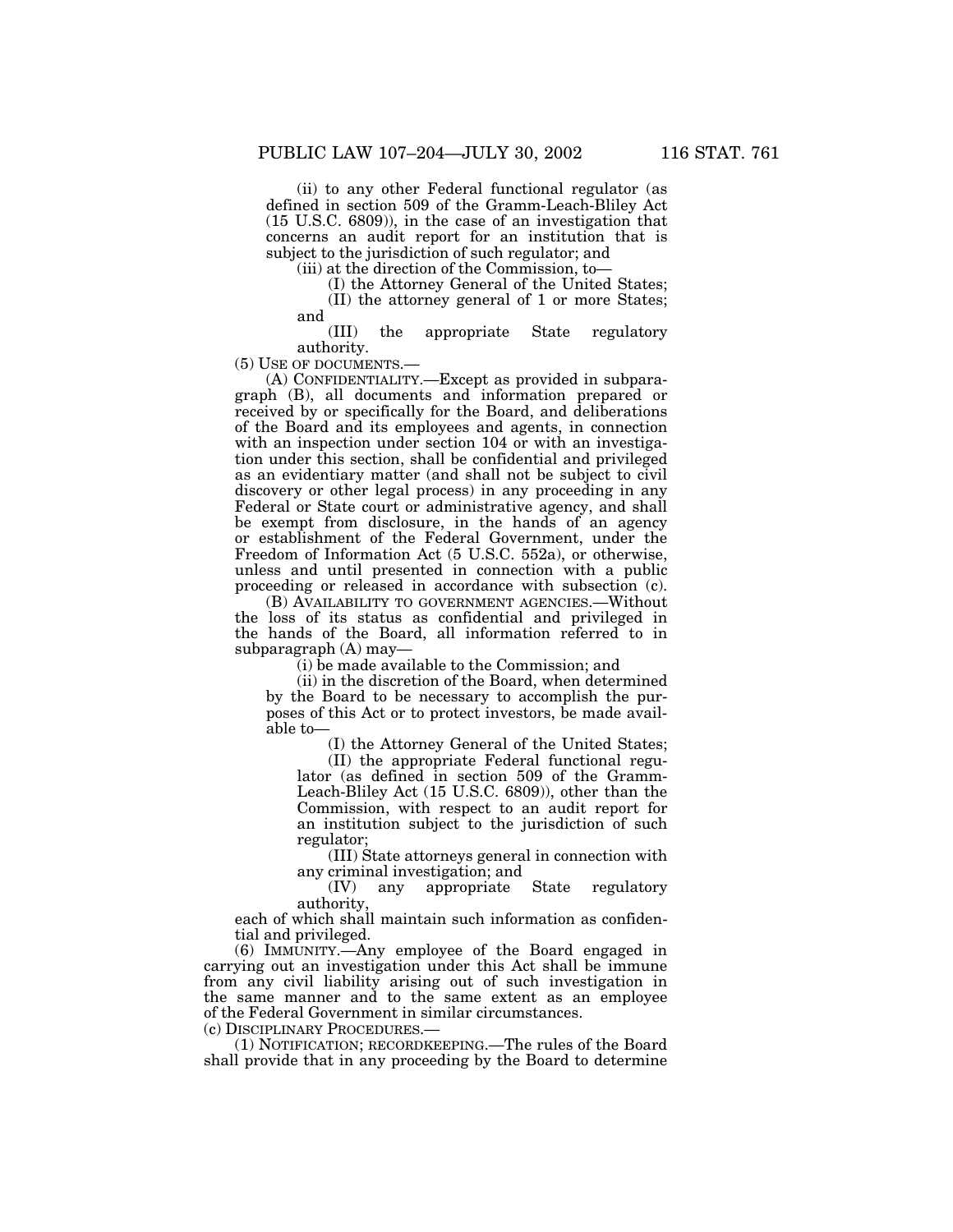whether a registered public accounting firm, or an associated person thereof, should be disciplined, the Board shall—

(A) bring specific charges with respect to the firm or associated person;

(B) notify such firm or associated person of, and provide to the firm or associated person an opportunity to defend against, such charges; and

(C) keep a record of the proceedings.

(2) PUBLIC HEARINGS.—Hearings under this section shall not be public, unless otherwise ordered by the Board for good cause shown, with the consent of the parties to such hearing.

(3) SUPPORTING STATEMENT.—A determination by the Board to impose a sanction under this subsection shall be supported by a statement setting forth—

(A) each act or practice in which the registered public accounting firm, or associated person, has engaged (or omitted to engage), or that forms a basis for all or a part of such sanction;

(B) the specific provision of this Act, the securities laws, the rules of the Board, or professional standards which the Board determines has been violated; and

(C) the sanction imposed, including a justification for that sanction.

(4) SANCTIONS.—If the Board finds, based on all of the facts and circumstances, that a registered public accounting firm or associated person thereof has engaged in any act or practice, or omitted to act, in violation of this Act, the rules of the Board, the provisions of the securities laws relating to the preparation and issuance of audit reports and the obligations and liabilities of accountants with respect thereto, including the rules of the Commission issued under this Act, or professional standards, the Board may impose such disciplinary or remedial sanctions as it determines appropriate, subject to applicable limitations under paragraph (5), including—

(A) temporary suspension or permanent revocation of registration under this title;

(B) temporary or permanent suspension or bar of a person from further association with any registered public accounting firm;

(C) temporary or permanent limitation on the activities, functions, or operations of such firm or person (other than in connection with required additional professional education or training);

(D) a civil money penalty for each such violation, in an amount equal to—

(i) not more than \$100,000 for a natural person or \$2,000,000 for any other person; and

(ii) in any case to which paragraph (5) applies, not more than \$750,000 for a natural person or \$15,000,000 for any other person;

(E) censure;

(F) required additional professional education or training; or

(G) any other appropriate sanction provided for in the rules of the Board.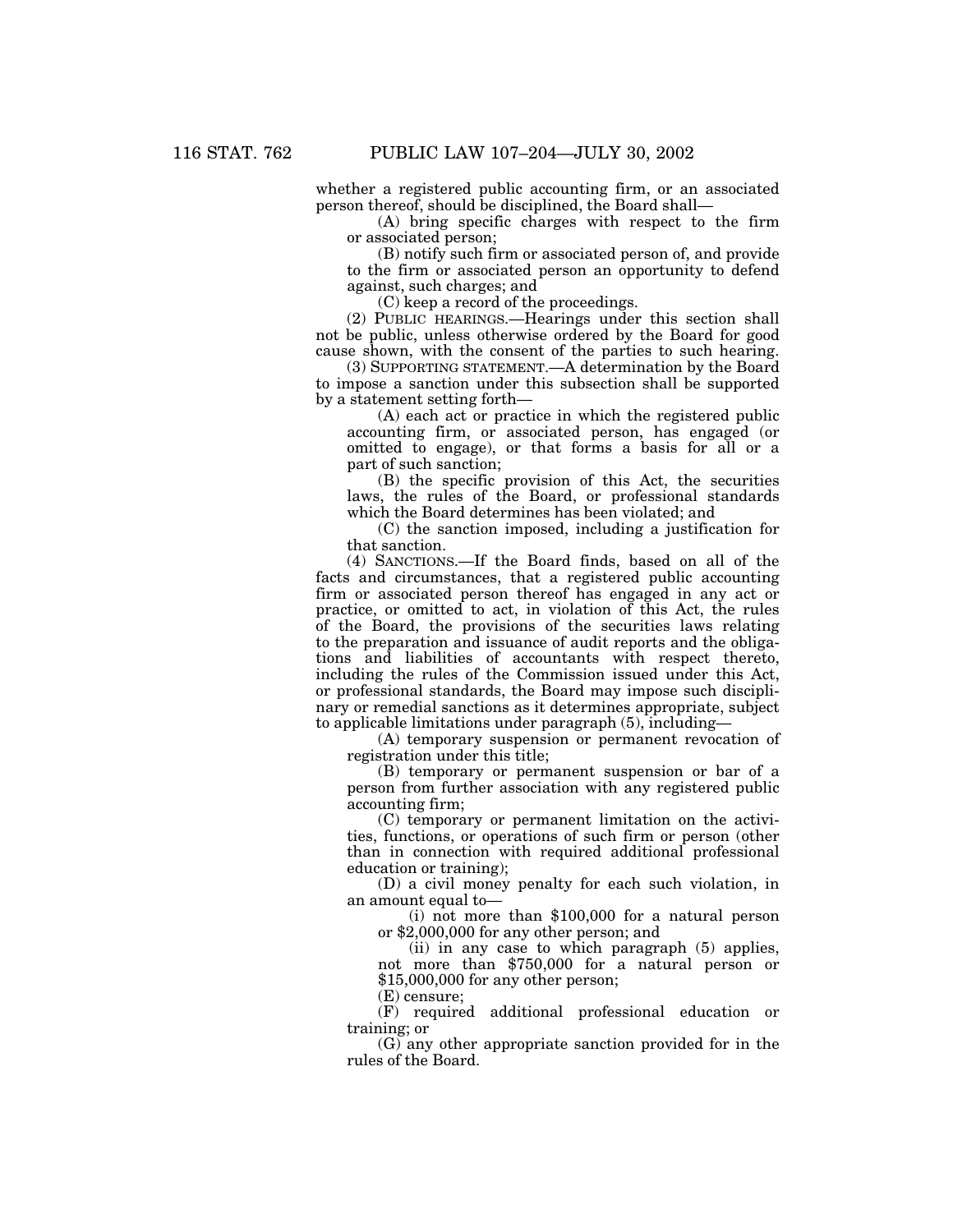(5) INTENTIONAL OR OTHER KNOWING CONDUCT.—The sanctions and penalties described in subparagraphs  $(A)$  through  $(C)$  and  $(D)(ii)$  of paragraph  $(4)$  shall only apply to—

(A) intentional or knowing conduct, including reckless conduct, that results in violation of the applicable statutory, regulatory, or professional standard; or

(B) repeated instances of negligent conduct, each resulting in a violation of the applicable statutory, regulatory, or professional standard.<br>(6) FAILURE TO SUPERVISE.—

(A) IN GENERAL.—The Board may impose sanctions under this section on a registered accounting firm or upon the supervisory personnel of such firm, if the Board finds

 $(i)$  the firm has failed reasonably to supervise an associated person, either as required by the rules of the Board relating to auditing or quality control standards, or otherwise, with a view to preventing violations of this Act, the rules of the Board, the provisions of the securities laws relating to the preparation and issuance of audit reports and the obligations and liabilities of accountants with respect thereto, including the rules of the Commission under this Act, or professional standards; and

(ii) such associated person commits a violation of this Act, or any of such rules, laws, or standards.

(B) RULE OF CONSTRUCTION.—No associated person of a registered public accounting firm shall be deemed to have failed reasonably to supervise any other person for purposes of subparagraph (A), if—

(i) there have been established in and for that firm procedures, and a system for applying such procedures, that comply with applicable rules of the Board and that would reasonably be expected to prevent and detect any such violation by such associated person; and

(ii) such person has reasonably discharged the duties and obligations incumbent upon that person by reason of such procedures and system, and had no reasonable cause to believe that such procedures and system were not being complied with.

(7) EFFECT OF SUSPENSION.—

(A) ASSOCIATION WITH A PUBLIC ACCOUNTING FIRM.— It shall be unlawful for any person that is suspended or barred from being associated with a registered public accounting firm under this subsection willfully to become or remain associated with any registered public accounting firm, or for any registered public accounting firm that knew, or, in the exercise of reasonable care should have known, of the suspension or bar, to permit such an association, without the consent of the Board or the Commission.

(B) ASSOCIATION WITH AN ISSUER.—It shall be unlawful for any person that is suspended or barred from being associated with an issuer under this subsection willfully to become or remain associated with any issuer in an accountancy or a financial management capacity, and for any issuer that knew, or in the exercise of reasonable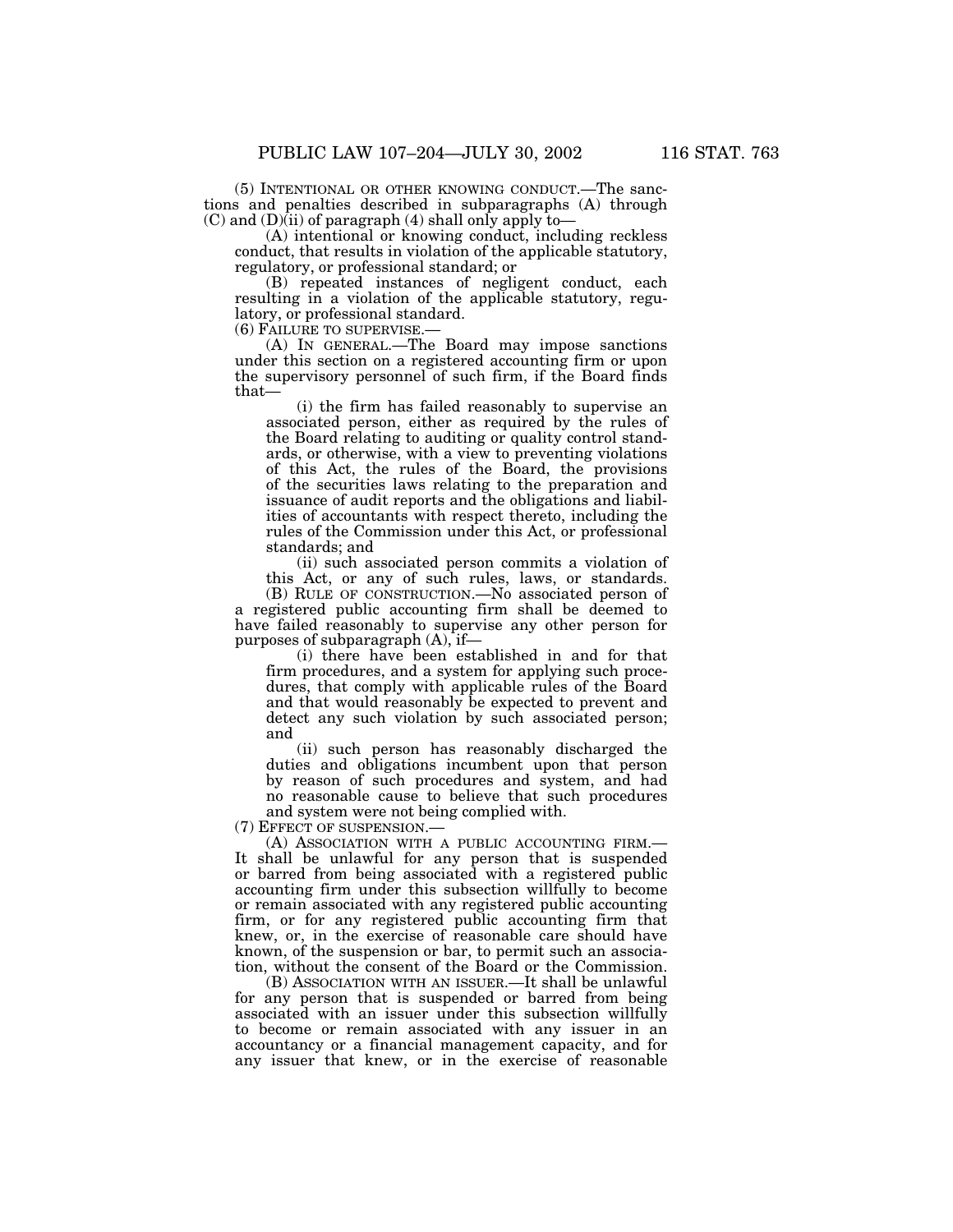care should have known, of such suspension or bar, to permit such an association, without the consent of the Board or the Commission.

(d) REPORTING OF SANCTIONS.—

(1) RECIPIENTS.—If the Board imposes a disciplinary sanction, in accordance with this section, the Board shall report the sanction to—

(A) the Commission;

(B) any appropriate State regulatory authority or any foreign accountancy licensing board with which such firm or person is licensed or certified; and

(C) the public (once any stay on the imposition of such sanction has been lifted).

(2) CONTENTS.—The information reported under paragraph (1) shall include—

(A) the name of the sanctioned person;

(B) a description of the sanction and the basis for its imposition; and

 $(\tilde{C})$  such other information as the Board deems appropriate.

(e) STAY OF SANCTIONS.—

(1) IN GENERAL.—Application to the Commission for review, or the institution by the Commission of review, of any disciplinary action of the Board shall operate as a stay of any such disciplinary action, unless and until the Commission orders (summarily or after notice and opportunity for hearing on the question of a stay, which hearing may consist solely of the submission of affidavits or presentation of oral arguments) that no such stay shall continue to operate.

(2) EXPEDITED PROCEDURES.—The Commission shall establish for appropriate cases an expedited procedure for consideration and determination of the question of the duration of a stay pending review of any disciplinary action of the Board under this subsection.

15 USC 7216.

#### **SEC. 106. FOREIGN PUBLIC ACCOUNTING FIRMS.**

(a) APPLICABILITY TO CERTAIN FOREIGN FIRMS.—

(1) IN GENERAL.—Any foreign public accounting firm that prepares or furnishes an audit report with respect to any issuer, shall be subject to this Act and the rules of the Board and the Commission issued under this Act, in the same manner and to the same extent as a public accounting firm that is organized and operates under the laws of the United States or any State, except that registration pursuant to section 102 shall not by itself provide a basis for subjecting such a foreign public accounting firm to the jurisdiction of the Federal or State courts, other than with respect to controversies between such firms and the Board.

(2) BOARD AUTHORITY.—The Board may, by rule, determine that a foreign public accounting firm (or a class of such firms) that does not issue audit reports nonetheless plays such a substantial role in the preparation and furnishing of such reports for particular issuers, that it is necessary or appropriate, in light of the purposes of this Act and in the public interest or for the protection of investors, that such firm (or class of firms) should be treated as a public accounting firm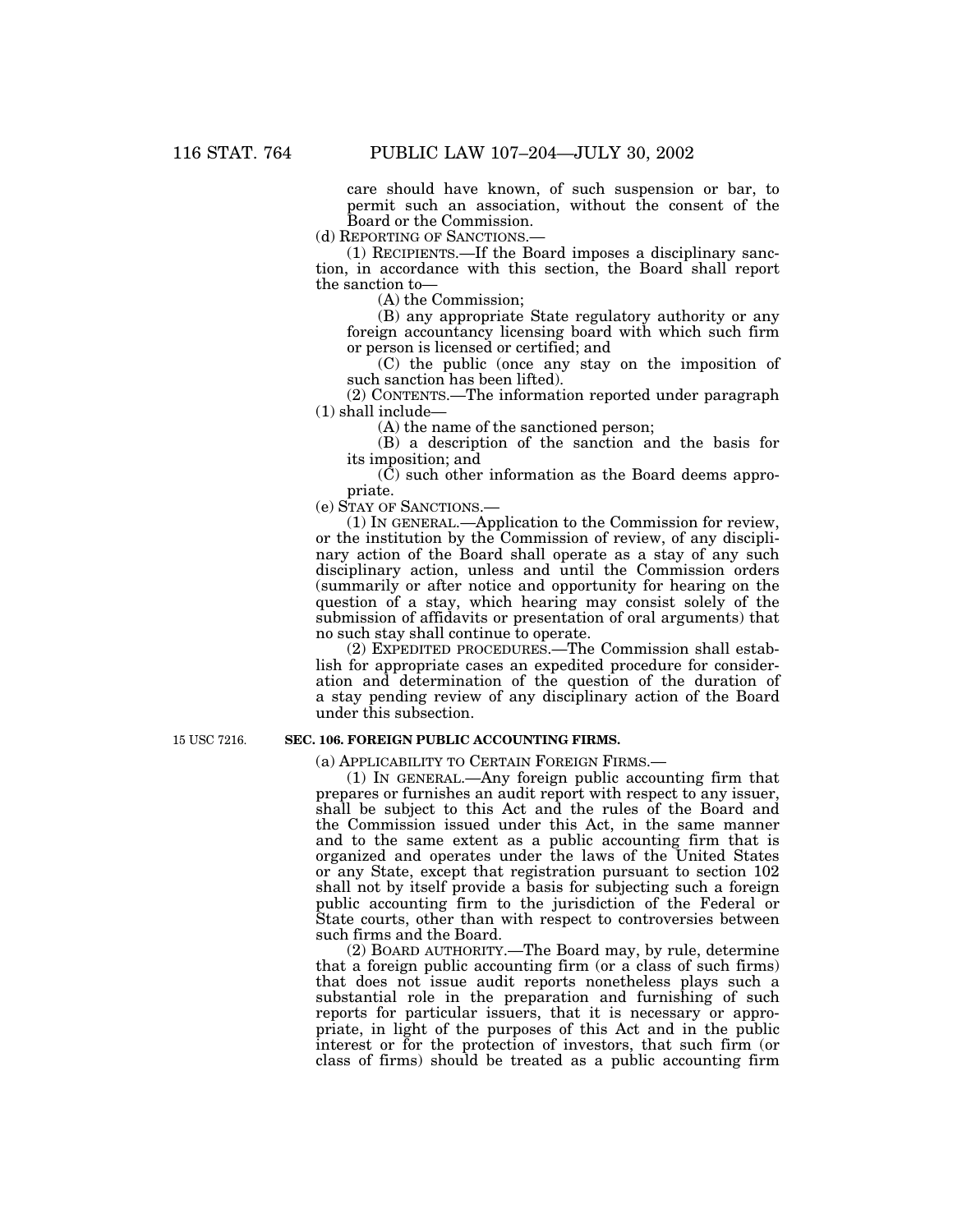(or firms) for purposes of registration under, and oversight by the Board in accordance with, this title. (b) PRODUCTION OF AUDIT WORKPAPERS.

(1) CONSENT BY FOREIGN FIRMS.—If a foreign public accounting firm issues an opinion or otherwise performs material services upon which a registered public accounting firm relies in issuing all or part of any audit report or any opinion contained in an audit report, that foreign public accounting

 $f(A)$  to produce its audit workpapers for the Board or the Commission in connection with any investigation by either body with respect to that audit report; and

(B) to be subject to the jurisdiction of the courts of the United States for purposes of enforcement of any request for production of such workpapers.

(2) CONSENT BY DOMESTIC FIRMS.—A registered public accounting firm that relies upon the opinion of a foreign public accounting firm, as described in paragraph (1), shall be deemed—

(A) to have consented to supplying the audit workpapers of that foreign public accounting firm in response to a request for production by the Board or the Commission; and

(B) to have secured the agreement of that foreign public accounting firm to such production, as a condition of its reliance on the opinion of that foreign public accounting firm.

(c) EXEMPTION AUTHORITY.—The Commission, and the Board, subject to the approval of the Commission, may, by rule, regulation, or order, and as the Commission (or Board) determines necessary or appropriate in the public interest or for the protection of investors, either unconditionally or upon specified terms and conditions exempt any foreign public accounting firm, or any class of such firms, from any provision of this Act or the rules of the Board or the Commission issued under this Act.

(d) DEFINITION.—In this section, the term ''foreign public accounting firm'' means a public accounting firm that is organized and operates under the laws of a foreign government or political subdivision thereof.

## **SEC. 107. COMMISSION OVERSIGHT OF THE BOARD.**

15 USC 7217.

(a) GENERAL OVERSIGHT RESPONSIBILITY.—The Commission shall have oversight and enforcement authority over the Board, as provided in this Act. The provisions of section  $17(a)(1)$  of the Securities Exchange Act of 1934 (15 U.S.C. 78 $q(a)(1)$ ), and of section  $17(b)(1)$  of the Securities Exchange Act of  $1934 (15 \text{ U.S.C. } 78q(b)(1))$ shall apply to the Board as fully as if the Board were a "registered" securities association" for purposes of those sections  $17(a)(1)$  and  $17(b)(1)$ .

(b) RULES OF THE BOARD.—<br>(1) DEFINITION.—In this section, the term "proposed rule" means any proposed rule of the Board, and any modification of any such rule.

(2) PRIOR APPROVAL REQUIRED.—No rule of the Board shall become effective without prior approval of the Commission in accordance with this section, other than as provided in section  $103(a)(3)(B)$  with respect to initial or transitional standards.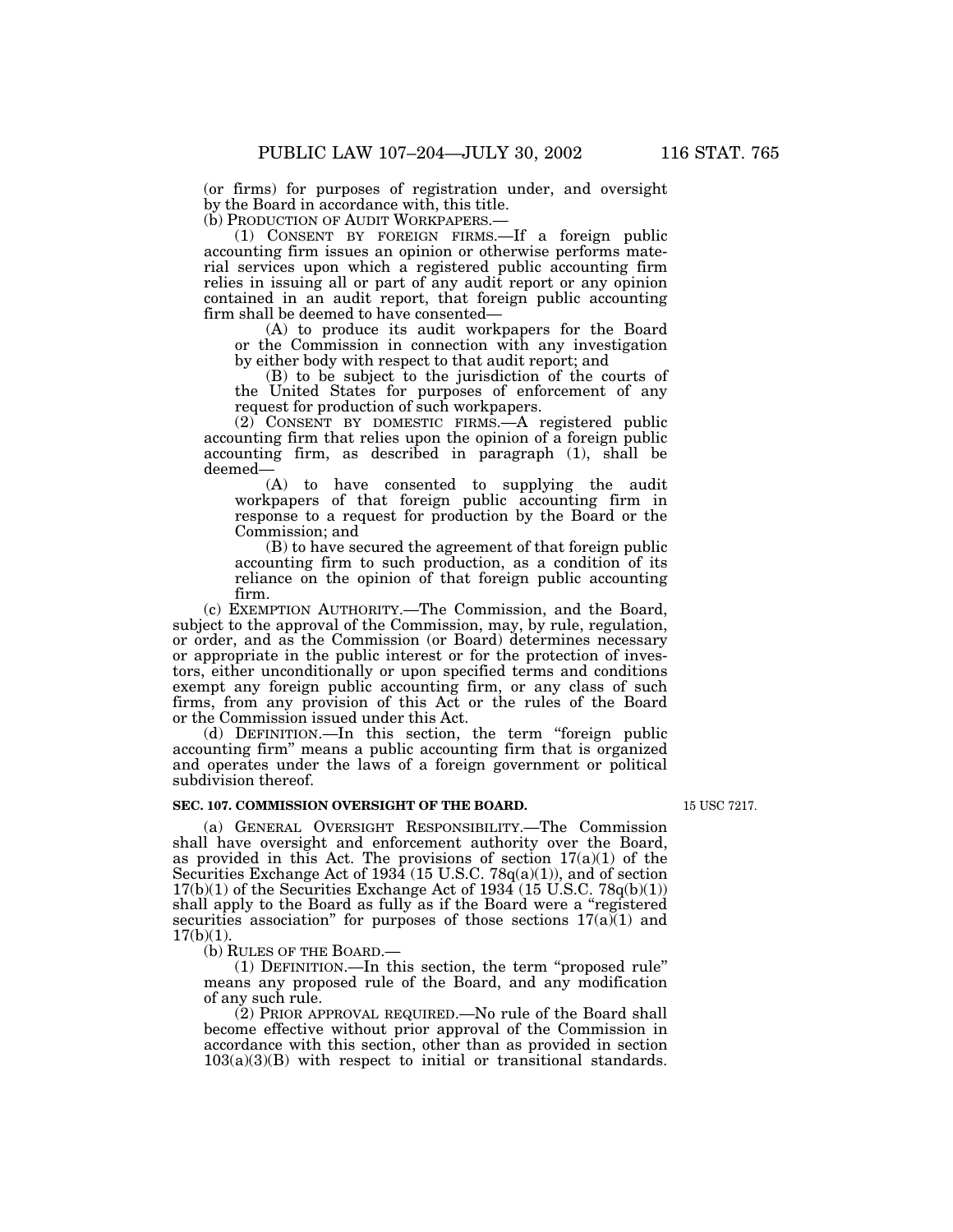(3) APPROVAL CRITERIA.—The Commission shall approve a proposed rule, if it finds that the rule is consistent with the requirements of this Act and the securities laws, or is necessary or appropriate in the public interest or for the protection of investors.

(4) PROPOSED RULE PROCEDURES.—The provisions of paragraphs (1) through (3) of section 19(b) of the Securities Exchange Act of 1934 (15 U.S.C. 78s(b)) shall govern the proposed rules of the Board, as fully as if the Board were a ''registered securities association'' for purposes of that section 19(b), except that, for purposes of this paragraph— (A) the phrase ''consistent with the requirements of

this title and the rules and regulations thereunder applicable to such organization" in section  $19(b)(2)$  of that Act shall be deemed to read ''consistent with the requirements of title I of the Sarbanes-Oxley Act of 2002, and the rules and regulations issued thereunder applicable to such organization, or as necessary or appropriate in the public interest or for the protection of investors''; and

(B) the phrase ''otherwise in furtherance of the purposes of this title'' in section 19(b)(3)(C) of that Act shall be deemed to read "otherwise in furtherance of the purposes<br>of title I of the Sarbanes-Oxley Act of 2002".

(5) COMMISSION AUTHORITY TO AMEND RULES OF THE BOARD.—The provisions of section 19(c) of the Securities Exchange Act of 1934 (15 U.S.C. 78s(c)) shall govern the abrogation, deletion, or addition to portions of the rules of the Board by the Commission as fully as if the Board were a "registered securities association" for purposes of that section 19(c), except that the phrase ''to conform its rules to the requirements of this title and the rules and regulations thereunder applicable to such organization, or otherwise in furtherance of the purposes of this title'' in section 19(c) of that Act shall, for purposes of this paragraph, be deemed to read ''to assure the fair administration of the Public Company Accounting Oversight Board, conform the rules promulgated by that Board to the requirements of title I of the Sarbanes-Oxley Act of 2002, or otherwise further the purposes of that Act, the securities laws, and the rules and regulations thereunder applicable to that Board''.

(c) COMMISSION REVIEW OF DISCIPLINARY ACTION TAKEN BY THE BOARD.

(1) NOTICE OF SANCTION.—The Board shall promptly file notice with the Commission of any final sanction on any registered public accounting firm or on any associated person thereof, in such form and containing such information as the Commission, by rule, may prescribe.

(2) REVIEW OF SANCTIONS.—The provisions of sections  $19(d)(2)$  and  $19(e)(1)$  of the Securities Exchange Act of 1934 (15 U.S.C. 78s  $(d)(2)$  and  $(e)(1)$ ) shall govern the review by the Commission of final disciplinary sanctions imposed by the Board (including sanctions imposed under section 105(b)(3) of this Act for noncooperation in an investigation of the Board), as fully as if the Board were a self-regulatory organization and the Commission were the appropriate regulatory agency for such organization for purposes of those sections  $19(d)(2)$ and  $19(e)(1)$ , except that, for purposes of this paragraph—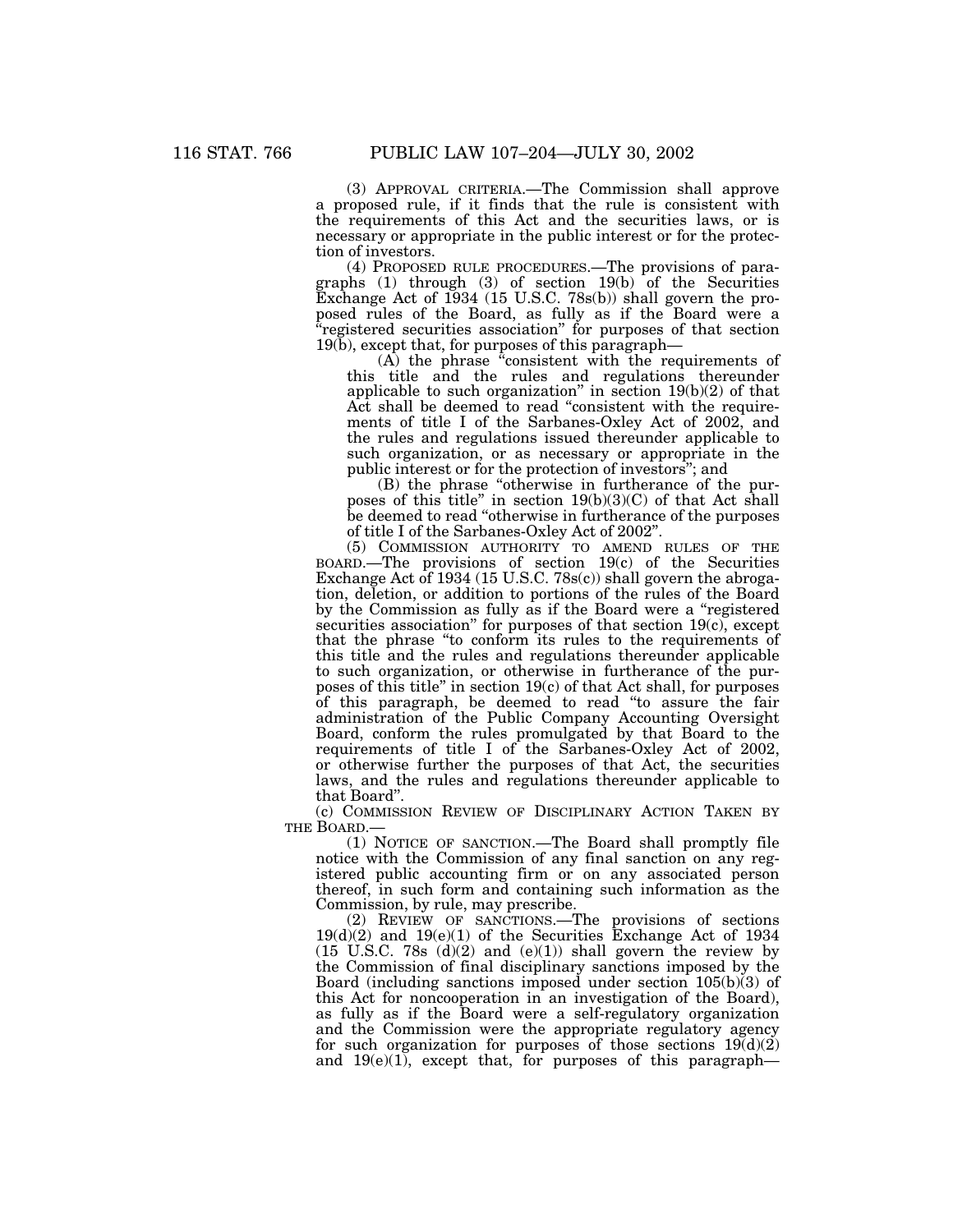(A) section 105(e) of this Act (rather than that section  $19(d)(2)$ ) shall govern the extent to which application for, or institution by the Commission on its own motion of, review of any disciplinary action of the Board operates as a stay of such action;

(B) references in that section  $19(e)(1)$  to "members" of such an organization shall be deemed to be references to registered public accounting firms;

(C) the phrase ''consistent with the purposes of this title'' in that section 19(e)(1) shall be deemed to read ''consistent with the purposes of this title and title I of the Sarbanes-Oxley Act of 2002'';

(D) references to rules of the Municipal Securities Rulemaking Board in that section  $19(e)(1)$  shall not apply; and

 $(E)$  the reference to section  $19(e)(2)$  of the Securities Exchange Act of 1934 shall refer instead to section  $107(c)(3)$ of this Act.

(3) COMMISSION MODIFICATION AUTHORITY.—The Commission may enhance, modify, cancel, reduce, or require the remission of a sanction imposed by the Board upon a registered public accounting firm or associated person thereof, if the Commission, having due regard for the public interest and the protection of investors, finds, after a proceeding in accordance with this subsection, that the sanction—

(A) is not necessary or appropriate in furtherance of this Act or the securities laws; or

(B) is excessive, oppressive, inadequate, or otherwise not appropriate to the finding or the basis on which the sanction was imposed.

(d) CENSURE OF THE BOARD; OTHER SANCTIONS.—

(1) RESCISSION OF BOARD AUTHORITY.—The Commission, by rule, consistent with the public interest, the protection of investors, and the other purposes of this Act and the securities laws, may relieve the Board of any responsibility to enforce compliance with any provision of this Act, the securities laws, the rules of the Board, or professional standards.

(2) CENSURE OF THE BOARD; LIMITATIONS.—The Commission may, by order, as it determines necessary or appropriate in the public interest, for the protection of investors, or otherwise in furtherance of the purposes of this Act or the securities laws, censure or impose limitations upon the activities, functions, and operations of the Board, if the Commission finds, on the record, after notice and opportunity for a hearing, that the Board—

(A) has violated or is unable to comply with any provision of this Act, the rules of the Board, or the securities laws; or

(B) without reasonable justification or excuse, has failed to enforce compliance with any such provision or rule, or any professional standard by a registered public accounting firm or an associated person thereof.

(3) CENSURE OF BOARD MEMBERS; REMOVAL FROM OFFICE.— The Commission may, as necessary or appropriate in the public interest, for the protection of investors, or otherwise in furtherance of the purposes of this Act or the securities laws, remove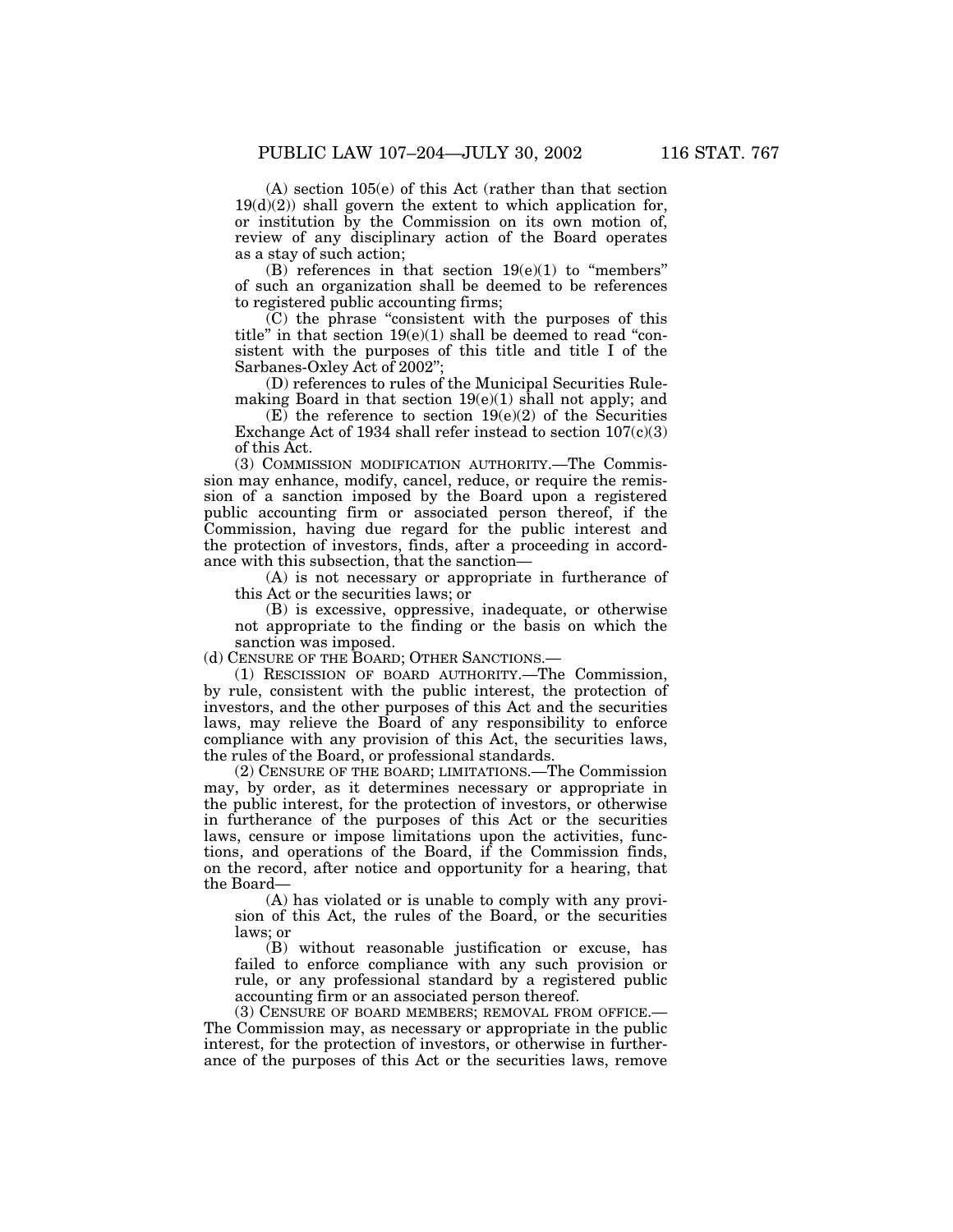from office or censure any member of the Board, if the Commission finds, on the record, after notice and opportunity for a hearing, that such member—

(A) has willfully violated any provision of this Act, the rules of the Board, or the securities laws;

(B) has willfully abused the authority of that member; or

(C) without reasonable justification or excuse, has failed to enforce compliance with any such provision or rule, or any professional standard by any registered public accounting firm or any associated person thereof.

15 USC 7218.

## **SEC. 108. ACCOUNTING STANDARDS.**

(a) AMENDMENT TO SECURITIES ACT OF 1933.—Section 19 of the Securities Act of 1933 (15 U.S.C. 77s) is amended—

(1) by redesignating subsections (b) and (c) as subsections (c) and (d), respectively; and

(2) by inserting after subsection (a) the following:

''(b) RECOGNITION OF ACCOUNTING STANDARDS.—

''(1) IN GENERAL.—In carrying out its authority under subsection (a) and under section 13(b) of the Securities Exchange Act of 1934, the Commission may recognize, as 'generally accepted' for purposes of the securities laws, any accounting principles established by a standard setting body—

"(A) that—

''(i) is organized as a private entity;

"(ii) has, for administrative and operational purposes, a board of trustees (or equivalent body) serving in the public interest, the majority of whom are not, concurrent with their service on such board, and have not been during the 2-year period preceding such service, associated persons of any registered public accounting firm;

"(iii) is funded as provided in section 109 of the Sarbanes-Oxley Act of 2002;

''(iv) has adopted procedures to ensure prompt consideration, by majority vote of its members, of changes to accounting principles necessary to reflect emerging accounting issues and changing business practices; and

 $''(v)$  considers, in adopting accounting principles, the need to keep standards current in order to reflect changes in the business environment, the extent to which international convergence on high quality accounting standards is necessary or appropriate in the public interest and for the protection of investors; and

''(B) that the Commission determines has the capacity to assist the Commission in fulfilling the requirements of subsection (a) and section 13(b) of the Securities Exchange Act of 1934, because, at a minimum, the standard setting body is capable of improving the accuracy and effectiveness of financial reporting and the protection of investors under the securities laws.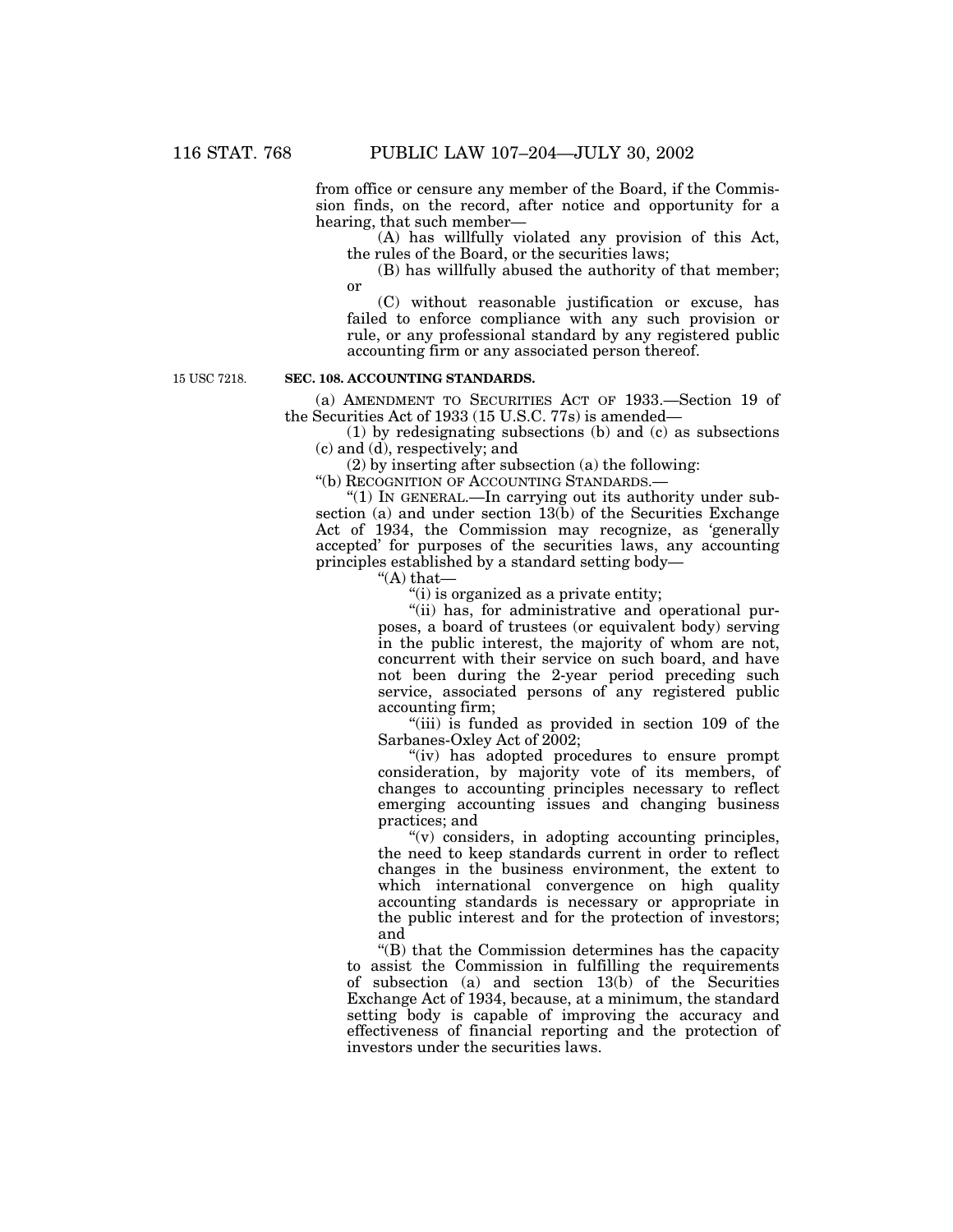''(2) ANNUAL REPORT.—A standard setting body described in paragraph (1) shall submit an annual report to the Commission and the public, containing audited financial statements of that standard setting body."

Regulations.

(b) COMMISSION AUTHORITY.—The Commission shall promulgate such rules and regulations to carry out section  $19(b)$  of the Securities Act of 1933, as added by this section, as it deems necessary or appropriate in the public interest or for the protection of investors.

(c) NO EFFECT ON COMMISSION POWERS.—Nothing in this Act, including this section and the amendment made by this section, shall be construed to impair or limit the authority of the Commission to establish accounting principles or standards for purposes of enforcement of the securities laws.

(d) STUDY AND REPORT ON ADOPTING PRINCIPLES-BASED ACCOUNTING.— (1) STUDY.—

(A) IN GENERAL.—The Commission shall conduct a study on the adoption by the United States financial reporting system of a principles-based accounting system.

(B) STUDY TOPICS.—The study required by subparagraph (A) shall include an examination of—

(i) the extent to which principles-based accounting and financial reporting exists in the United States;

(ii) the length of time required for change from a rules-based to a principles-based financial reporting system;

(iii) the feasibility of and proposed methods by which a principles-based system may be implemented; and

(iv) a thorough economic analysis of the implementation of a principles-based system.

(2) REPORT.—Not later than 1 year after the date of enactment of this Act, the Commission shall submit a report on the results of the study required by paragraph (1) to the Committee on Banking, Housing, and Urban Affairs of the Senate and the Committee on Financial Services of the House of Representatives.

#### **SEC. 109. FUNDING.**

(a) IN GENERAL.—The Board, and the standard setting body designated pursuant to section 19(b) of the Securities Act of 1933, as amended by section 108, shall be funded as provided in this section.

(b) ANNUAL BUDGETS.—The Board and the standard setting body referred to in subsection (a) shall each establish a budget for each fiscal year, which shall be reviewed and approved according to their respective internal procedures not less than 1 month prior to the commencement of the fiscal year to which the budget pertains (or at the beginning of the Board's first fiscal year, which may be a short fiscal year). The budget of the Board shall be subject to approval by the Commission. The budget for the first fiscal year of the Board shall be prepared and approved promptly following the appointment of the initial five Board members, to permit action by the Board of the organizational tasks contemplated by section  $101(d)$ .

(c) SOURCES AND USES OF FUNDS.—

15 USC 7219.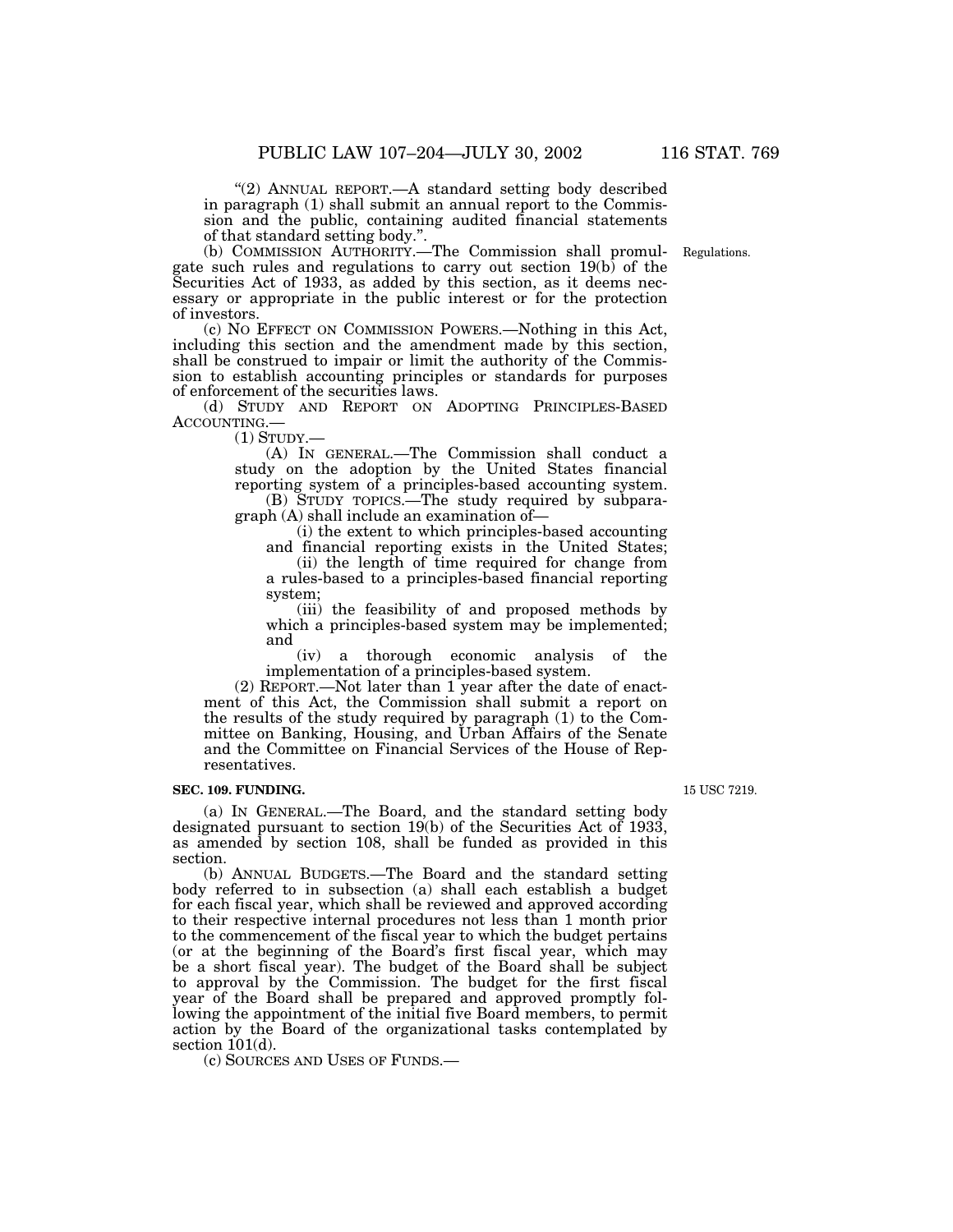(1) RECOVERABLE BUDGET EXPENSES.—The budget of the Board (reduced by any registration or annual fees received under section 102(e) for the year preceding the year for which the budget is being computed), and all of the budget of the standard setting body referred to in subsection (a), for each fiscal year of each of those 2 entities, shall be payable from annual accounting support fees, in accordance with subsections (d) and (e). Accounting support fees and other receipts of the Board and of such standard-setting body shall not be considered public monies of the United States.

(2) FUNDS GENERATED FROM THE COLLECTION OF MONETARY PENALTIES.—Subject to the availability in advance in an appropriations Act, and notwithstanding subsection (i), all funds collected by the Board as a result of the assessment of monetary penalties shall be used to fund a merit scholarship program for undergraduate and graduate students enrolled in accredited accounting degree programs, which program is to be administered by the Board or by an entity or agent identified by the Board.

(d) ANNUAL ACCOUNTING SUPPORT FEE FOR THE BOARD.—

(1) ESTABLISHMENT OF FEE.—The Board shall establish, with the approval of the Commission, a reasonable annual accounting support fee (or a formula for the computation thereof), as may be necessary or appropriate to establish and maintain the Board. Such fee may also cover costs incurred in the Board's first fiscal year (which may be a short fiscal year), or may be levied separately with respect to such short fiscal year.

(2) ASSESSMENTS.—The rules of the Board under paragraph (1) shall provide for the equitable allocation, assessment, and collection by the Board (or an agent appointed by the Board) of the fee established under paragraph (1), among issuers, in accordance with subsection  $(g)$ , allowing for differentiation among classes of issuers, as appropriate.

(e) ANNUAL ACCOUNTING SUPPORT FEE FOR STANDARD SETTING BODY.—The annual accounting support fee for the standard setting body referred to in subsection (a)—

(1) shall be allocated in accordance with subsection (g), and assessed and collected against each issuer, on behalf of the standard setting body, by 1 or more appropriate designated collection agents, as may be necessary or appropriate to pay for the budget and provide for the expenses of that standard setting body, and to provide for an independent, stable source of funding for such body, subject to review by the Commission; and

(2) may differentiate among different classes of issuers. (f) LIMITATION ON FEE.—The amount of fees collected under this section for a fiscal year on behalf of the Board or the standards setting body, as the case may be, shall not exceed the recoverable budget expenses of the Board or body, respectively (which may include operating, capital, and accrued items), referred to in subsection  $(c)(1)$ .

(g) ALLOCATION OF ACCOUNTING SUPPORT FEES AMONG ISSUERS.—Any amount due from issuers (or a particular class of issuers) under this section to fund the budget of the Board or the standard setting body referred to in subsection (a) shall be allocated among and payable by each issuer (or each issuer in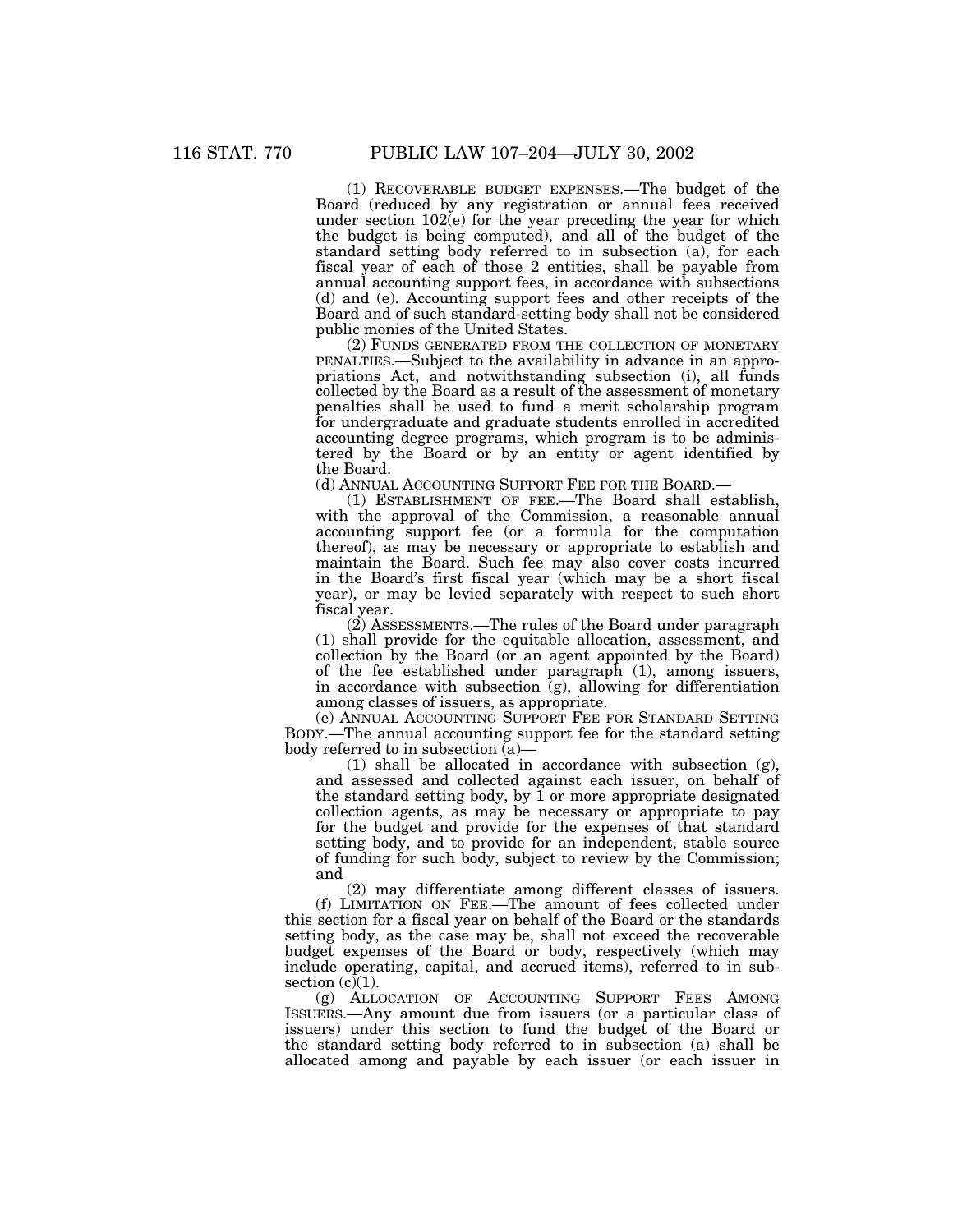a particular class, as applicable) in an amount equal to the total

 $(1)$  the numerator of which is the average monthly equity market capitalization of the issuer for the 12-month period immediately preceding the beginning of the fiscal year to which such budget relates; and

(2) the denominator of which is the average monthly equity market capitalization of all such issuers for such 12-month period.

(h) CONFORMING AMENDMENTS.—Section 13(b)(2) of the Securities Exchange Act of 1934 (15 U.S.C. 78m(b)(2)) is amended—<br>(1) in subparagraph (A), by striking "and" at the end;

and

(2) in subparagraph (B), by striking the period at the end and inserting the following: "; and

 $C<sup>o</sup>(C)$  notwithstanding any other provision of law, pay the allocable share of such issuer of a reasonable annual accounting support fee or fees, determined in accordance with section 109 of the Sarbanes-Oxley Act of 2002.".

(i) RULE OF CONSTRUCTION.—Nothing in this section shall be construed to render either the Board, the standard setting body referred to in subsection (a), or both, subject to procedures in Congress to authorize or appropriate public funds, or to prevent such organization from utilizing additional sources of revenue for its activities, such as earnings from publication sales, provided that each additional source of revenue shall not jeopardize, in the judgment of the Commission, the actual and perceived independence of such organization.

(j) START-UP EXPENSES OF THE BOARD.—From the unexpended balances of the appropriations to the Commission for fiscal year 2003, the Secretary of the Treasury is authorized to advance to the Board not to exceed the amount necessary to cover the expenses of the Board during its first fiscal year (which may be a short fiscal year).

# **TITLE II—AUDITOR INDEPENDENCE**

## **SEC. 201. SERVICES OUTSIDE THE SCOPE OF PRACTICE OF AUDITORS.**

(a) PROHIBITED ACTIVITIES.—Section 10A of the Securities Exchange Act of 1934 (15 U.S.C. 78j–1) is amended by adding at the end the following:

''(g) PROHIBITED ACTIVITIES.—Except as provided in subsection (h), it shall be unlawful for a registered public accounting firm (and any associated person of that firm, to the extent determined appropriate by the Commission) that performs for any issuer any audit required by this title or the rules of the Commission under this title or, beginning 180 days after the date of commencement of the operations of the Public Company Accounting Oversight Board established under section 101 of the Sarbanes-Oxley Act of 2002 (in this section referred to as the 'Board'), the rules of the Board, to provide to that issuer, contemporaneously with the audit, any non-audit service, including—

''(1) bookkeeping or other services related to the accounting records or financial statements of the audit client;

''(2) financial information systems design and implementation;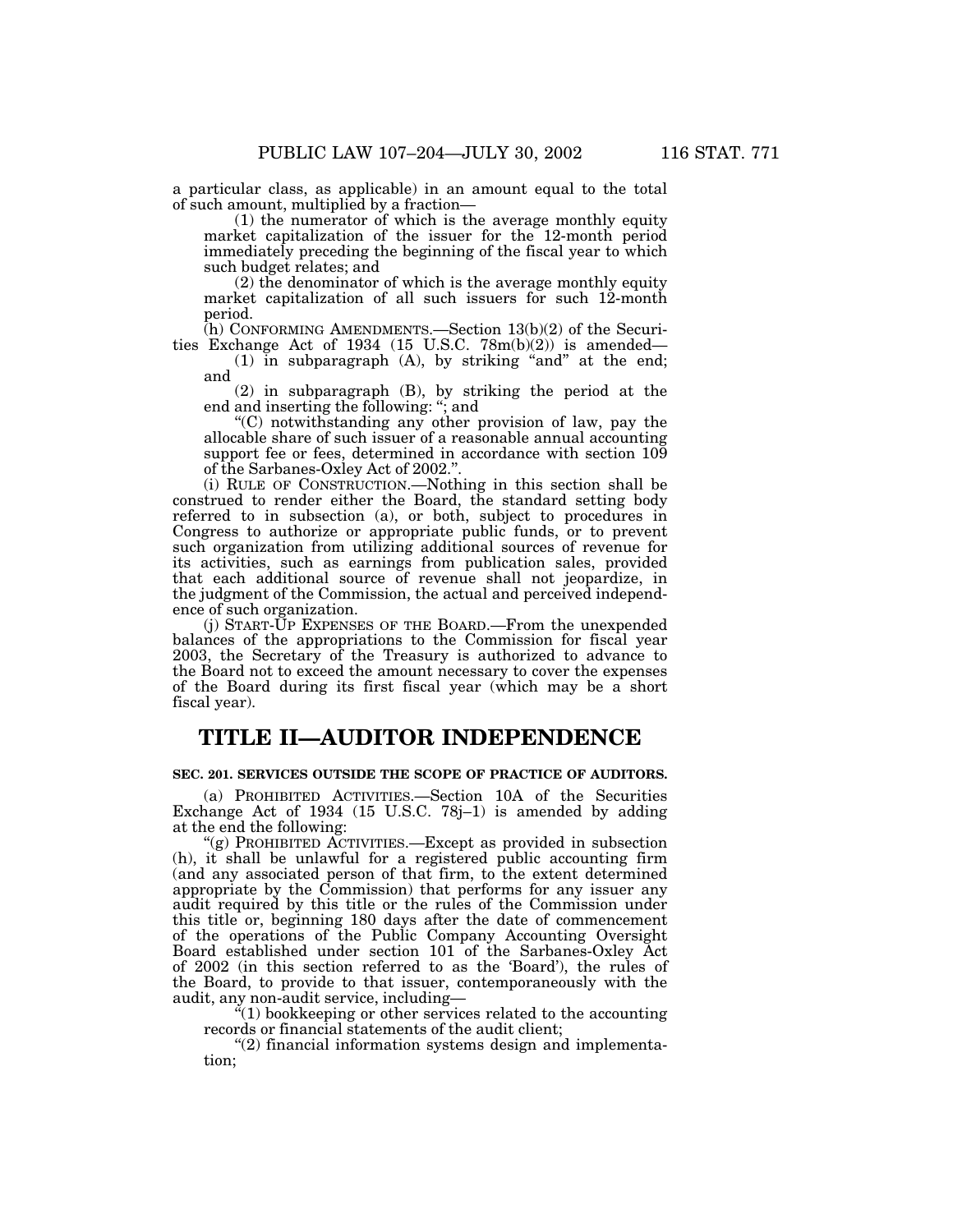''(3) appraisal or valuation services, fairness opinions, or contribution-in-kind reports;<br>"(4) actuarial services;

''(5) internal audit outsourcing services;

''(6) management functions or human resources;

"(7) broker or dealer, investment adviser, or investment banking services;

 $(8)$  legal services and expert services unrelated to the audit; and

''(9) any other service that the Board determines, by regulation, is impermissible.

''(h) PREAPPROVAL REQUIRED FOR NON-AUDIT SERVICES.—A registered public accounting firm may engage in any non-audit service, including tax services, that is not described in any of paragraphs (1) through (9) of subsection (g) for an audit client, only if the activity is approved in advance by the audit committee of the issuer, in accordance with subsection  $(i)$ ."

(b) EXEMPTION AUTHORITY. - The Board may, on a case by case basis, exempt any person, issuer, public accounting firm, or transaction from the prohibition on the provision of services under section 10A(g) of the Securities Exchange Act of 1934 (as added by this section), to the extent that such exemption is necessary or appropriate in the public interest and is consistent with the protection of investors, and subject to review by the Commission in the same manner as for rules of the Board under section 107.

#### **SEC. 202. PREAPPROVAL REQUIREMENTS.**

Section 10A of the Securities Exchange Act of 1934 (15 U.S.C. 78j–1), as amended by this Act, is amended by adding at the end the following:

''(i) PREAPPROVAL REQUIREMENTS.—

 $"(1)$  In GENERAL. $-$ 

''(A) AUDIT COMMITTEE ACTION.—All auditing services (which may entail providing comfort letters in connection with securities underwritings or statutory audits required for insurance companies for purposes of State law) and non-audit services, other than as provided in subparagraph (B), provided to an issuer by the auditor of the issuer shall be preapproved by the audit committee of the issuer.

''(B) DE MINIMUS EXCEPTION.—The preapproval requirement under subparagraph  $(A)$  is waived with respect to the provision of non-audit services for an issuer, if—

''(i) the aggregate amount of all such non-audit services provided to the issuer constitutes not more than 5 percent of the total amount of revenues paid by the issuer to its auditor during the fiscal year in which the nonaudit services are provided;

"(ii) such services were not recognized by the issuer at the time of the engagement to be non-audit services; and

"(iii) such services are promptly brought to the attention of the audit committee of the issuer and approved prior to the completion of the audit by the audit committee or by 1 or more members of the audit committee who are members of the board of directors to whom authority to grant such approvals has been delegated by the audit committee.

15 USC 7231.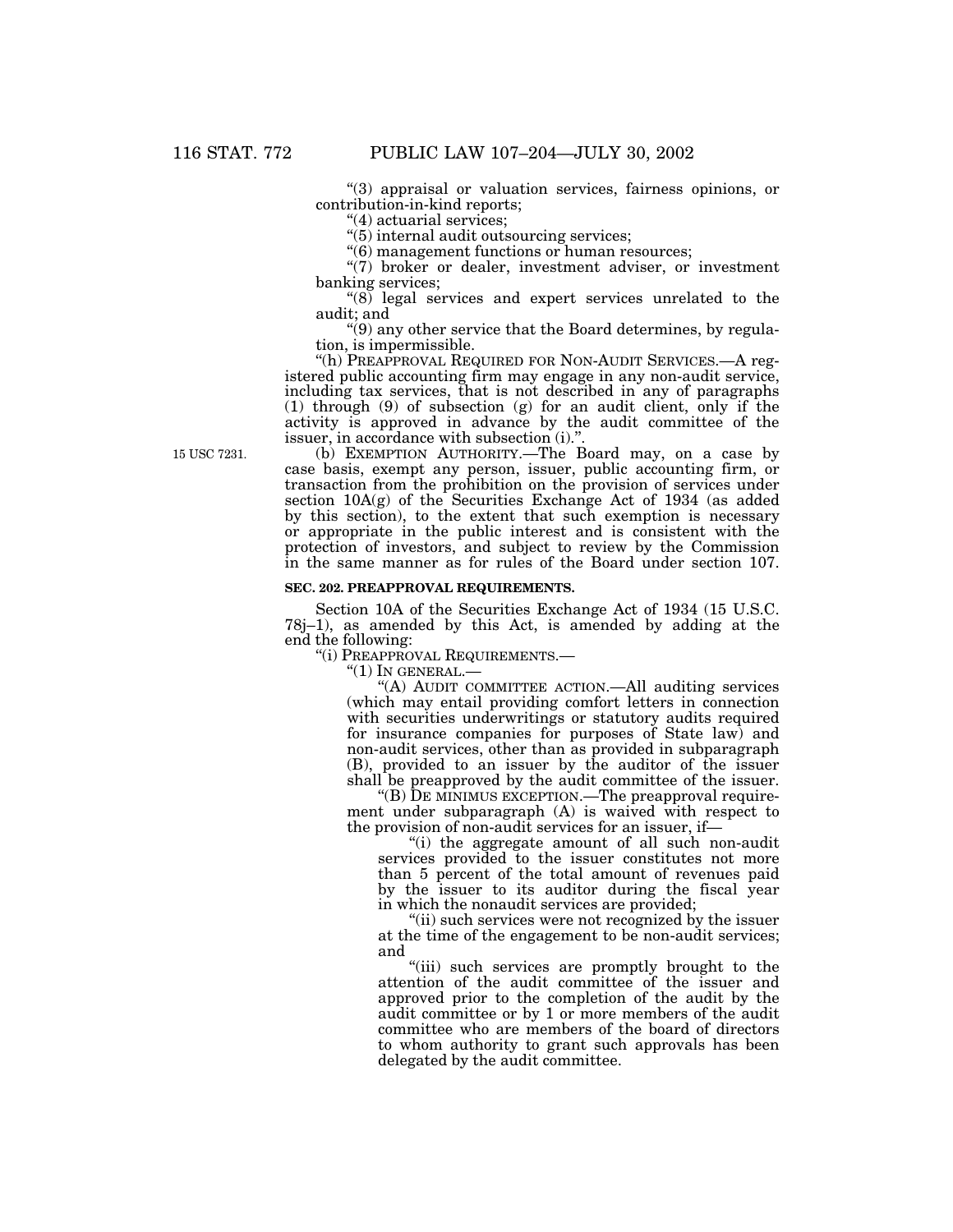"(2) DISCLOSURE TO INVESTORS.—Approval by an audit committee of an issuer under this subsection of a non-audit service to be performed by the auditor of the issuer shall be disclosed to investors in periodic reports required by section 13(a).

" $(3)$  DELEGATION AUTHORITY.—The audit committee of an issuer may delegate to 1 or more designated members of the audit committee who are independent directors of the board of directors, the authority to grant preapprovals required by this subsection. The decisions of any member to whom authority is delegated under this paragraph to preapprove an activity under this subsection shall be presented to the full audit com-<br>mittee at each of its scheduled meetings.

"(4) APPROVAL OF AUDIT SERVICES FOR OTHER PURPOSES.— In carrying out its duties under subsection  $(m)(2)$ , if the audit committee of an issuer approves an audit service within the scope of the engagement of the auditor, such audit service shall be deemed to have been preapproved for purposes of this subsection.''.

#### **SEC. 203. AUDIT PARTNER ROTATION.**

Section 10A of the Securities Exchange Act of 1934 (15 U.S.C. 78j–1), as amended by this Act, is amended by adding at the end the following:

''(j) AUDIT PARTNER ROTATION.—It shall be unlawful for a registered public accounting firm to provide audit services to an issuer if the lead (or coordinating) audit partner (having primary responsibility for the audit), or the audit partner responsible for reviewing the audit, has performed audit services for that issuer in each of the 5 previous fiscal years of that issuer.''.

#### **SEC. 204. AUDITOR REPORTS TO AUDIT COMMITTEES.**

Section 10A of the Securities Exchange Act of 1934 (15 U.S.C. 78j–1), as amended by this Act, is amended by adding at the end the following:

"(k) REPORTS TO AUDIT COMMITTEES.—Each registered public accounting firm that performs for any issuer any audit required by this title shall timely report to the audit committee of the issuer—<br>"(1) all critical accounting policies and practices to be used;

''(2) all alternative treatments of financial information within generally accepted accounting principles that have been discussed with management officials of the issuer, ramifications of the use of such alternative disclosures and treatments, and the treatment preferred by the registered public accounting firm; and  $(3)$  other material written communications between the

registered public accounting firm and the management of the issuer, such as any management letter or schedule of unadjusted differences.''.

## **SEC. 205. CONFORMING AMENDMENTS.**

(a) DEFINITIONS.—Section 3(a) of the Securities Exchange Act of 1934 (15 U.S.C. 78c(a)) is amended by adding at the end the following:

''(58) AUDIT COMMITTEE.—The term 'audit committee' means—

''(A) a committee (or equivalent body) established by and amongst the board of directors of an issuer for the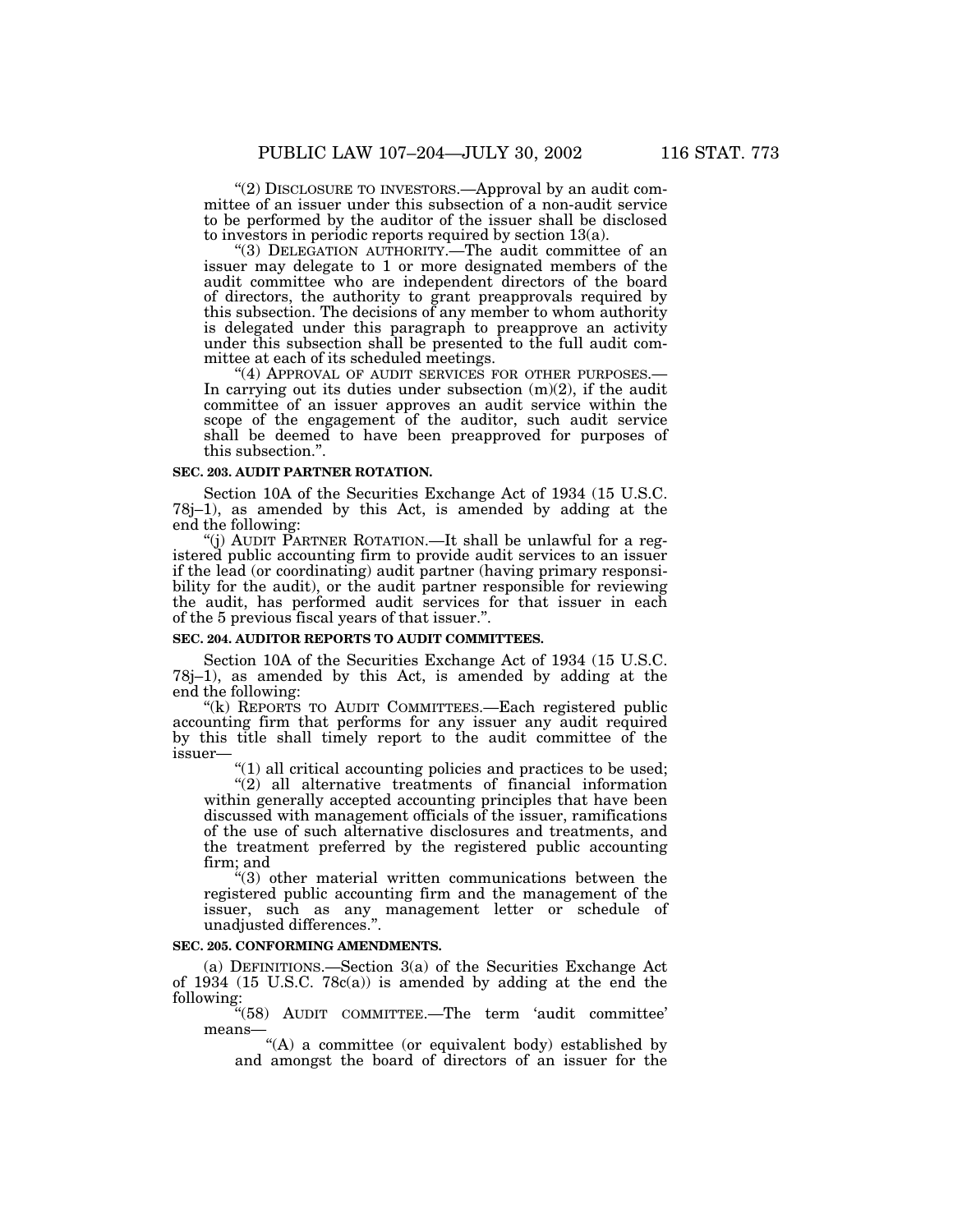purpose of overseeing the accounting and financial reporting processes of the issuer and audits of the financial statements of the issuer; and "(B) if no such committee exists with respect to an

issuer, the entire board of directors of the issuer.<br>"(59) REGISTERED PUBLIC ACCOUNTING FIRM.—The term

'registered public accounting firm' has the same meaning as in section 2 of the Sarbanes-Oxley Act of 2002.".

(b) AUDITOR REQUIREMENTS.—Section 10A of the Securities Exchange Act of 1934 (15 U.S.C. 78j-1) is amended— Exchange Act of 1934 (15 U.S.C. 78j–1) is amended— (1) by striking ''an independent public accountant'' each

place that term appears and inserting ''a registered public accounting firm'';

(2) by striking ''the independent public accountant'' each place that term appears and inserting ''the registered public accounting firm'';

(3) in subsection (c), by striking ''No independent public accountant'' and inserting ''No registered public accounting firm"; and<br> $(4)$  in subsection  $(b)$ —

 $(A)$  by striking "the accountant" each place that term appears and inserting "the firm";

(B) by striking "such accountant" each place that term appears and inserting "such firm"; and

(C) in paragraph (4), by striking ''the accountant's report'' and inserting ''the report of the firm''. (c) OTHER REFERENCES.—The Securities Exchange Act of 1934

(15 U.S.C. 78a et seq.) is amended—

(1) in section  $12(b)(1)$  (15 U.S.C. 78 $l(b)(1)$ ), by striking ''independent public accountants'' each place that term appears and inserting ''a registered public accounting firm''; and

 $(2)$  in subsections (e) and (i) of section 17 (15 U.S.C. 78q), by striking ''an independent public accountant'' each place that term appears and inserting ''a registered public accounting firm''. (d) CONFORMING AMENDMENT.—Section 10A(f) of the Securities

Exchange Act of 1934 (15 U.S.C. 78k(f)) is amended—

 $(1)$  by striking "DEFINITION" and inserting "DEFINITIONS"; and

(2) by adding at the end the following: ''As used in this section, the term 'issuer' means an issuer (as defined in section 3), the securities of which are registered under section 12, or that is required to file reports pursuant to section 15(d), or that files or has filed a registration statement that has not yet become effective under the Securities Act of 1933 (15 U.S.C. 77a et seq.), and that it has not withdrawn.''.

#### **SEC. 206. CONFLICTS OF INTEREST.**

Section 10A of the Securities Exchange Act of 1934 (15 U.S.C. 78j–1), as amended by this Act, is amended by adding at the end the following:<br>"(1) CONFLICTS OF INTEREST.—It shall be unlawful for a reg-

istered public accounting firm to perform for an issuer any audit service required by this title, if a chief executive officer, controller, chief financial officer, chief accounting officer, or any person serving in an equivalent position for the issuer, was employed by that registered independent public accounting firm and participated in

15 USC 78j–1.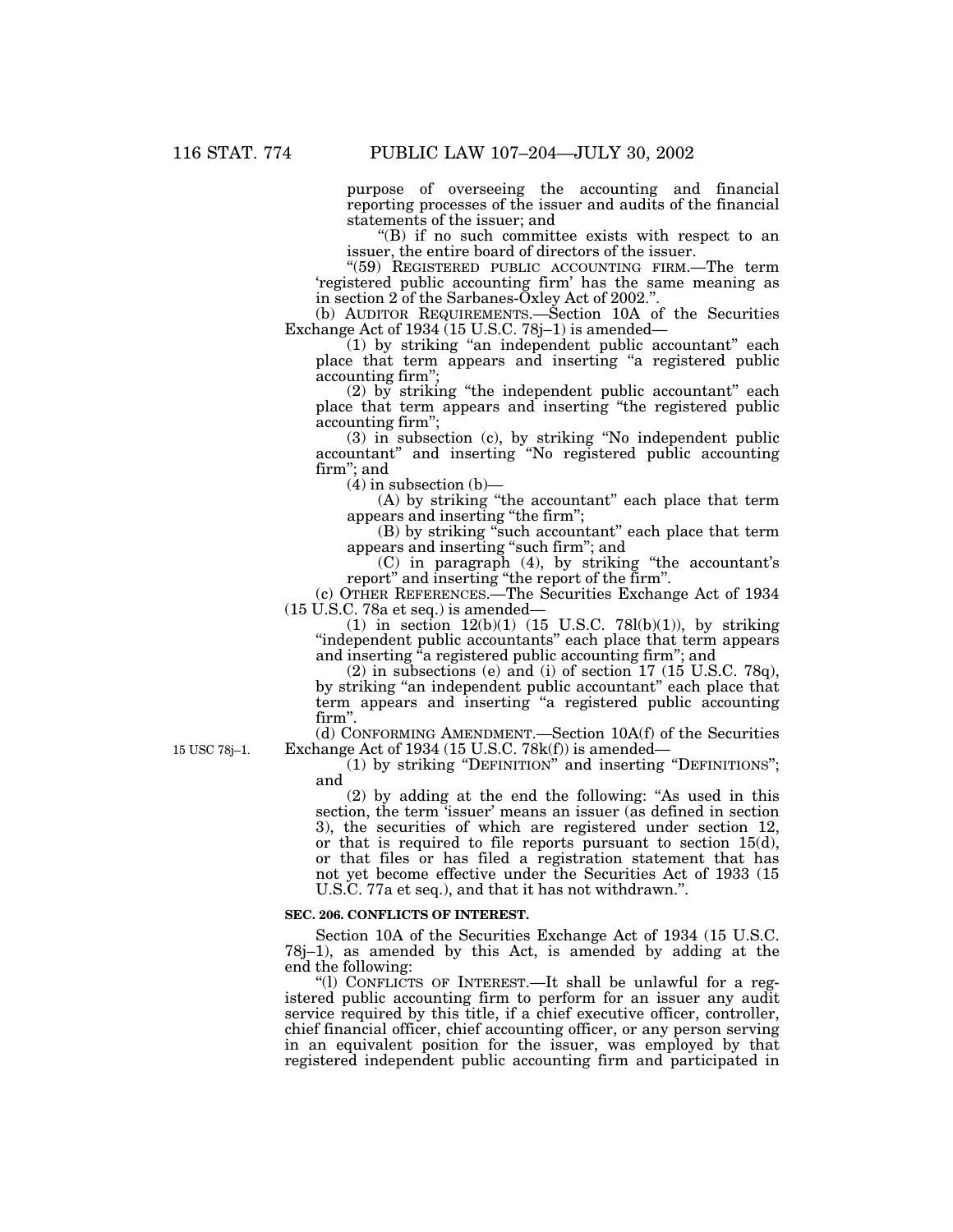any capacity in the audit of that issuer during the 1-year period preceding the date of the initiation of the audit.''.

#### **SEC. 207. STUDY OF MANDATORY ROTATION OF REGISTERED PUBLIC** 15 USC 7232. **ACCOUNTING FIRMS.**

(a) STUDY AND REVIEW REQUIRED.—The Comptroller General of the United States shall conduct a study and review of the potential effects of requiring the mandatory rotation of registered public accounting firms.

(b) REPORT REQUIRED.—Not later than 1 year after the date Deadline. of enactment of this Act, the Comptroller General shall submit a report to the Committee on Banking, Housing, and Urban Affairs of the Senate and the Committee on Financial Services of the House of Representatives on the results of the study and review required by this section.

(c) DEFINITION.—For purposes of this section, the term ''mandatory rotation'' refers to the imposition of a limit on the period of years in which a particular registered public accounting firm may be the auditor of record for a particular issuer.

#### **SEC. 208. COMMISSION AUTHORITY.**

(a) COMMISSION REGULATIONS.—Not later than 180 days after the date of enactment of this Act, the Commission shall issue final regulations to carry out each of subsections (g) through (l) of section 10A of the Securities Exchange Act of 1934, as added by this title.

(b) AUDITOR INDEPENDENCE.—It shall be unlawful for any registered public accounting firm (or an associated person thereof, as applicable) to prepare or issue any audit report with respect to any issuer, if the firm or associated person engages in any activity with respect to that issuer prohibited by any of subsections (g) through (l) of section 10A of the Securities Exchange Act of 1934, as added by this title, or any rule or regulation of the Commission or of the Board issued thereunder.

#### **SEC. 209. CONSIDERATIONS BY APPROPRIATE STATE REGULATORY** 15 USC 7234. **AUTHORITIES.**

In supervising nonregistered public accounting firms and their associated persons, appropriate State regulatory authorities should make an independent determination of the proper standards applicable, particularly taking into consideration the size and nature of the business of the accounting firms they supervise and the size and nature of the business of the clients of those firms. The standards applied by the Board under this Act should not be presumed to be applicable for purposes of this section for small and medium sized nonregistered public accounting firms.

# **TITLE III—CORPORATE RESPONSIBILITY**

## **SEC. 301. PUBLIC COMPANY AUDIT COMMITTEES.**

Section 10A of the Securities Exchange Act of 1934 (15 U.S.C. 78f) is amended by adding at the end the following: "(m) STANDARDS RELATING TO AUDIT COMMITTEES.-

''(1) COMMISSION RULES.—

15 USC 78j–1.

15 USC 7233.

Deadline.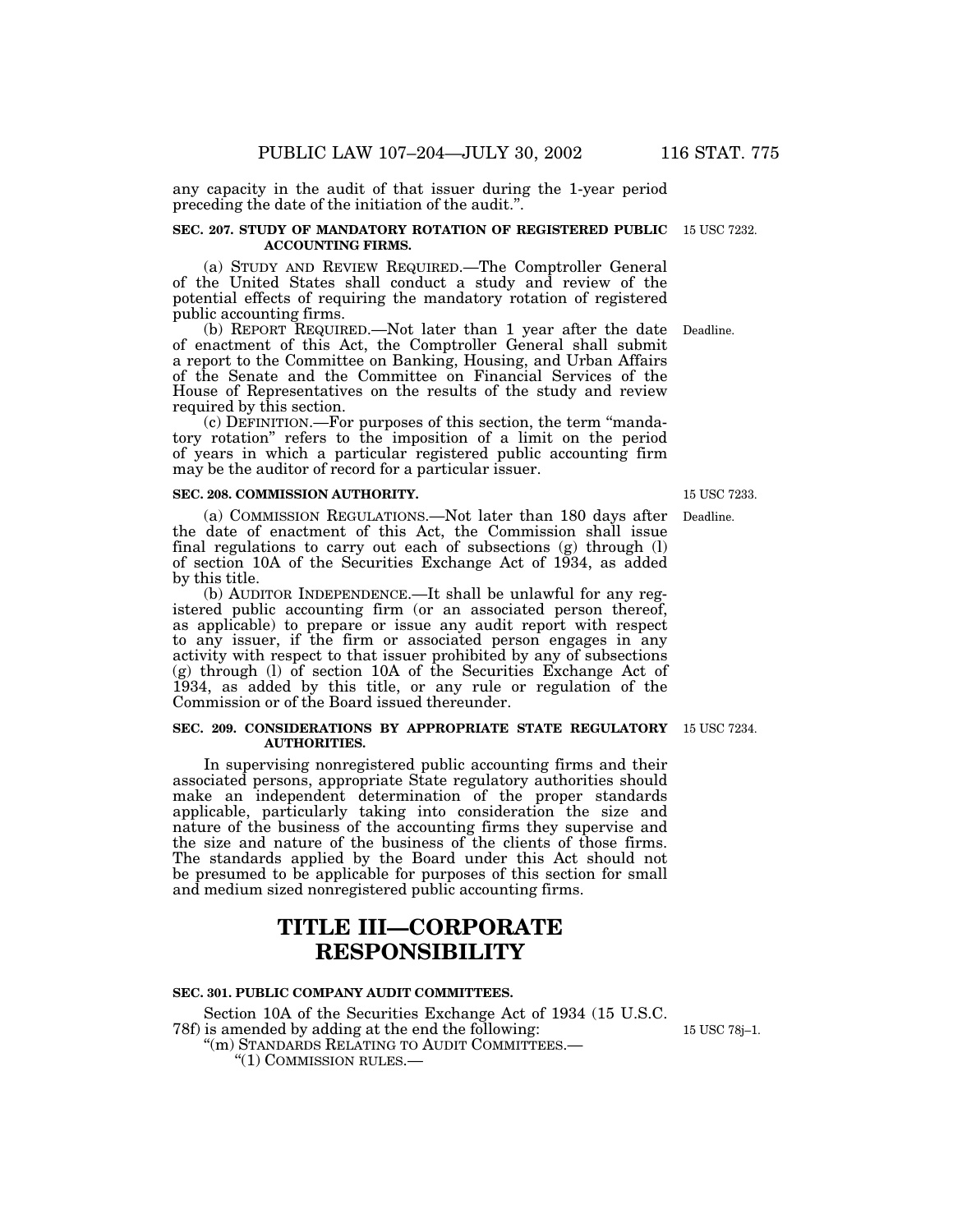Deadline.

"(A) IN GENERAL.—Effective not later than 270 days after the date of enactment of this subsection, the Commission shall, by rule, direct the national securities exchanges and national securities associations to prohibit the listing of any security of an issuer that is not in compliance with the requirements of any portion of paragraphs (2) through (6).

''(B) OPPORTUNITY TO CURE DEFECTS.—The rules of the Commission under subparagraph (A) shall provide for appropriate procedures for an issuer to have an opportunity to cure any defects that would be the basis for a prohibition under subparagraph (A), before the imposition of such prohibition.

''(2) RESPONSIBILITIES RELATING TO REGISTERED PUBLIC ACCOUNTING FIRMS.—The audit committee of each issuer, in its capacity as a committee of the board of directors, shall be directly responsible for the appointment, compensation, and oversight of the work of any registered public accounting firm employed by that issuer (including resolution of disagreements between management and the auditor regarding financial reporting) for the purpose of preparing or issuing an audit report or related work, and each such registered public accounting firm shall report directly to the audit committee. "(3) INDEPENDENCE.—

''(A) IN GENERAL.—Each member of the audit committee of the issuer shall be a member of the board of directors of the issuer, and shall otherwise be independent.

''(B) CRITERIA.—In order to be considered to be independent for purposes of this paragraph, a member of an audit committee of an issuer may not, other than in his or her capacity as a member of the audit committee, the board of directors, or any other board committee—

''(i) accept any consulting, advisory, or other compensatory fee from the issuer; or

''(ii) be an affiliated person of the issuer or any subsidiary thereof.

''(C) EXEMPTION AUTHORITY.—The Commission may exempt from the requirements of subparagraph (B) a particular relationship with respect to audit committee members, as the Commission determines appropriate in light of the circumstances.

''(4) COMPLAINTS.—Each audit committee shall establish procedures for—

''(A) the receipt, retention, and treatment of complaints received by the issuer regarding accounting, internal accounting controls, or auditing matters; and

''(B) the confidential, anonymous submission by employees of the issuer of concerns regarding questionable accounting or auditing matters.

''(5) AUTHORITY TO ENGAGE ADVISERS.—Each audit committee shall have the authority to engage independent counsel and other advisers, as it determines necessary to carry out its duties.

''(6) FUNDING.—Each issuer shall provide for appropriate funding, as determined by the audit committee, in its capacity as a committee of the board of directors, for payment of compensation—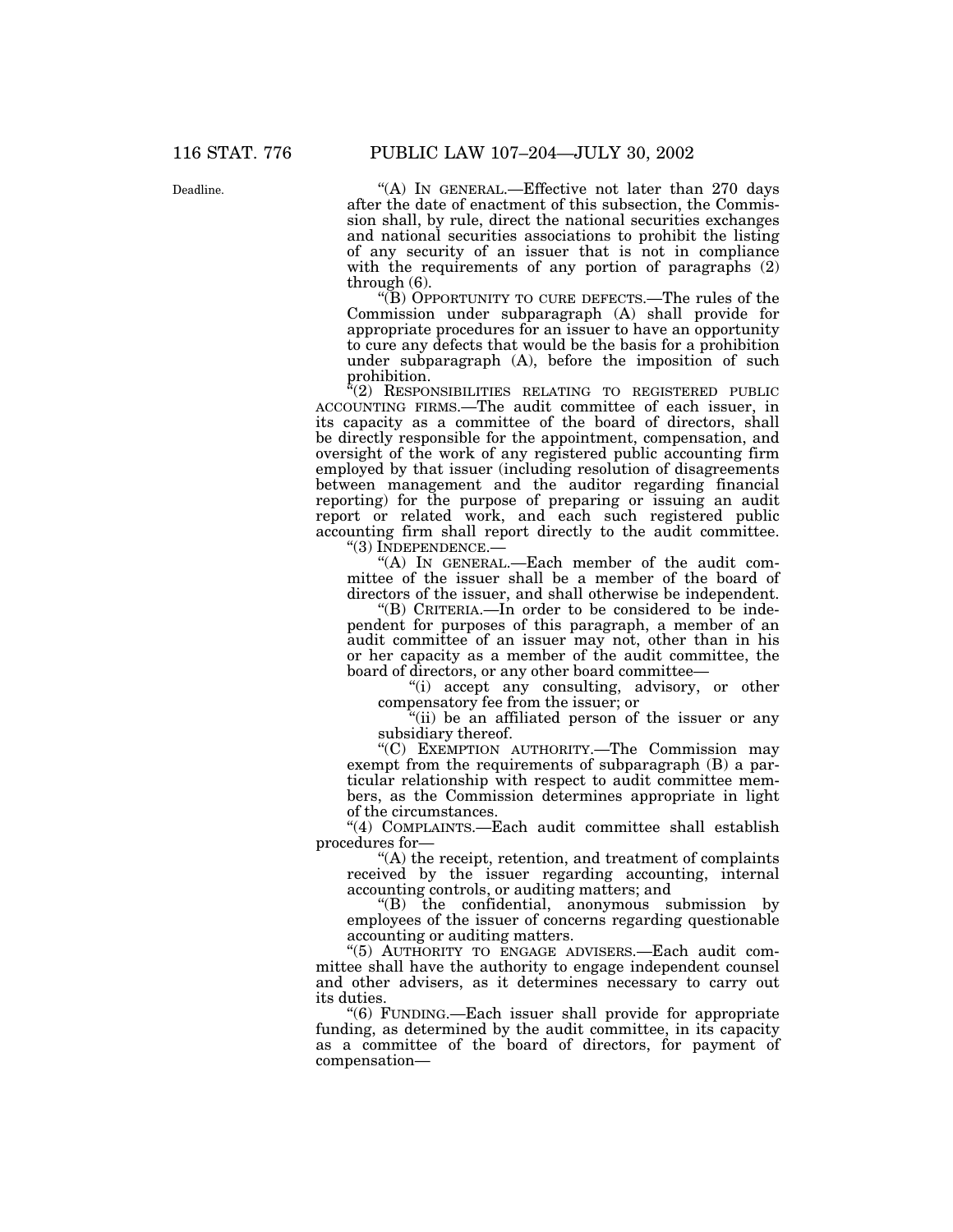''(A) to the registered public accounting firm employed by the issuer for the purpose of rendering or issuing an audit report; and

 $\mathrm{``(B)}$  to any advisers employed by the audit committee under paragraph (5).''.

#### **SEC. 302. CORPORATE RESPONSIBILITY FOR FINANCIAL REPORTS.**

15 USC 7241.

(a) REGULATIONS REQUIRED.—The Commission shall, by rule, require, for each company filing periodic reports under section 13(a) or 15(d) of the Securities Exchange Act of 1934 (15 U.S.C. 78m, 78o(d)), that the principal executive officer or officers and the principal financial officer or officers, or persons performing similar functions, certify in each annual or quarterly report filed or submitted under either such section of such Act that—

(1) the signing officer has reviewed the report;

(2) based on the officer's knowledge, the report does not contain any untrue statement of a material fact or omit to state a material fact necessary in order to make the statements made, in light of the circumstances under which such statements were made, not misleading;

(3) based on such officer's knowledge, the financial statements, and other financial information included in the report, fairly present in all material respects the financial condition and results of operations of the issuer as of, and for, the periods presented in the report;

(4) the signing officers—

(A) are responsible for establishing and maintaining internal controls;

(B) have designed such internal controls to ensure that material information relating to the issuer and its consolidated subsidiaries is made known to such officers by others within those entities, particularly during the period in which the periodic reports are being prepared;

(C) have evaluated the effectiveness of the issuer's internal controls as of a date within 90 days prior to the report; and

 $(D)$  have presented in the report their conclusions about the effectiveness of their internal controls based on their evaluation as of that date;

(5) the signing officers have disclosed to the issuer's auditors and the audit committee of the board of directors (or persons fulfilling the equivalent function)—

(A) all significant deficiencies in the design or operation of internal controls which could adversely affect the issuer's ability to record, process, summarize, and report financial data and have identified for the issuer's auditors any material weaknesses in internal controls; and

(B) any fraud, whether or not material, that involves management or other employees who have a significant role in the issuer's internal controls; and

(6) the signing officers have indicated in the report whether or not there were significant changes in internal controls or in other factors that could significantly affect internal controls subsequent to the date of their evaluation, including any corrective actions with regard to significant deficiencies and material weaknesses.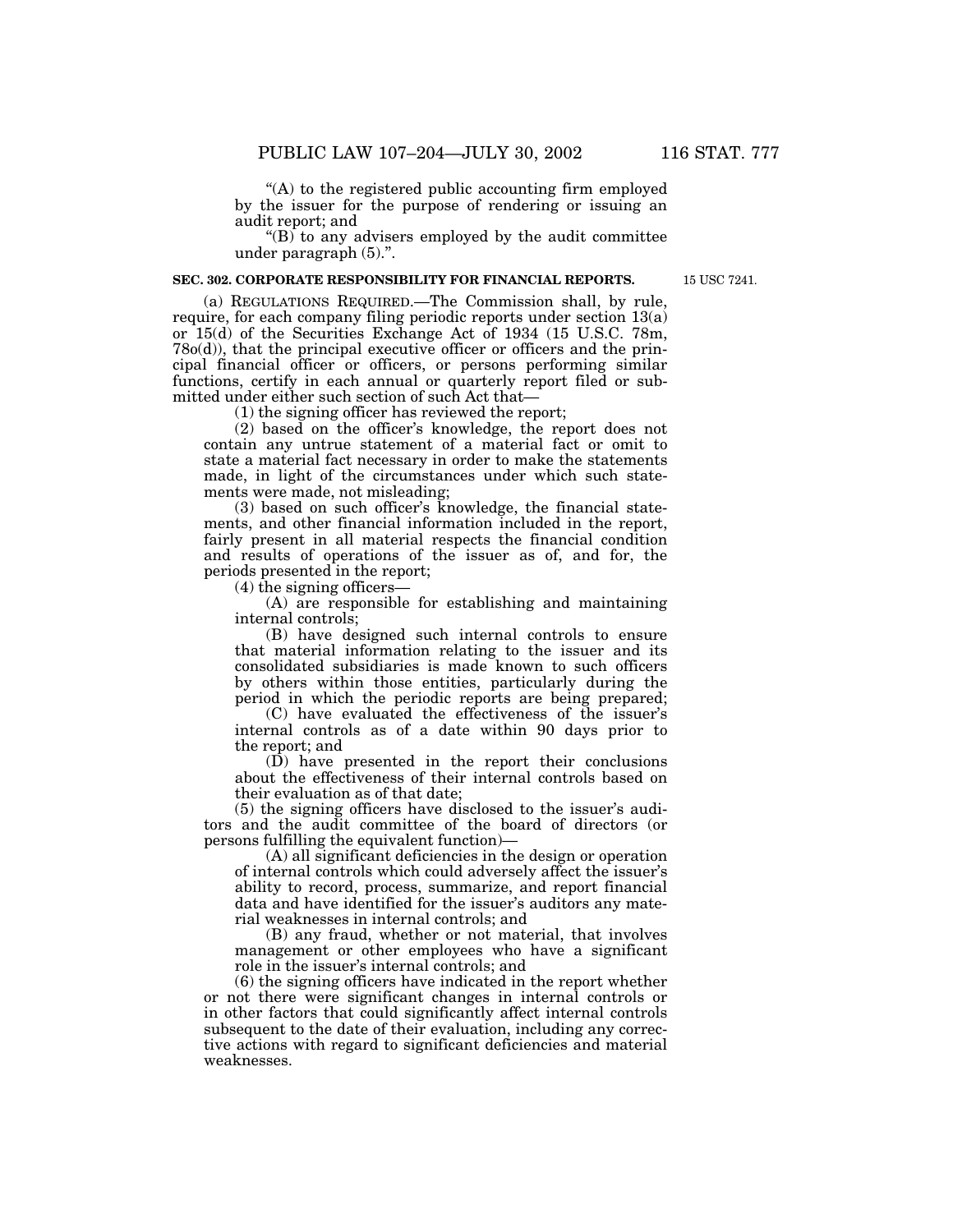(b) FOREIGN REINCORPORATIONS HAVE NO EFFECT.—Nothing in this section 302 shall be interpreted or applied in any way to allow any issuer to lessen the legal force of the statement required under this section 302, by an issuer having reincorporated or having engaged in any other transaction that resulted in the transfer of the corporate domicile or offices of the issuer from inside the United States to outside of the United States.

(c) DEADLINE.—The rules required by subsection (a) shall be effective not later than 30 days after the date of enactment of this Act.

15 USC 7242.

## **SEC. 303. IMPROPER INFLUENCE ON CONDUCT OF AUDITS.**

(a) RULES TO PROHIBIT.—It shall be unlawful, in contravention of such rules or regulations as the Commission shall prescribe as necessary and appropriate in the public interest or for the protection of investors, for any officer or director of an issuer, or any other person acting under the direction thereof, to take any action to fraudulently influence, coerce, manipulate, or mislead any independent public or certified accountant engaged in the performance of an audit of the financial statements of that issuer for the purpose of rendering such financial statements materially misleading.

(b) ENFORCEMENT.—In any civil proceeding, the Commission shall have exclusive authority to enforce this section and any rule or regulation issued under this section.

(c) NO PREEMPTION OF OTHER LAW.—The provisions of subsection (a) shall be in addition to, and shall not supersede or preempt, any other provision of law or any rule or regulation issued thereunder.

(d) DEADLINE FOR RULEMAKING.—The Commission shall—

(1) propose the rules or regulations required by this section, not later than 90 days after the date of enactment of this Act; and

(2) issue final rules or regulations required by this section, not later than 270 days after that date of enactment.

15 USC 7243.

## **SEC. 304. FORFEITURE OF CERTAIN BONUSES AND PROFITS.**

(a) ADDITIONAL COMPENSATION PRIOR TO NONCOMPLIANCE WITH COMMISSION FINANCIAL REPORTING REQUIREMENTS.—If an issuer is required to prepare an accounting restatement due to the material noncompliance of the issuer, as a result of misconduct, with any financial reporting requirement under the securities laws, the chief executive officer and chief financial officer of the issuer shall reimburse the issuer for—

(1) any bonus or other incentive-based or equity-based compensation received by that person from the issuer during the 12-month period following the first public issuance or filing with the Commission (whichever first occurs) of the financial document embodying such financial reporting requirement; and

(2) any profits realized from the sale of securities of the issuer during that 12-month period.

(b) COMMISSION EXEMPTION AUTHORITY.—The Commission may exempt any person from the application of subsection (a), as it deems necessary and appropriate.

#### **SEC. 305. OFFICER AND DIRECTOR BARS AND PENALTIES.**

(a) UNFITNESS STANDARD.—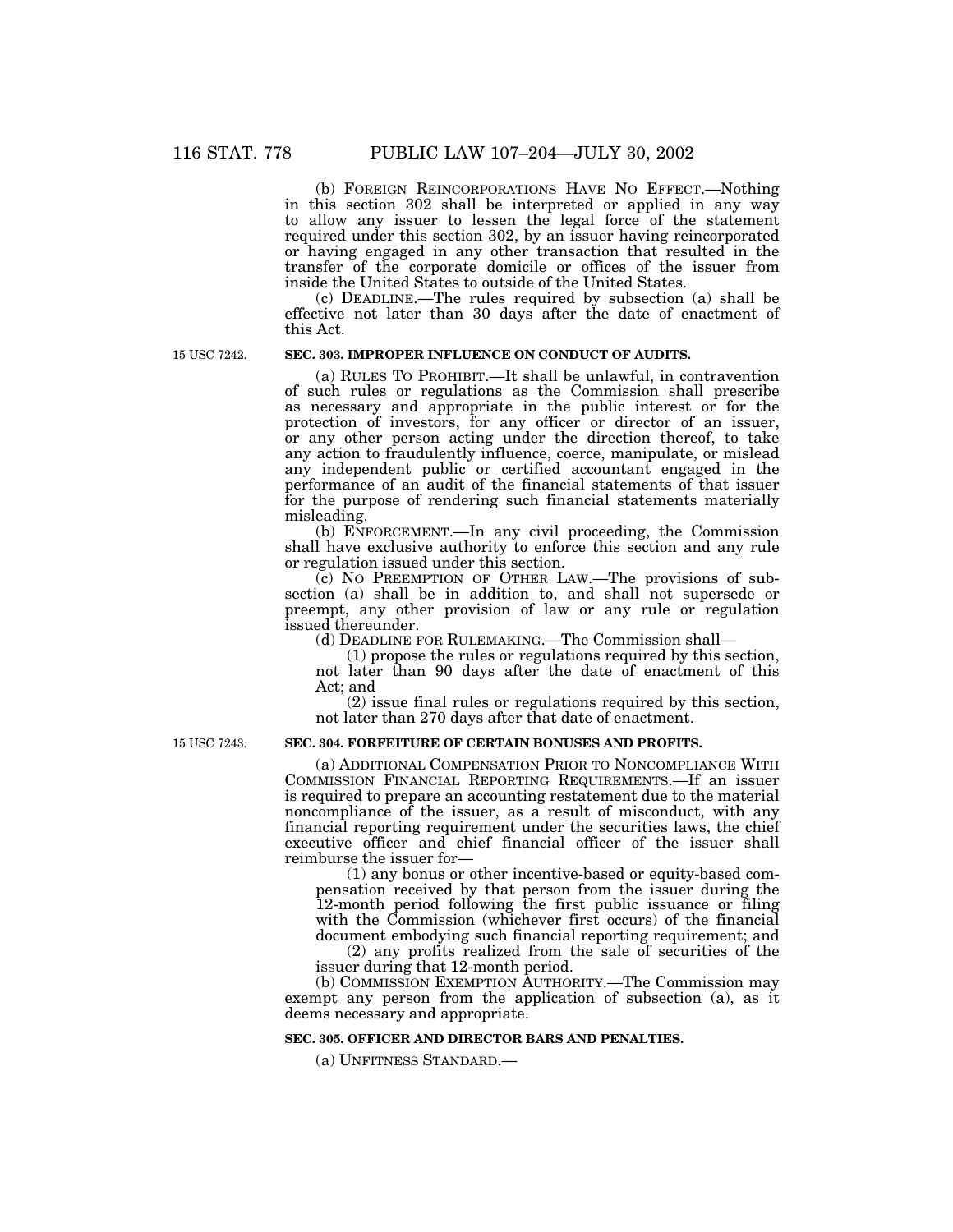(1) SECURITIES EXCHANGE ACT OF 1934.—Section  $21(d)(2)$ of the Securities Exchange Act of 1934 (15 U.S.C. 78u(d)(2)) is amended by striking ''substantial unfitness'' and inserting ''unfitness''.

(2) SECURITIES ACT OF 1933.—Section 20(e) of the Securities Act of 1933 (15 U.S.C. 77t(e)) is amended by striking "substantial unfitness" and inserting "unfitness".

(b) EQUITABLE RELIEF.—Section  $21(d)$  of the Securities Exchange Act of 1934 (15 U.S.C. 78 $u(d)$ ) is amended by adding at the end the following:

"(5) EQUITABLE RELIEF.—In any action or proceeding brought or instituted by the Commission under any provision of the securities laws, the Commission may seek, and any Federal court may grant, any equitable relief that may be appropriate or necessary for the benefit of investors.''.

#### **SEC. 306. INSIDER TRADES DURING PENSION FUND BLACKOUT** 15 USC 7244. **PERIODS.**

(a) PROHIBITION OF INSIDER TRADING DURING PENSION FUND BLACKOUT PERIODS.—

(1) IN GENERAL.—Except to the extent otherwise provided by rule of the Commission pursuant to paragraph (3), it shall be unlawful for any director or executive officer of an issuer of any equity security (other than an exempted security), directly or indirectly, to purchase, sell, or otherwise acquire or transfer any equity security of the issuer (other than an exempted security) during any blackout period with respect to such equity security if such director or officer acquires such equity security in connection with his or her service or employment as a director or executive officer.

(2) REMEDY.—

(A) IN GENERAL.—Any profit realized by a director or executive officer referred to in paragraph (1) from any purchase, sale, or other acquisition or transfer in violation of this subsection shall inure to and be recoverable by the issuer, irrespective of any intention on the part of such director or executive officer in entering into the transaction.

(B) ACTIONS TO RECOVER PROFITS.—An action to recover profits in accordance with this subsection may be instituted at law or in equity in any court of competent jurisdiction by the issuer, or by the owner of any security of the issuer in the name and in behalf of the issuer if the issuer fails or refuses to bring such action within 60 days after the date of request, or fails diligently to prosecute the action thereafter, except that no such suit shall be brought more than 2 years after the date on which such profit was realized.

(3) RULEMAKING AUTHORIZED.—The Commission shall, in consultation with the Secretary of Labor, issue rules to clarify the application of this subsection and to prevent evasion thereof. Such rules shall provide for the application of the requirements of paragraph (1) with respect to entities treated as a single employer with respect to an issuer under section 414(b), (c), (m), or (o) of the Internal Revenue Code of 1986 to the extent necessary to clarify the application of such requirements and to prevent evasion thereof. Such rules may also provide for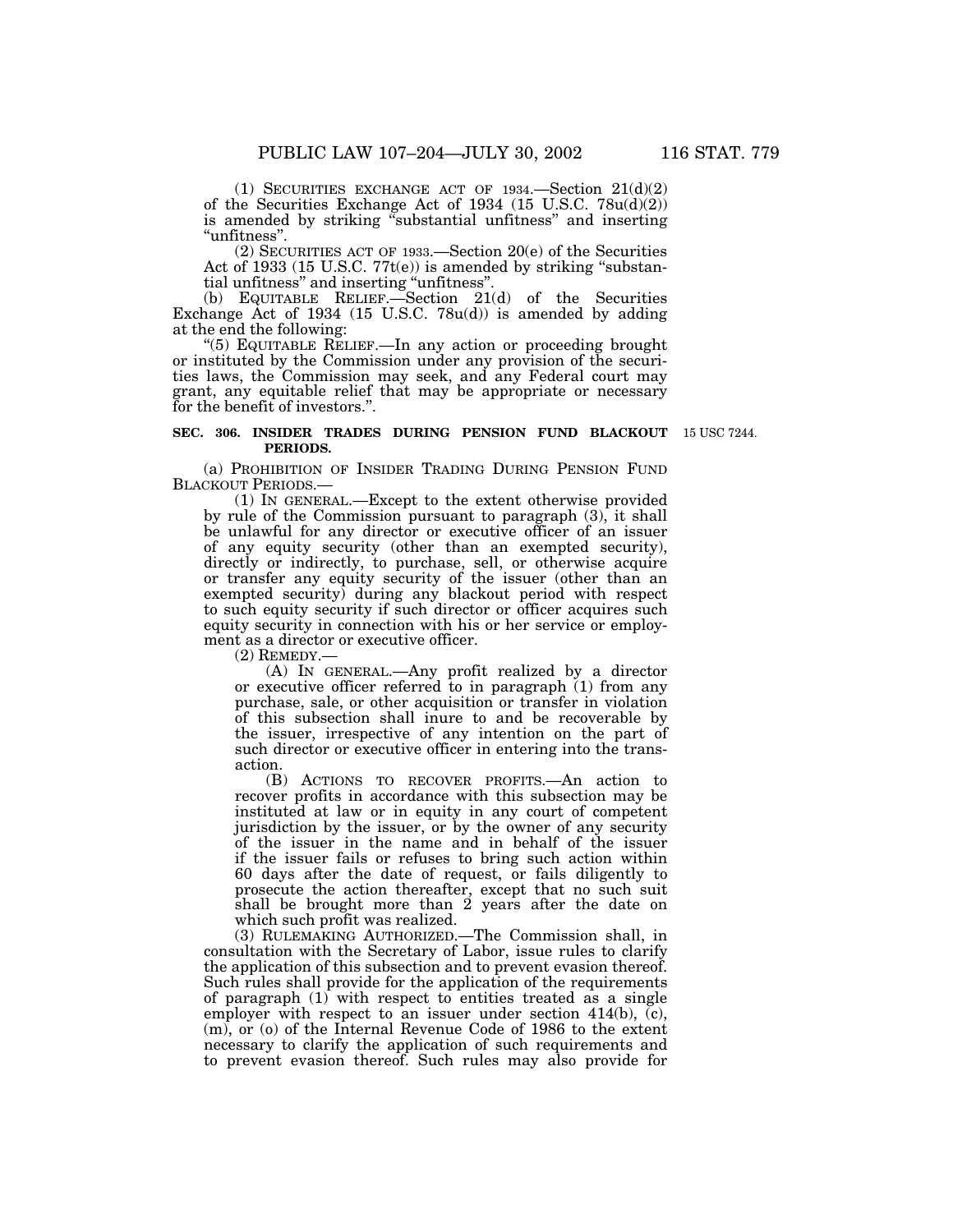appropriate exceptions from the requirements of this subsection, including exceptions for purchases pursuant to an automatic dividend reinvestment program or purchases or sales made pursuant to an advance election.

(4) BLACKOUT PERIOD.—For purposes of this subsection, the term ''blackout period'', with respect to the equity securities of any issuer—

(A) means any period of more than 3 consecutive business days during which the ability of not fewer than 50 percent of the participants or beneficiaries under all individual account plans maintained by the issuer to purchase, sell, or otherwise acquire or transfer an interest in any equity of such issuer held in such an individual account plan is temporarily suspended by the issuer or by a fiduciary of the plan; and

(B) does not include, under regulations which shall be prescribed by the Commission—

(i) a regularly scheduled period in which the participants and beneficiaries may not purchase, sell, or otherwise acquire or transfer an interest in any equity of such issuer, if such period is—

(I) incorporated into the individual account plan; and

(II) timely disclosed to employees before becoming participants under the individual account plan or as a subsequent amendment to the plan; or

(ii) any suspension described in subparagraph (A) that is imposed solely in connection with persons becoming participants or beneficiaries, or ceasing to be participants or beneficiaries, in an individual account plan by reason of a corporate merger, acquisition, divestiture, or similar transaction involving the plan or plan sponsor.

(5) INDIVIDUAL ACCOUNT PLAN.—For purposes of this subsection, the term "individual account plan" has the meaning provided in section 3(34) of the Employee Retirement Income Security Act of  $1974$  (29 U.S.C.  $1002(34)$ , except that such term shall not include a one-participant retirement plan (within the meaning of section  $101(i)(8)(B)$  of such Act (29 U.S.C.  $1021(i)(8)(B))$ ).

(6) NOTICE TO DIRECTORS, EXECUTIVE OFFICERS, AND THE COMMISSION.—In any case in which a director or executive officer is subject to the requirements of this subsection in connection with a blackout period (as defined in paragraph (4)) with respect to any equity securities, the issuer of such equity securities shall timely notify such director or officer and the Securities and Exchange Commission of such blackout period.

(b) NOTICE REQUIREMENTS TO PARTICIPANTS AND BENEFICIARIES UNDER ERISA.—

(1) IN GENERAL.—Section 101 of the Employee Retirement Income Security Act of 1974 (29 U.S.C. 1021) is amended by redesignating the second subsection (h) as subsection (j), and by inserting after the first subsection (h) the following new subsection: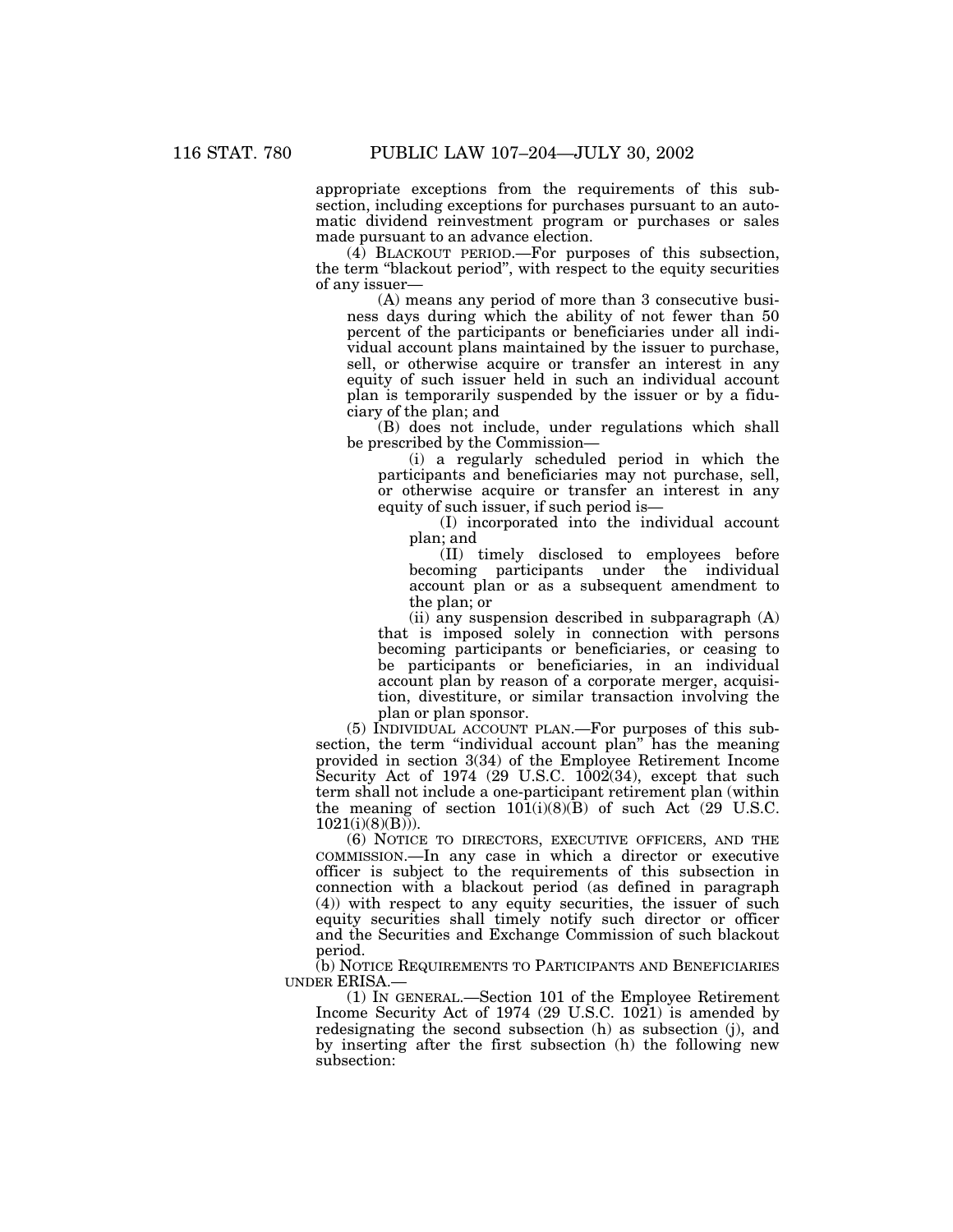"(i) NOTICE OF BLACKOUT PERIODS TO PARTICIPANT OR BENE-FICIARY UNDER INDIVIDUAL ACCOUNT PLAN.—

"(1) DUTIES OF PLAN ADMINISTRATOR.—In advance of the commencement of any blackout period with respect to an individual account plan, the plan administrator shall notify the plan participants and beneficiaries who are affected by such action in accordance with this subsection.

''(2) NOTICE REQUIREMENTS.—

''(A) IN GENERAL.—The notices described in paragraph (1) shall be written in a manner calculated to be understood by the average plan participant and shall include—

''(i) the reasons for the blackout period,

''(ii) an identification of the investments and other rights affected,

''(iii) the expected beginning date and length of the blackout period,

 $(iv)$  in the case of investments affected, a statement that the participant or beneficiary should evaluate the appropriateness of their current investment decisions in light of their inability to direct or diversify assets credited to their accounts during the blackout period, and

" $(v)$  such other matters as the Secretary may require by regulation.

''(B) NOTICE TO PARTICIPANTS AND BENEFICIARIES.— Except as otherwise provided in this subsection, notices described in paragraph (1) shall be furnished to all participants and beneficiaries under the plan to whom the blackout period applies at least 30 days in advance of the blackout period.

''(C) EXCEPTION TO 30-DAY NOTICE REQUIREMENT.—In any case in which—

''(i) a deferral of the blackout period would violate the requirements of subparagraph  $(A)$  or  $(B)$  of section  $404(a)(1)$ , and a fiduciary of the plan reasonably so determines in writing, or

''(ii) the inability to provide the 30-day advance notice is due to events that were unforeseeable or circumstances beyond the reasonable control of the plan administrator, and a fiduciary of the plan reasonably so determines in writing,

subparagraph (B) shall not apply, and the notice shall be furnished to all participants and beneficiaries under the plan to whom the blackout period applies as soon as reasonably possible under the circumstances unless such a notice in advance of the termination of the blackout period is impracticable.

''(D) WRITTEN NOTICE.—The notice required to be provided under this subsection shall be in writing, except that such notice may be in electronic or other form to the extent that such form is reasonably accessible to the recipient.

"(E) NOTICE TO ISSUERS OF EMPLOYER SECURITIES SUB-JECT TO BLACKOUT PERIOD.—In the case of any blackout period in connection with an individual account plan, the plan administrator shall provide timely notice of such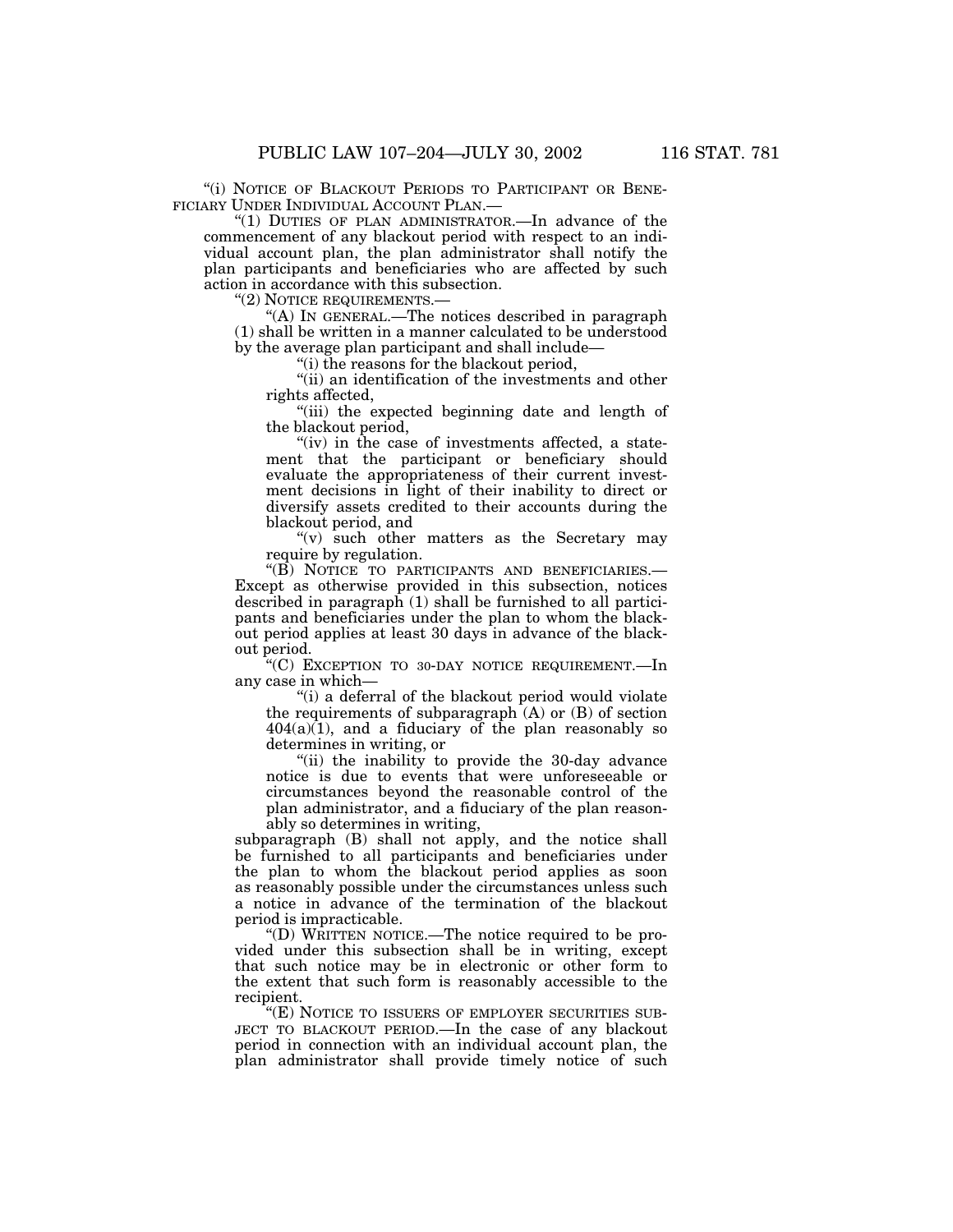blackout period to the issuer of any employer securities subject to such blackout period.

"(3) EXCEPTION FOR BLACKOUT PERIODS WITH LIMITED APPLICABILITY.—In any case in which the blackout period applies only to 1 or more participants or beneficiaries in connection with a merger, acquisition, divestiture, or similar transaction involving the plan or plan sponsor and occurs solely in connection with becoming or ceasing to be a participant or beneficiary under the plan by reason of such merger, acquisition, divestiture, or transaction, the requirement of this subsection that the notice be provided to all participants and beneficiaries shall be treated as met if the notice required under paragraph (1) is provided to such participants or beneficiaries to whom the blackout period applies as soon as reasonably practicable.

"(4) CHANGES IN LENGTH OF BLACKOUT PERIOD.—If, following the furnishing of the notice pursuant to this subsection, there is a change in the beginning date or length of the blackout period (specified in such notice pursuant to paragraph  $(2)(A)(iii)$ , the administrator shall provide affected participants and beneficiaries notice of the change as soon as reasonably practicable. In relation to the extended blackout period, such notice shall meet the requirements of paragraph (2)(D) and shall specify any material change in the matters referred to in clauses (i) through (v) of paragraph  $(2)(A)$ .

''(5) REGULATORY EXCEPTIONS.—The Secretary may provide by regulation for additional exceptions to the requirements of this subsection which the Secretary determines are in the interests of participants and beneficiaries.

''(6) GUIDANCE AND MODEL NOTICES.—The Secretary shall issue guidance and model notices which meet the requirements of this subsection.

"(7) BLACKOUT PERIOD.—For purposes of this subsection—

''(A) IN GENERAL.—The term 'blackout period' means, in connection with an individual account plan, any period for which any ability of participants or beneficiaries under the plan, which is otherwise available under the terms of such plan, to direct or diversify assets credited to their accounts, to obtain loans from the plan, or to obtain distributions from the plan is temporarily suspended, limited, or restricted, if such suspension, limitation, or restriction is for any period of more than 3 consecutive business days.

''(B) EXCLUSIONS.—The term 'blackout period' does not include a suspension, limitation, or restriction—

"(i) which occurs by reason of the application of the securities laws (as defined in section  $3(a)(47)$  of the Securities Exchange Act of 1934),

"(ii) which is a change to the plan which provides for a regularly scheduled suspension, limitation, or restriction which is disclosed to participants or beneficiaries through any summary of material modifications, any materials describing specific investment alternatives under the plan, or any changes thereto, or

"(iii) which applies only to 1 or more individuals, each of whom is the participant, an alternate payee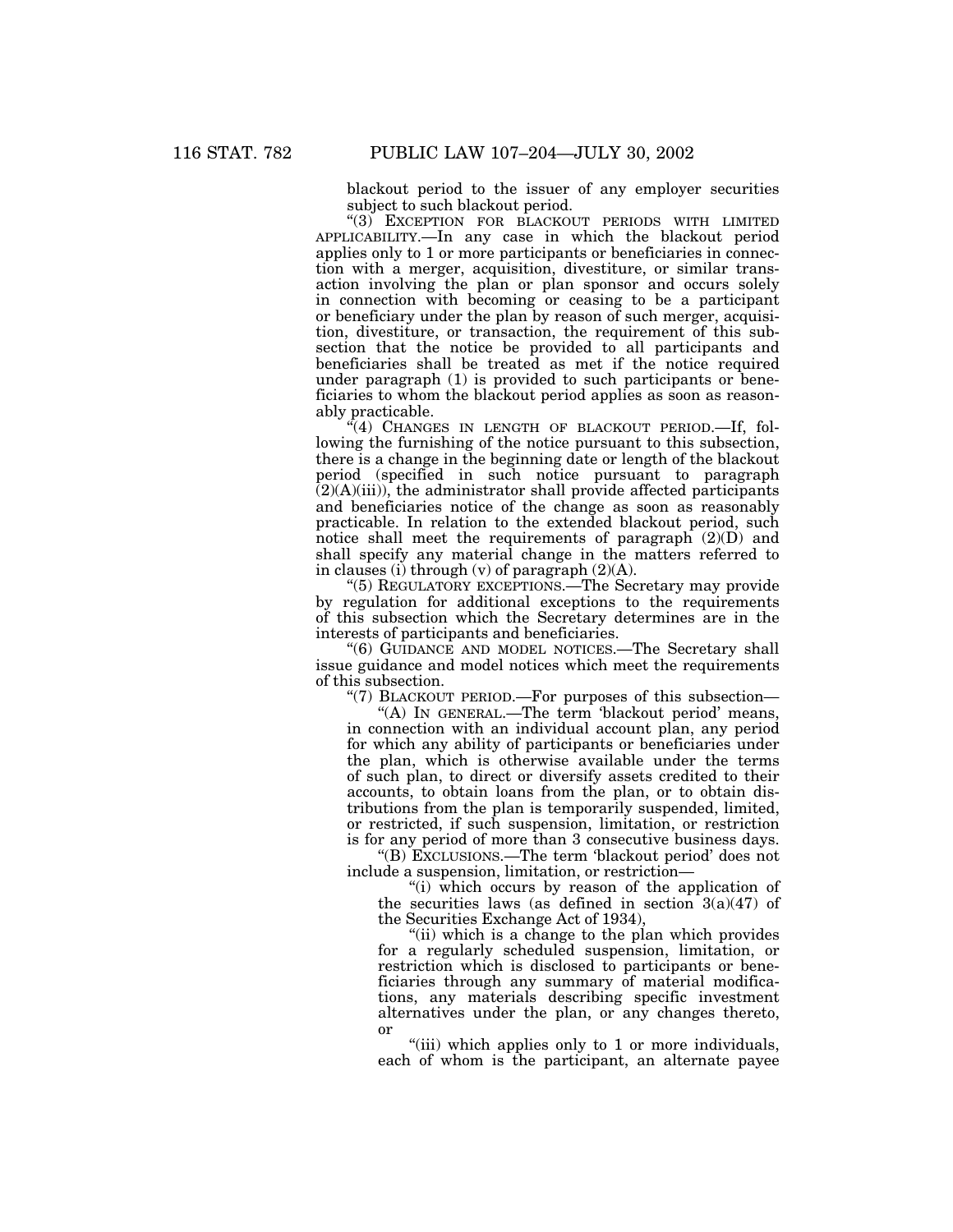(as defined in section  $206(d)(3)(K)$ ), or any other beneficiary pursuant to a qualified domestic relations order (as defined in section  $206(d)(3)(B)(i)$ ).

"(8) INDIVIDUAL ACCOUNT PLAN.—<br>"(A) IN GENERAL.—For purposes of this subsection, the term 'individual account plan' shall have the meaning provided such term in section 3(34), except that such term shall not include a one-participant retirement plan.<br>"(B) ONE-PARTICIPANT RETIREMENT PLAN.—For pur-

poses of subparagraph (A), the term 'one-participant retirement plan' means a retirement plan that—<br>"(i) on the first day of the plan year—<br>"(I) covered only the employer (and the

employer's spouse) and the employer owned the entire business (whether or not incorporated), or "(II) covered only one or more partners (and

their spouses) in a business partnership (including partners in an S or C corporation (as defined in section 1361(a) of the Internal Revenue Code of 1986)),

"(ii) meets the minimum coverage requirements of section 410(b) of the Internal Revenue Code of 1986 (as in effect on the date of the enactment of this paragraph) without being combined with any other plan of the business that covers the employees of the

business,<br>"(iii) does not provide benefits to anyone except the employer (and the employer's spouse) or the partners (and their spouses),

"(iv) does not cover a business that is a member of an affiliated service group, a controlled group of corporations, or a group of businesses under common control, and

"(v) does not cover a business that leases employees.''.

Deadlines.

(2) ISSUANCE OF INITIAL GUIDANCE AND MODEL NOTICE.— The Secretary of Labor shall issue initial guidance and a model notice pursuant to section 101(i)(6) of the Employee Retirement Income Security Act of 1974 (as added by this subsection) not later than January 1, 2003. Not later than 75 days after the date of the enactment of this Act, the Secretary shall promulgate interim final rules necessary to carry out the amendments made by this subsection.

(3) CIVIL PENALTIES FOR FAILURE TO PROVIDE NOTICE.— Section 502 of such Act (29 U.S.C. 1132) is amended—

(A) in subsection (a)(6), by striking " $(5)$ , or  $(6)$ " and inserting  $(5)$ ,  $(6)$ , or  $(7)$ ";

(B) by redesignating paragraph (7) of subsection (c) as paragraph (8); and

 $(C)$  by inserting after paragraph (6) of subsection (c) the following new paragraph:

"(7) The Secretary may assess a civil penalty against a plan administrator of up to \$100 a day from the date of the plan administrator's failure or refusal to provide notice to participants and beneficiaries in accordance with section 101(i). For purposes of this paragraph, each violation with respect to any single participant or beneficiary shall be treated as a separate violation.''.

Regulations.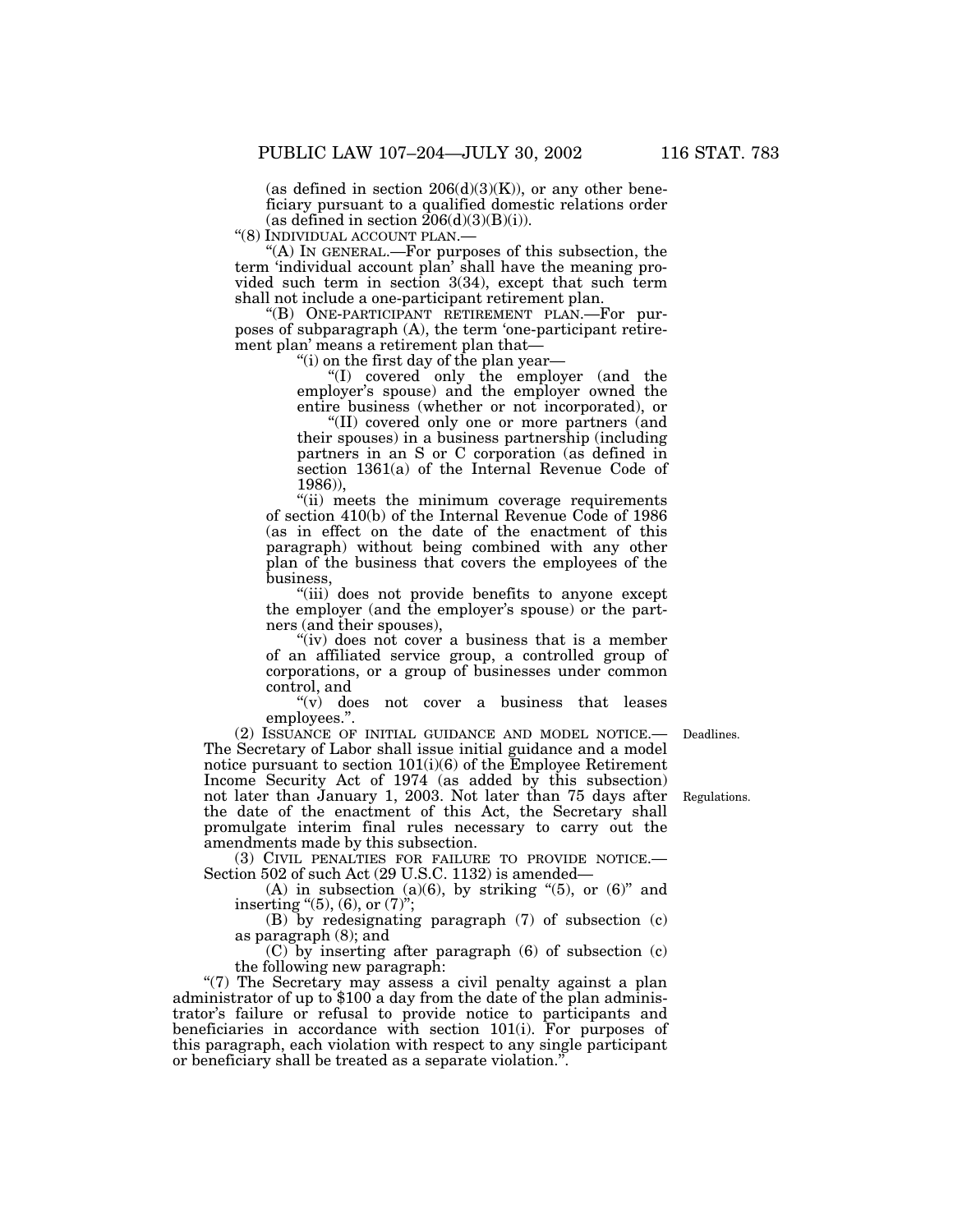(3) PLAN AMENDMENTS.—If any amendment made by this subsection requires an amendment to any plan, such plan amendment shall not be required to be made before the first plan year beginning on or after the effective date of this section,

(A) during the period after such amendment made by this subsection takes effect and before such first plan year, the plan is operated in good faith compliance with the requirements of such amendment made by this subsection, and

(B) such plan amendment applies retroactively to the period after such amendment made by this subsection takes effect and before such first plan year.

(c) EFFECTIVE DATE.—The provisions of this section (including the amendments made thereby) shall take effect 180 days after the date of the enactment of this Act. Good faith compliance with the requirements of such provisions in advance of the issuance of applicable regulations thereunder shall be treated as compliance with such provisions.

## **SEC. 307. RULES OF PROFESSIONAL RESPONSIBILITY FOR ATTORNEYS.**

Not later than 180 days after the date of enactment of this Act, the Commission shall issue rules, in the public interest and for the protection of investors, setting forth minimum standards of professional conduct for attorneys appearing and practicing before the Commission in any way in the representation of issuers,

 $(1)$  requiring an attorney to report evidence of a material violation of securities law or breach of fiduciary duty or similar violation by the company or any agent thereof, to the chief legal counsel or the chief executive officer of the company (or the equivalent thereof); and

(2) if the counsel or officer does not appropriately respond to the evidence (adopting, as necessary, appropriate remedial measures or sanctions with respect to the violation), requiring the attorney to report the evidence to the audit committee of the board of directors of the issuer or to another committee of the board of directors comprised solely of directors not employed directly or indirectly by the issuer, or to the board of directors.

15 USC 7246.

### **SEC. 308. FAIR FUNDS FOR INVESTORS.**

(a) CIVIL PENALTIES ADDED TO DISGORGEMENT FUNDS FOR THE RELIEF OF VICTIMS.—If in any judicial or administrative action brought by the Commission under the securities laws (as such term is defined in section  $3(a)(47)$  of the Securities Exchange Act of 1934 (15 U.S.C.  $78c(a)(47)$ ) the Commission obtains an order requiring disgorgement against any person for a violation of such laws or the rules or regulations thereunder, or such person agrees in settlement of any such action to such disgorgement, and the Commission also obtains pursuant to such laws a civil penalty against such person, the amount of such civil penalty shall, on the motion or at the direction of the Commission, be added to and become part of the disgorgement fund for the benefit of the victims of such violation.

(b) ACCEPTANCE OF ADDITIONAL DONATIONS.—The Commission is authorized to accept, hold, administer, and utilize gifts, bequests and devises of property, both real and personal, to the United

Deadline. 15 USC 7245.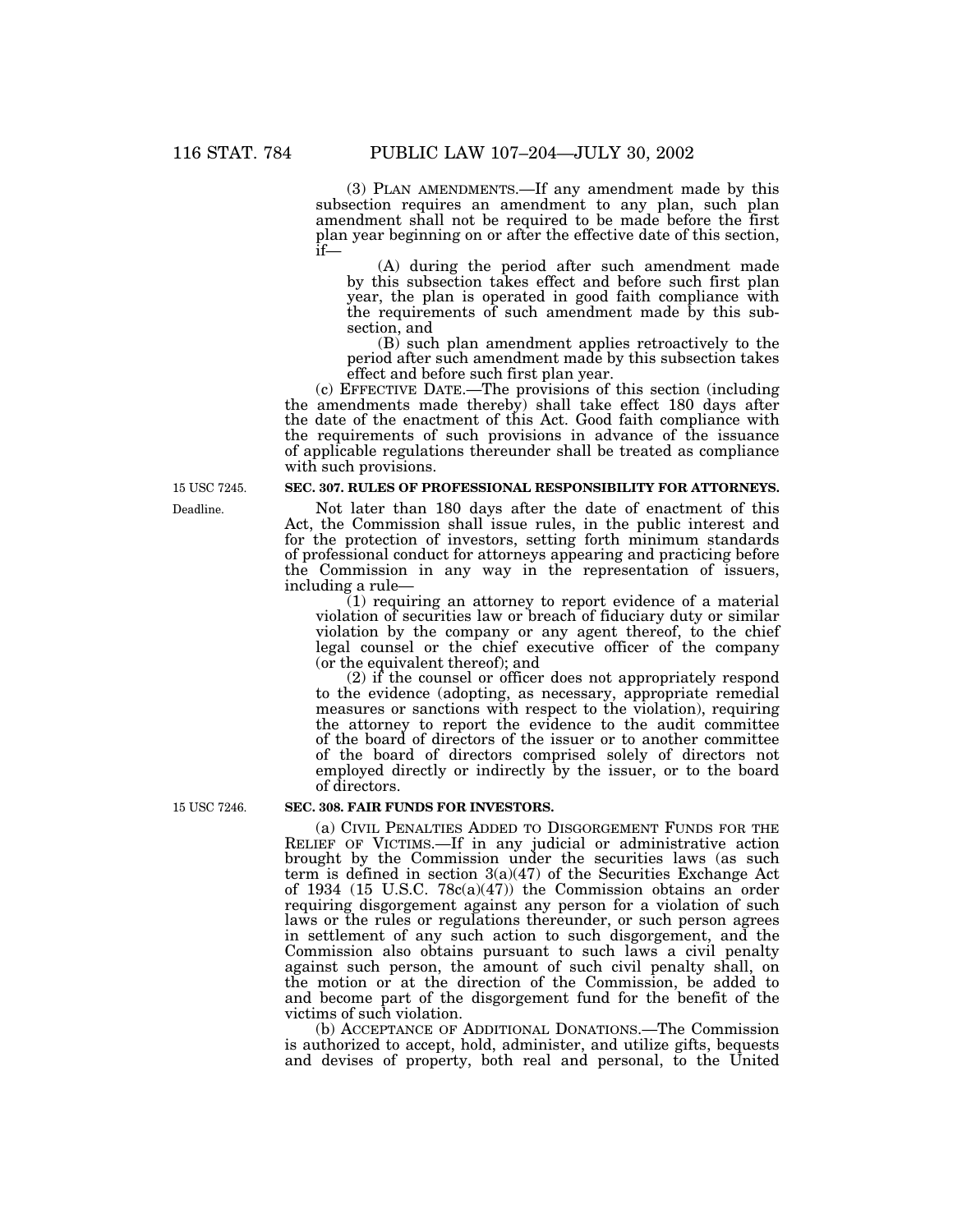States for a disgorgement fund described in subsection (a). Such gifts, bequests, and devises of money and proceeds from sales of other property received as gifts, bequests, or devises shall be deposited in the disgorgement fund and shall be available for allocation in accordance with subsection (a).<br>(c) STUDY REQUIRED.—

(1) SUBJECT OF STUDY.—The Commission shall review and analyze—

(A) enforcement actions by the Commission over the five years preceding the date of the enactment of this Act that have included proceedings to obtain civil penalties or disgorgements to identify areas where such proceedings may be utilized to efficiently, effectively, and fairly provide restitution for injured investors; and

(B) other methods to more efficiently, effectively, and fairly provide restitution to injured investors, including methods to improve the collection rates for civil penalties and disgorgements.

(2) REPORT REQUIRED.—The Commission shall report its Deadline. findings to the Committee on Financial Services of the House of Representatives and the Committee on Banking, Housing, and Urban Affairs of the Senate within 180 days after of the date of the enactment of this Act, and shall use such findings to revise its rules and regulations as necessary. The report shall include a discussion of regulatory or legislative actions that are recommended or that may be necessary to address concerns identified in the study.

(d) CONFORMING AMENDMENTS.—Each of the following provisions is amended by inserting ", except as otherwise provided in section 308 of the Sarbanes-Oxley Act of 2002'' after ''Treasury of the United States'':

(1) Section 21(d)(3)(C)(i) of the Securities Exchange Act of 1934 (15 U.S.C. 78u(d)(3)(C)(i)).

(2) Section  $21A(d)(1)$  of such Act (15 U.S.C. 78u-1(d)(1)).

 $(3)$  Section  $20(d)(3)(A)$  of the Securities Act of 1933  $(15)$ U.S.C. 77t(d)(3)(A)).

(4) Section 42(e)(3)(A) of the Investment Company Act of 1940 (15 U.S.C. 80a–41(e)(3)(A)).

(5) Section 209(e)(3)(A) of the Investment Advisers Act of  $1940$  (15 U.S.C.  $80b-9(e)(3)(A)$ ).

(e) DEFINITION.—As used in this section, the term ''disgorgement fund'' means a fund established in any administrative or judicial proceeding described in subsection (a).

# **TITLE IV—ENHANCED FINANCIAL DISCLOSURES**

#### **SEC. 401. DISCLOSURES IN PERIODIC REPORTS.**

15 USC 7261.

(a) DISCLOSURES REQUIRED.—Section 13 of the Securities Exchange Act of 1934 (15 U.S.C. 78m) is amended by adding at the end the following:

''(i) ACCURACY OF FINANCIAL REPORTS.—Each financial report that contains financial statements, and that is required to be prepared in accordance with (or reconciled to) generally accepted accounting principles under this title and filed with the Commission shall reflect all material correcting adjustments that have been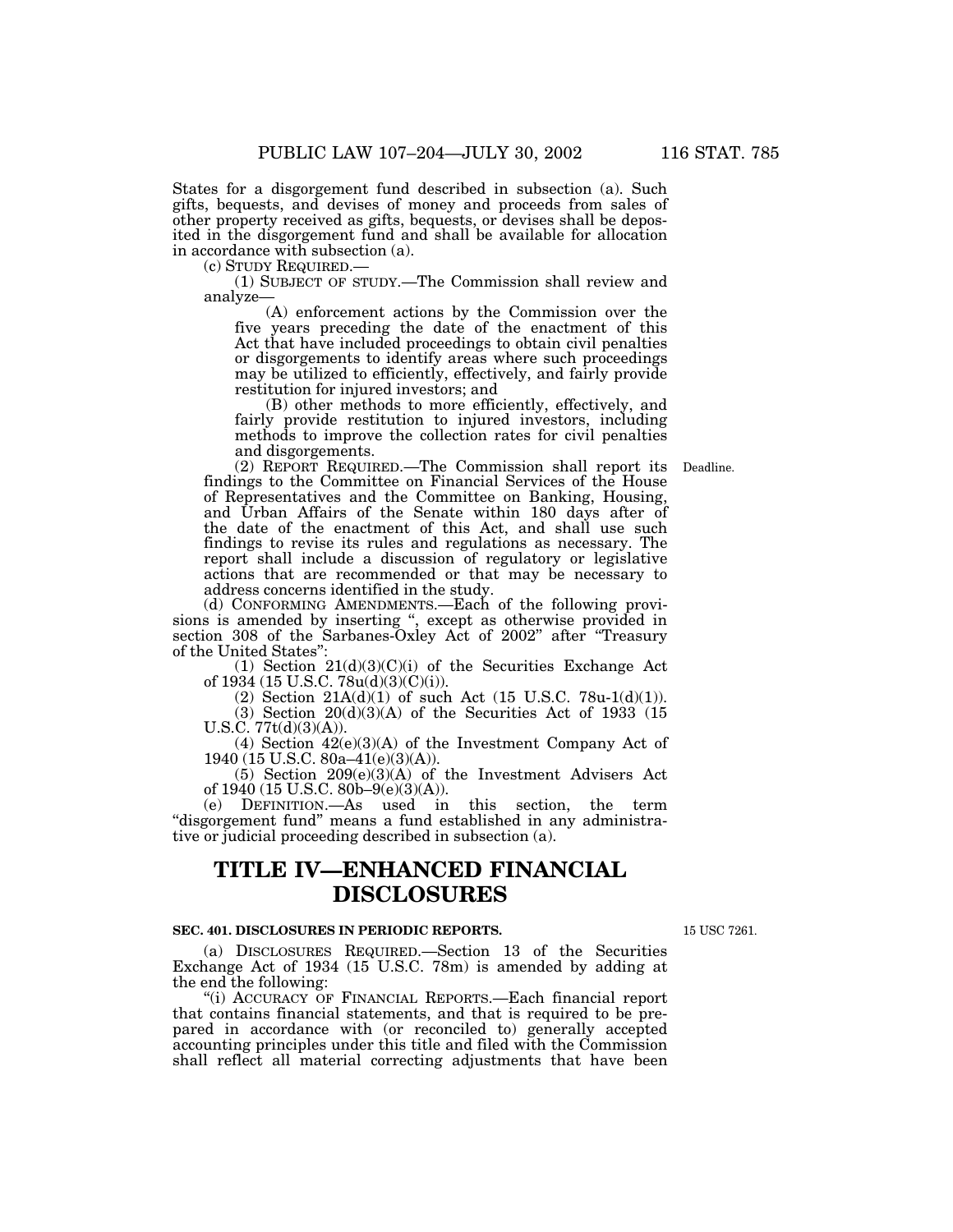identified by a registered public accounting firm in accordance with generally accepted accounting principles and the rules and regulations of the Commission.

''(j) OFF-BALANCE SHEET TRANSACTIONS.—Not later than 180 days after the date of enactment of the Sarbanes-Oxley Act of 2002, the Commission shall issue final rules providing that each annual and quarterly financial report required to be filed with the Commission shall disclose all material off-balance sheet transactions, arrangements, obligations (including contingent obligations), and other relationships of the issuer with unconsolidated entities or other persons, that may have a material current or future effect on financial condition, changes in financial condition, results of operations, liquidity, capital expenditures, capital resources, or significant components of revenues or expenses.''.

(b) COMMISSION RULES ON PRO FORMA FIGURES.—Not later than 180 days after the date of enactment of the Sarbanes-Oxley Act fo 2002, the Commission shall issue final rules providing that pro forma financial information included in any periodic or other report filed with the Commission pursuant to the securities laws, or in any public disclosure or press or other release, shall be presented in a manner that—

(1) does not contain an untrue statement of a material fact or omit to state a material fact necessary in order to make the pro forma financial information, in light of the circumstances under which it is presented, not misleading; and

(2) reconciles it with the financial condition and results of operations of the issuer under generally accepted accounting principles.

(c) STUDY AND REPORT ON SPECIAL PURPOSE ENTITIES.—

(1) STUDY REQUIRED.—The Commission shall, not later than 1 year after the effective date of adoption of off-balance sheet disclosure rules required by section  $13(j)$  of the Securities Exchange Act of 1934, as added by this section, complete a study of filings by issuers and their disclosures to determine—

(A) the extent of off-balance sheet transactions, including assets, liabilities, leases, losses, and the use of special purpose entities; and

(B) whether generally accepted accounting rules result in financial statements of issuers reflecting the economics of such off-balance sheet transactions to investors in a transparent fashion.

(2) REPORT AND RECOMMENDATIONS.—Not later than 6 months after the date of completion of the study required by paragraph (1), the Commission shall submit a report to the President, the Committee on Banking, Housing, and Urban Affairs of the Senate, and the Committee on Financial Services of the House of Representatives, setting forth—

(A) the amount or an estimate of the amount of offbalance sheet transactions, including assets, liabilities, leases, and losses of, and the use of special purpose entities by, issuers filing periodic reports pursuant to section 13 or 15 of the Securities Exchange Act of 1934;

(B) the extent to which special purpose entities are used to facilitate off-balance sheet transactions;

Deadline. Regulations.

Deadline.

Deadline.

Deadline.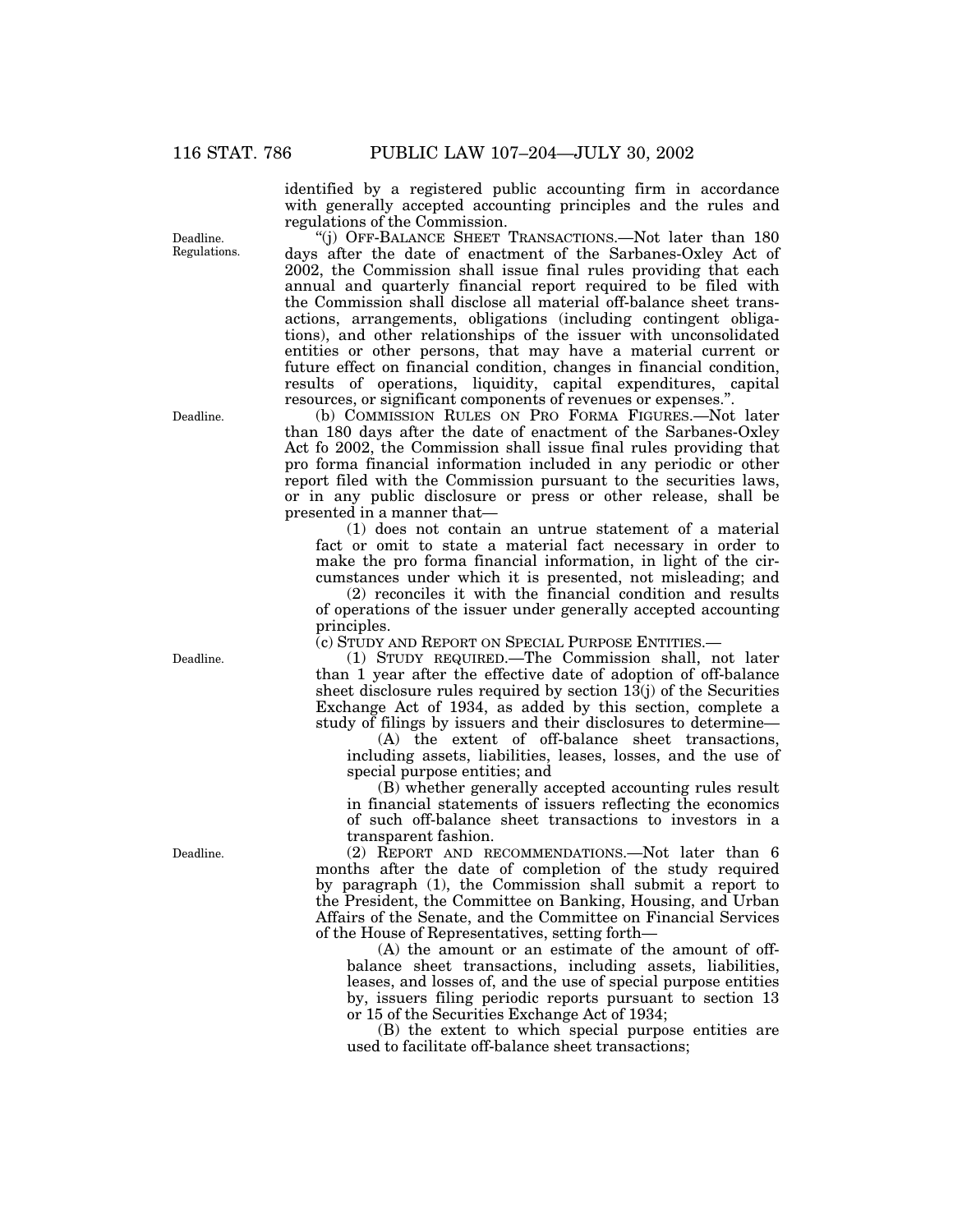(C) whether generally accepted accounting principles or the rules of the Commission result in financial statements of issuers reflecting the economics of such transactions to investors in a transparent fashion;

(D) whether generally accepted accounting principles specifically result in the consolidation of special purpose entities sponsored by an issuer in cases in which the issuer has the majority of the risks and rewards of the special purpose entity; and

(E) any recommendations of the Commission for improving the transparency and quality of reporting offbalance sheet transactions in the financial statements and disclosures required to be filed by an issuer with the Commission.

## **SEC. 402. ENHANCED CONFLICT OF INTEREST PROVISIONS.**

(a) PROHIBITION ON PERSONAL LOANS TO EXECUTIVES.—Section 13 of the Securities Exchange Act of 1934 (15 U.S.C. 78m), as amended by this Act, is amended by adding at the end the following: ''(k) PROHIBITION ON PERSONAL LOANS TO EXECUTIVES.—

''(1) IN GENERAL.—It shall be unlawful for any issuer (as defined in section 2 of the Sarbanes-Oxley Act of 2002), directly or indirectly, including through any subsidiary, to extend or maintain credit, to arrange for the extension of credit, or to renew an extension of credit, in the form of a personal loan to or for any director or executive officer (or equivalent thereof) of that issuer. An extension of credit maintained by the issuer on the date of enactment of this subsection shall not be subject to the provisions of this subsection, provided that there is no material modification to any term of any such extension of credit or any renewal of any such extension of credit on or after that date of enactment.

''(2) LIMITATION.—Paragraph (1) does not preclude any home improvement and manufactured home loans (as that term is defined in section 5 of the Home Owners' Loan Act (12 U.S.C. 1464)), consumer credit (as defined in section 103 of the Truth in Lending Act (15 U.S.C. 1602)), or any extension of credit under an open end credit plan (as defined in section 103 of the Truth in Lending Act (15 U.S.C. 1602)), or a charge card (as defined in section 127(c)(4)(e) of the Truth in Lending Act (15 U.S.C. 1637(c)(4)(e)), or any extension of credit by a broker or dealer registered under section 15 of this title to an employee of that broker or dealer to buy, trade, or carry securities, that is permitted under rules or regulations of the Board of Governors of the Federal Reserve System pursuant to section 7 of this title (other than an extension of credit that would be used to purchase the stock of that issuer), that is—

''(A) made or provided in the ordinary course of the consumer credit business of such issuer;

"(B) of a type that is generally made available by such issuer to the public; and

''(C) made by such issuer on market terms, or terms that are no more favorable than those offered by the issuer to the general public for such extensions of credit.

"(3) RULE OF CONSTRUCTION FOR CERTAIN LOANS.-Paragraph (1) does not apply to any loan made or maintained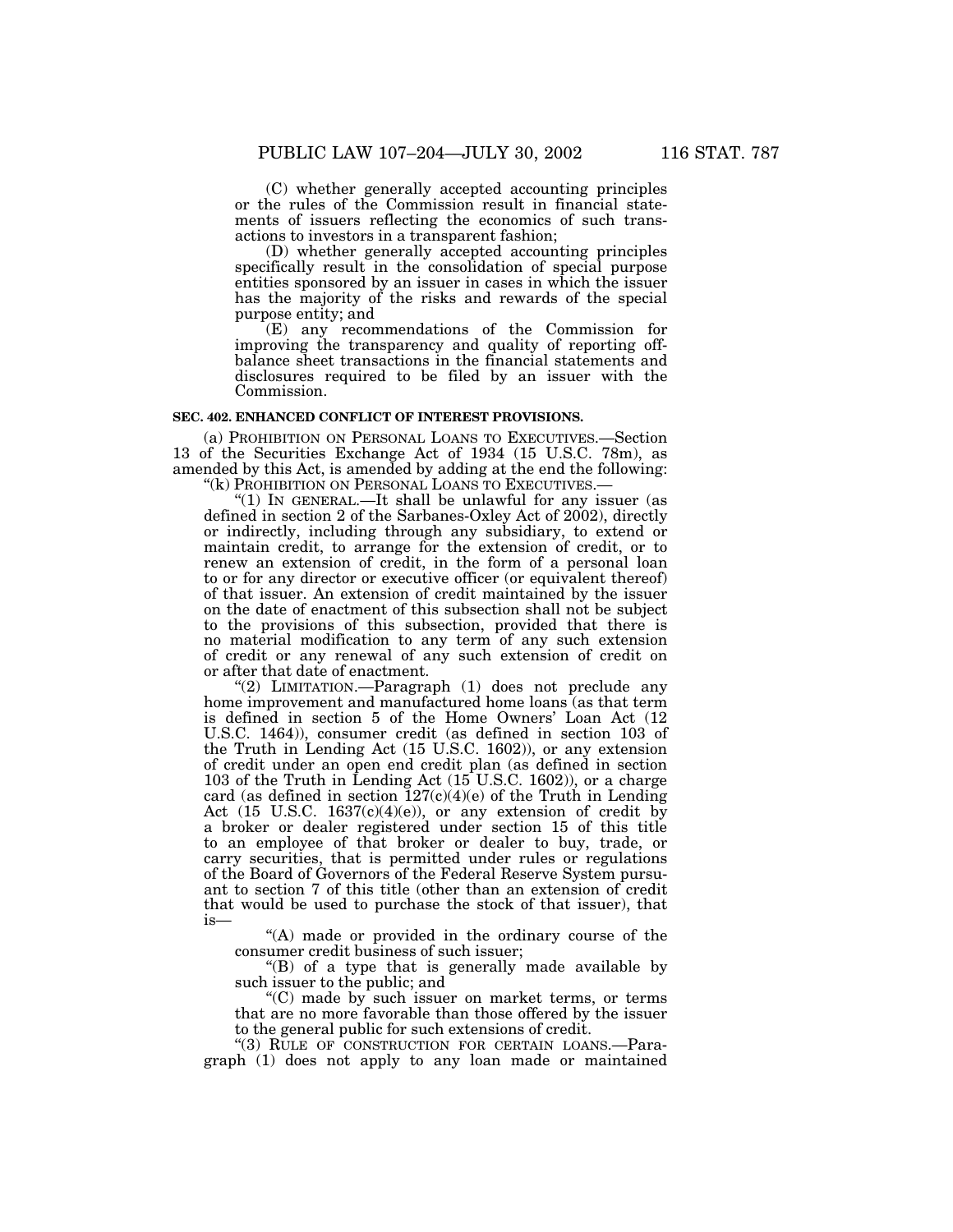by an insured depository institution (as defined in section 3 of the Federal Deposit Insurance Act (12 U.S.C. 1813)), if the loan is subject to the insider lending restrictions of section 22(h) of the Federal Reserve Act (12 U.S.C. 375b).''.

#### **SEC. 403. DISCLOSURES OF TRANSACTIONS INVOLVING MANAGEMENT AND PRINCIPAL STOCKHOLDERS.**

(a) AMENDMENT.—Section 16 of the Securities Exchange Act of 1934 (15 U.S.C. 78p) is amended by striking the heading of such section and subsection (a) and inserting the following:

## **''SEC. 16. DIRECTORS, OFFICERS, AND PRINCIPAL STOCKHOLDERS.**

''(a) DISCLOSURES REQUIRED.— ''(1) DIRECTORS, OFFICERS, AND PRINCIPAL STOCKHOLDERS REQUIRED TO FILE.—Every person who is directly or indirectly the beneficial owner of more than 10 percent of any class of any equity security (other than an exempted security) which is registered pursuant to section 12, or who is a director or an officer of the issuer of such security, shall file the statements required by this subsection with the Commission (and, if such security is registered on a national securities exchange, also

with the exchange).  $"(2)$  TIME OF FILING.—The statements required by this subsection shall be filed—

"(A) at the time of the registration of such security on a national securities exchange or by the effective date of a registration statement filed pursuant to section  $12(g)$ ;

''(B) within 10 days after he or she becomes such beneficial owner, director, or officer;

 $C^{\prime\prime}(C)$  if there has been a change in such ownership, or if such person shall have purchased or sold a securitybased swap agreement (as defined in section 206(b) of the Gramm-Leach-Bliley Act (15 U.S.C. 78c note)) involving such equity security, before the end of the second business day following the day on which the subject transaction has been executed, or at such other time as the Commission shall establish, by rule, in any case in which the Commission determines that such 2-day period is not feasible. ''(3) CONTENTS OF STATEMENTS.—A statement filed—

"(A) under subparagraph  $(A)$  or  $(B)$  of paragraph  $(2)$ shall contain a statement of the amount of all equity securities of such issuer of which the filing person is the beneficial owner; and

 $\mathrm{H}(B)$  under subparagraph  $(C)$  of such paragraph shall indicate ownership by the filing person at the date of filing, any such changes in such ownership, and such purchases and sales of the security-based swap agreements as have occurred since the most recent such filing under such subparagraph.

"(4) ELECTRONIC FILING AND AVAILABILITY.—Beginning not later than 1 year after the date of enactment of the Sarbanes-Oxley Act of 2002—

"(A) a statement filed under subparagraph  $(C)$  of paragraph (2) shall be filed electronically;

''(B) the Commission shall provide each such statement on a publicly accessible Internet site not later than the end of the business day following that filing; and

Deadline.

Deadline.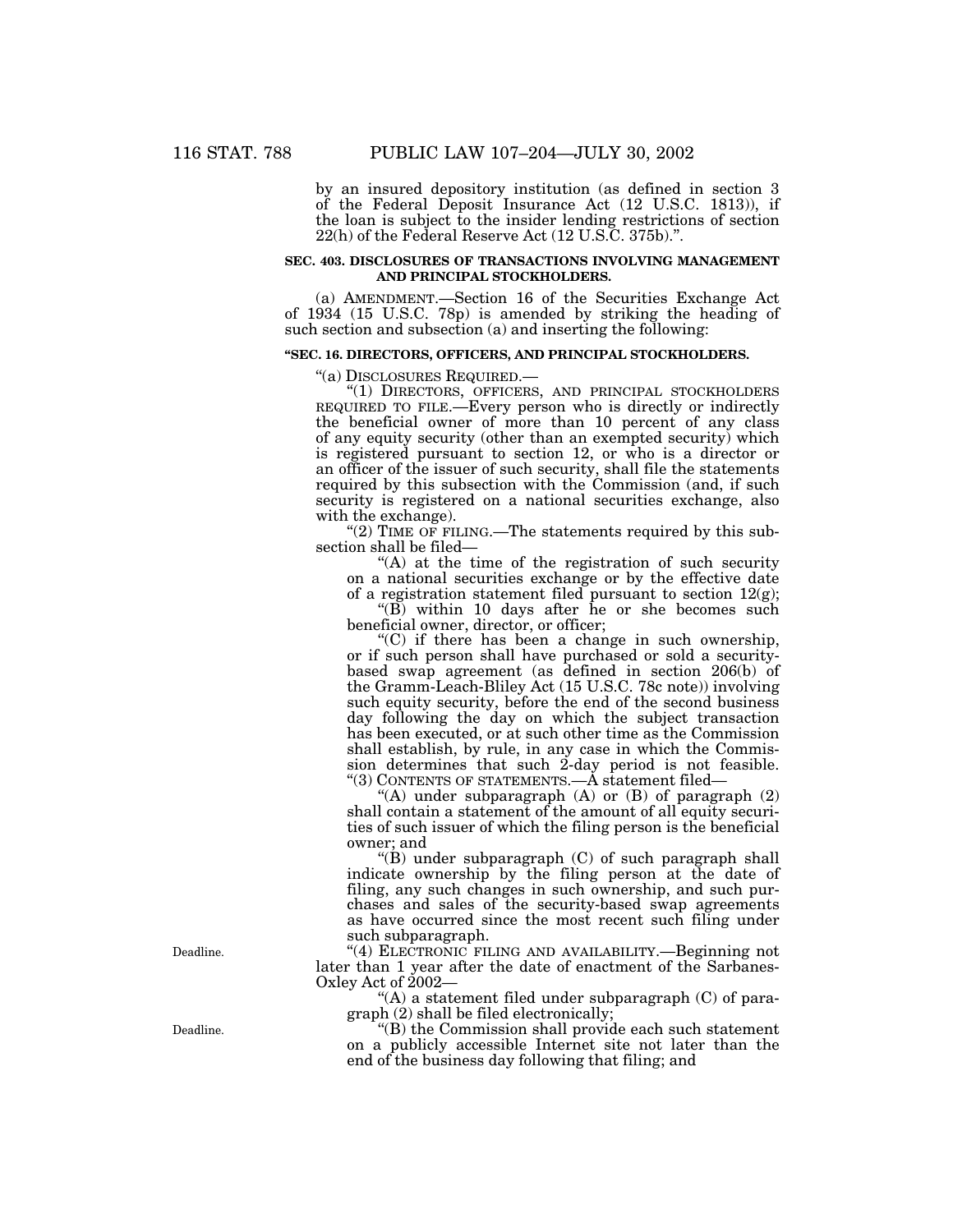"(C) the issuer (if the issuer maintains a corporate Deadline. website) shall provide that statement on that corporate website, not later than the end of the business day following that filing.

(b) EFFECTIVE DATE.—The amendment made by this section 15 USC 78p note. shall be effective 30 days after the date of the enactment of this Act.

## **SEC. 404. MANAGEMENT ASSESSMENT OF INTERNAL CONTROLS.**

(a) RULES REQUIRED.—The Commission shall prescribe rules requiring each annual report required by section 13(a) or 15(d) of the Securities Exchange Act of 1934 (15 U.S.C. 78m or 78o(d)) to contain an internal control report, which shall— (1) state the responsibility of management for establishing

and maintaining an adequate internal control structure and procedures for financial reporting; and

(2) contain an assessment, as of the end of the most recent fiscal year of the issuer, of the effectiveness of the internal control structure and procedures of the issuer for financial reporting.

(b) INTERNAL CONTROL EVALUATION AND REPORTING.—With respect to the internal control assessment required by subsection (a), each registered public accounting firm that prepares or issues the audit report for the issuer shall attest to, and report on, the assessment made by the management of the issuer. An attestation made under this subsection shall be made in accordance with standards for attestation engagements issued or adopted by the Board. Any such attestation shall not be the subject of a separate engagement.

#### **SEC. 405. EXEMPTION.**

Nothing in section 401, 402, or 404, the amendments made by those sections, or the rules of the Commission under those sections shall apply to any investment company registered under section 8 of the Investment Company Act of 1940 (15 U.S.C. 80a– 8).

#### **SEC. 406. CODE OF ETHICS FOR SENIOR FINANCIAL OFFICERS.**

(a) CODE OF ETHICS DISCLOSURE.—The Commission shall issue rules to require each issuer, together with periodic reports required pursuant to section 13(a) or 15(d) of the Securities Exchange Act of 1934, to disclose whether or not, and if not, the reason therefor, such issuer has adopted a code of ethics for senior financial officers, applicable to its principal financial officer and comptroller or principal accounting officer, or persons performing similar functions.

(b) CHANGES IN CODES OF ETHICS.—The Commission shall revise its regulations concerning matters requiring prompt disclosure on Form 8–K (or any successor thereto) to require the immediate disclosure, by means of the filing of such form, dissemination by the Internet or by other electronic means, by any issuer of any change in or waiver of the code of ethics for senior financial officers.

(c) DEFINITION.—In this section, the term ''code of ethics'' means such standards as are reasonably necessary to promote—

(1) honest and ethical conduct, including the ethical handling of actual or apparent conflicts of interest between personal and professional relationships;

15 USC 7263.

15 USC 7264.

Regulations.

Regulations.

15 USC 7262.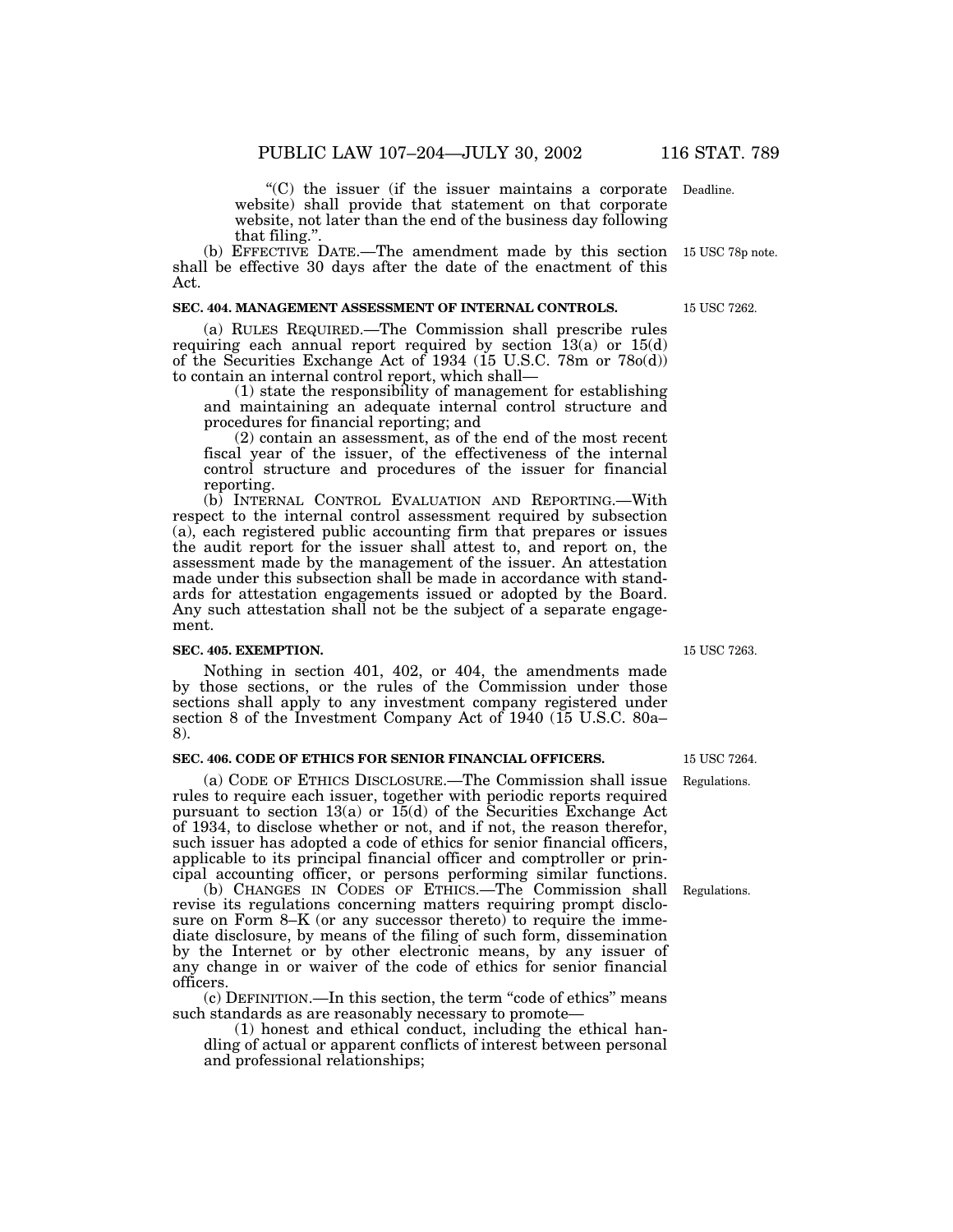(2) full, fair, accurate, timely, and understandable disclosure in the periodic reports required to be filed by the issuer; and

(3) compliance with applicable governmental rules and regulations.<br>(d) DEADLINE FOR RULEMAKING.—The Commission shall—

 $(1)$  propose rules to implement this section, not later than 90 days after the date of enactment of this Act; and

 $(2)$  issue final rules to implement this section, not later than 180 days after that date of enactment.

15 USC 7265.

## **SEC. 407. DISCLOSURE OF AUDIT COMMITTEE FINANCIAL EXPERT.**

(a) RULES DEFINING ''FINANCIAL EXPERT''.—The Commission shall issue rules, as necessary or appropriate in the public interest and consistent with the protection of investors, to require each issuer, together with periodic reports required pursuant to sections 13(a) and 15(d) of the Securities Exchange Act of 1934, to disclose whether or not, and if not, the reasons therefor, the audit committee of that issuer is comprised of at least 1 member who is a financial expert, as such term is defined by the Commission.

(b) CONSIDERATIONS.—In defining the term ''financial expert'' for purposes of subsection (a), the Commission shall consider whether a person has, through education and experience as a public accountant or auditor or a principal financial officer, comptroller, or principal accounting officer of an issuer, or from a position

involving the performance of similar functions— (1) an understanding of generally accepted accounting principles and financial statements;

 $(\tilde{A})$  the preparation or auditing of financial statements of generally comparable issuers; and

(B) the application of such principles in connection with the accounting for estimates, accruals, and reserves;

(3) experience with internal accounting controls; and

(4) an understanding of audit committee functions.<br>(c) DEADLINE FOR RULEMAKING.—The Commission shall—

 $(1)$  propose rules to implement this section, not later than days after the date of enactment of this Act; and

(2) issue final rules to implement this section, not later than 180 days after that date of enactment.

15 USC 7266.

#### **SEC. 408. ENHANCED REVIEW OF PERIODIC DISCLOSURES BY ISSUERS.**

(a) REGULAR AND SYSTEMATIC REVIEW.—The Commission shall review disclosures made by issuers reporting under section 13(a) of the Securities Exchange Act of 1934 (including reports filed on Form 10–K), and which have a class of securities listed on a national securities exchange or traded on an automated quotation facility of a national securities association, on a regular and systematic basis for the protection of investors. Such review shall include a review of an issuer's financial statement.

(b) REVIEW CRITERIA.—For purposes of scheduling the reviews required by subsection (a), the Commission shall consider, among other factors—

(1) issuers that have issued material restatements of financial results;

(2) issuers that experience significant volatility in their stock price as compared to other issuers;

 $(3)$  issuers with the largest market capitalization;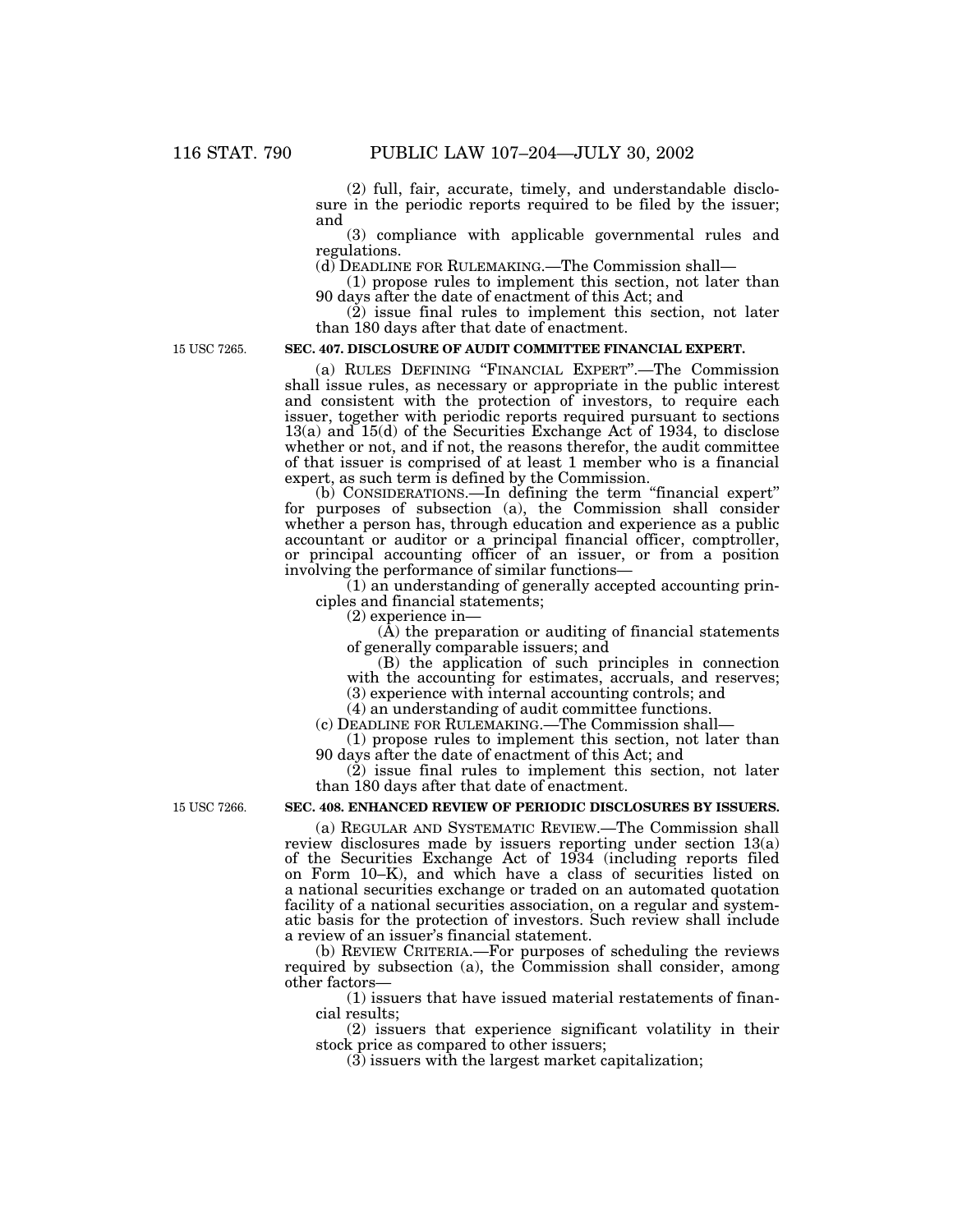(4) emerging companies with disparities in price to earning ratios;

(5) issuers whose operations significantly affect any material sector of the economy; and

(6) any other factors that the Commission may consider relevant.

(c) MINIMUM REVIEW PERIOD.—In no event shall an issuer required to file reports under section  $13(a)$  or  $15(d)$  of the Securities Exchange Act of 1934 be reviewed under this section less frequently than once every 3 years.

### **SEC. 409. REAL TIME ISSUER DISCLOSURES.**

Section 13 of the Securities Exchange Act of 1934 (15 U.S.C. 78m), as amended by this Act, is amended by adding at the end

"(I) REAL TIME ISSUER DISCLOSURES.—Each issuer reporting under section 13(a) or 15(d) shall disclose to the public on a rapid and current basis such additional information concerning material changes in the financial condition or operations of the issuer, in plain English, which may include trend and qualitative information and graphic presentations, as the Commission determines, by rule, is necessary or useful for the protection of investors and in the public interest.''.

# **TITLE V—ANALYST CONFLICTS OF INTEREST**

### **SEC. 501. TREATMENT OF SECURITIES ANALYSTS BY REGISTERED SECURITIES ASSOCIATIONS AND NATIONAL SECURITIES EXCHANGES.**

(a) RULES REGARDING SECURITIES ANALYSTS.—The Securities Exchange Act of 1934 (15 U.S.C. 78a et seq.) is amended by inserting after section 15C the following new section:

## **''SEC. 15D. SECURITIES ANALYSTS AND RESEARCH REPORTS.**

15 USC 78*o*–6.

Deadline.

''(a) ANALYST PROTECTIONS.—The Commission, or upon the authorization and direction of the Commission, a registered securities association or national securities exchange, shall have adopted, not later than 1 year after the date of enactment of this section, rules reasonably designed to address conflicts of interest that can arise when securities analysts recommend equity securities in research reports and public appearances, in order to improve the objectivity of research and provide investors with more useful and reliable information, including rules designed—

''(1) to foster greater public confidence in securities research, and to protect the objectivity and independence of securities analysts, by—

''(A) restricting the prepublication clearance or approval of research reports by persons employed by the broker or dealer who are engaged in investment banking activities, or persons not directly responsible for investment research, other than legal or compliance staff;

''(B) limiting the supervision and compensatory evaluation of securities analysts to officials employed by the broker or dealer who are not engaged in investment banking activities; and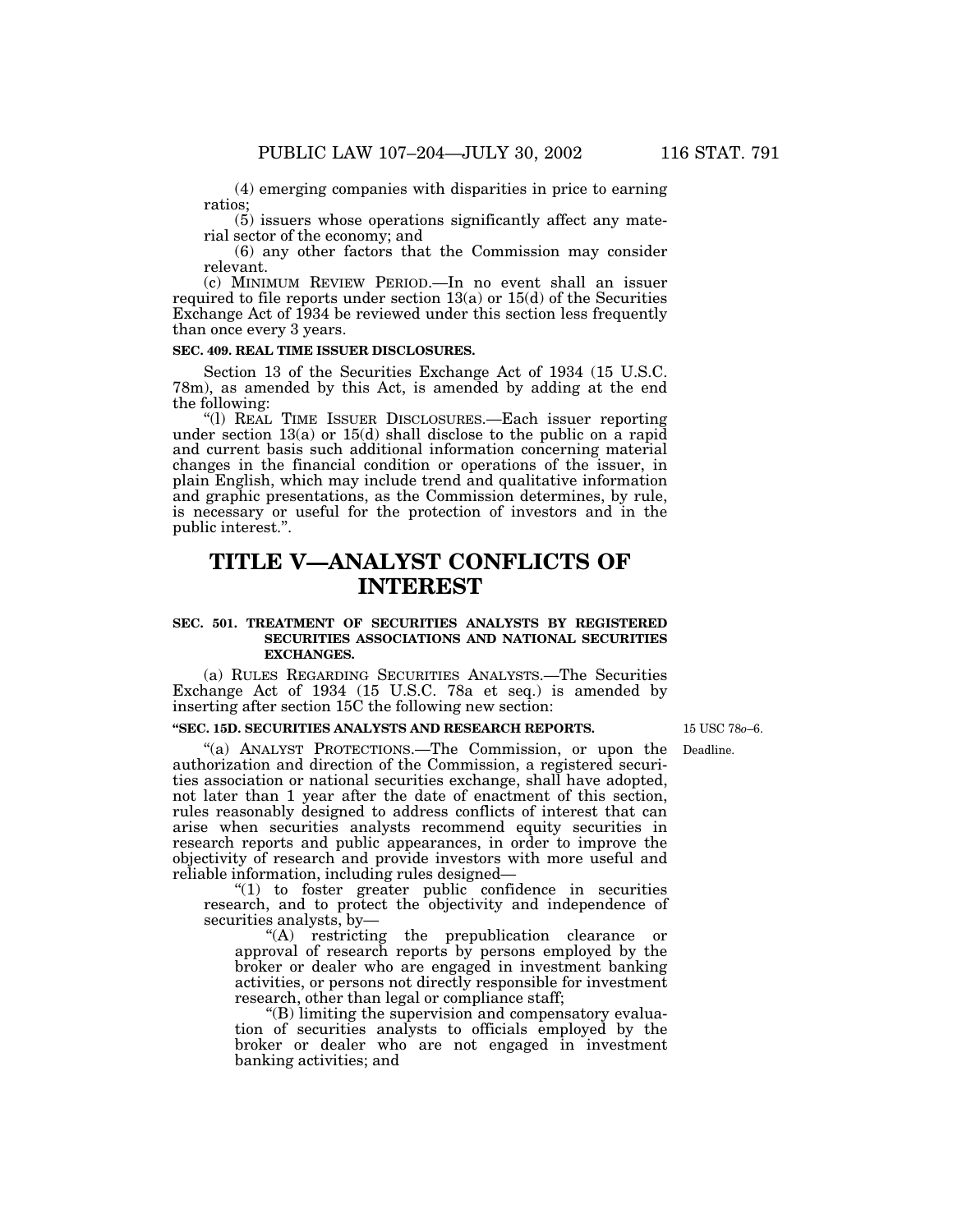''(C) requiring that a broker or dealer and persons employed by a broker or dealer who are involved with investment banking activities may not, directly or indirectly, retaliate against or threaten to retaliate against any securities analyst employed by that broker or dealer or its affiliates as a result of an adverse, negative, or otherwise unfavorable research report that may adversely affect the present or prospective investment banking relationship of the broker or dealer with the issuer that is the subject of the research report, except that such rules may not limit the authority of a broker or dealer to discipline a securities analyst for causes other than such research report in accordance with the policies and procedures of the firm;

"(2) to define periods during which brokers or dealers who have participated, or are to participate, in a public offering of securities as underwriters or dealers should not publish or otherwise distribute research reports relating to such securities or to the issuer of such securities;

''(3) to establish structural and institutional safeguards within registered brokers or dealers to assure that securities analysts are separated by appropriate informational partitions within the firm from the review, pressure, or oversight of those whose involvement in investment banking activities might potentially bias their judgment or supervision; and

''(4) to address such other issues as the Commission, or such association or exchange, determines appropriate.

''(b) DISCLOSURE.—The Commission, or upon the authorization and direction of the Commission, a registered securities association or national securities exchange, shall have adopted, not later than 1 year after the date of enactment of this section, rules reasonably designed to require each securities analyst to disclose in public appearances, and each registered broker or dealer to disclose in each research report, as applicable, conflicts of interest that are known or should have been known by the securities analyst or the broker or dealer, to exist at the time of the appearance or the date of distribution of the report, including—

''(1) the extent to which the securities analyst has debt or equity investments in the issuer that is the subject of the appearance or research report;

" $(2)$  whether any compensation has been received by the registered broker or dealer, or any affiliate thereof, including the securities analyst, from the issuer that is the subject of the appearance or research report, subject to such exemptions as the Commission may determine appropriate and necessary to prevent disclosure by virtue of this paragraph of material non-public information regarding specific potential future investment banking transactions of such issuer, as is appropriate in the public interest and consistent with the protection of investors;

"(3) whether an issuer, the securities of which are recommended in the appearance or research report, currently is, or during the 1-year period preceding the date of the appearance or date of distribution of the report has been, a client of the registered broker or dealer, and if so, stating the types of services provided to the issuer;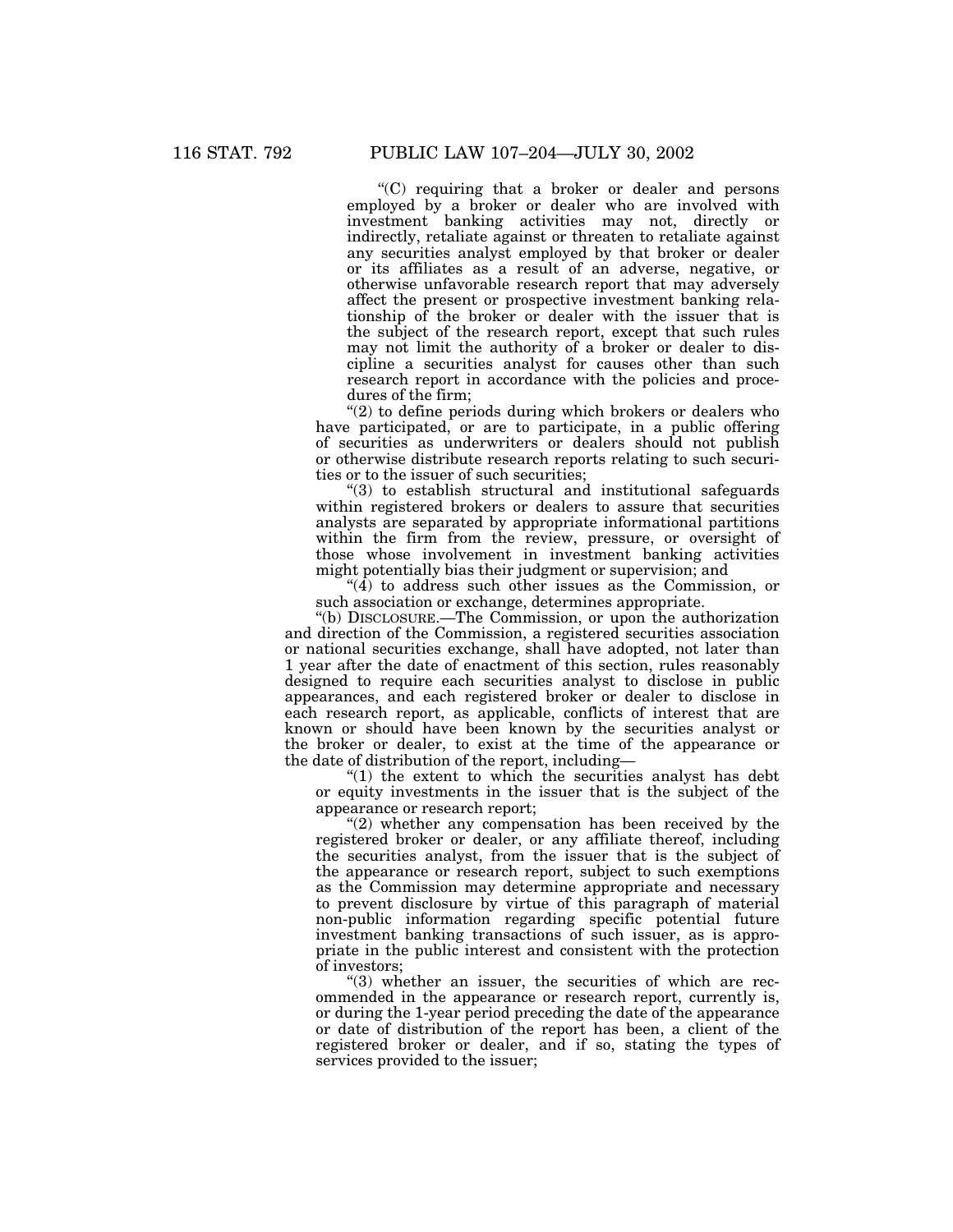''(4) whether the securities analyst received compensation with respect to a research report, based upon (among any other factors) the investment banking revenues (either generally or specifically earned from the issuer being analyzed)

" $(5)$  such other disclosures of conflicts of interest that are material to investors, research analysts, or the broker or dealer as the Commission, or such association or exchange, determines appropriate.<br>"(c) DEFINITIONS.—In this section—

" $(1)$  the term 'securities analyst' means any associated person of a registered broker or dealer that is principally responsible for, and any associated person who reports directly or indirectly to a securities analyst in connection with, the preparation of the substance of a research report, whether or not any such person has the job title of 'securities analyst'; and

" $(2)$  the term 'research report' means a written or electronic communication that includes an analysis of equity securities of individual companies or industries, and that provides information reasonably sufficient upon which to base an investment decision.''.

(b) ENFORCEMENT.—Section 21B(a) of the Securities Exchange Act of 1934 (15 U.S.C.  $78u-2(a)$ ) is amended by inserting "15D," Act of 1934 (15 U.S.C. 78u–2(a)) is amended by inserting "15D,"<br>before "15B".<br>(c) COMMISSION AUTHORITY.—The Commission may promulgate 15 USC 780–6

and amend its regulations, or direct a registered securities association or national securities exchange to promulgate and amend its rules, to carry out section 15D of the Securities Exchange Act of 1934, as added by this section, as is necessary for the protection of investors and in the public interest.

note.

# **TITLE VI—COMMISSION RESOURCES AND AUTHORITY**

#### **SEC. 601. AUTHORIZATION OF APPROPRIATIONS.**

Section 35 of the Securities Exchange Act of 1934 (15 U.S.C. 78kk) is amended to read as follows:

## **''SEC. 35. AUTHORIZATION OF APPROPRIATIONS.**

''In addition to any other funds authorized to be appropriated to the Commission, there are authorized to be appropriated to carry out the functions, powers, and duties of the Commission, \$776,000,000 for fiscal year 2003, of which—

" $(1)$  \$102,700,000 shall be available to fund additional compensation, including salaries and benefits, as authorized in the Investor and Capital Markets Fee Relief Act (Public Law 107–123; 115 Stat. 2390 et seq.);

"(2)  $$108,400,000$  shall be available for information technology, security enhancements, and recovery and mitigation activities in light of the terrorist attacks of September 11, 2001; and

 $(3)$  \$98,000,000 shall be available to add not fewer than an additional 200 qualified professionals to provide enhanced oversight of auditors and audit services required by the Federal securities laws, and to improve Commission investigative and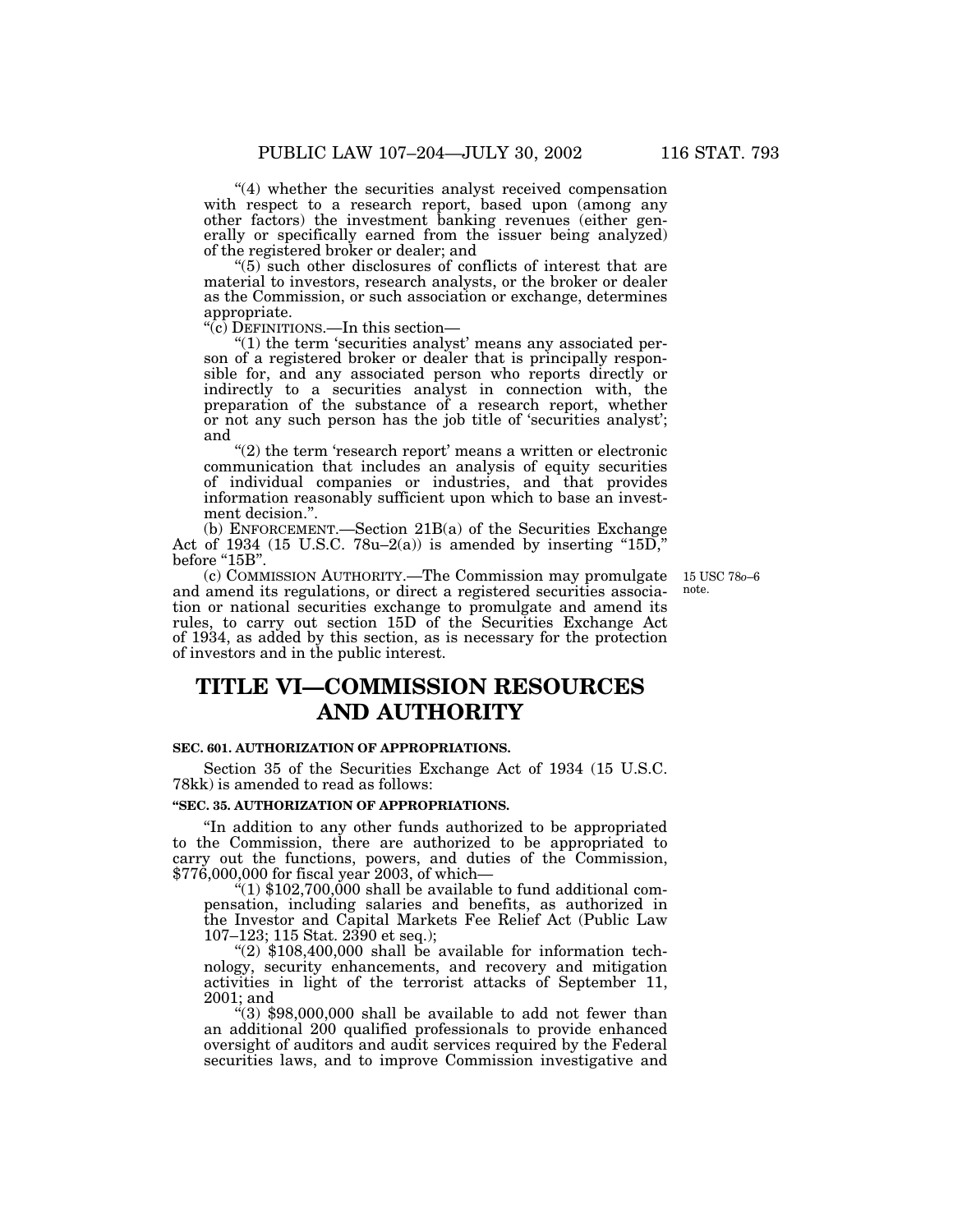disciplinary efforts with respect to such auditors and services, as well as for additional professional support staff necessary to strengthen the programs of the Commission involving Full Disclosure and Prevention and Suppression of Fraud, risk management, industry technology review, compliance, inspections, examinations, market regulation, and investment management.''.

# **SEC. 602. APPEARANCE AND PRACTICE BEFORE THE COMMISSION.**

The Securities Exchange Act of 1934 (15 U.S.C. 78a et seq.) is amended by inserting after section 4B the following:

15 USC 78d–3.

## **''SEC. 4C. APPEARANCE AND PRACTICE BEFORE THE COMMISSION.**

''(a) AUTHORITY TO CENSURE.—The Commission may censure any person, or deny, temporarily or permanently, to any person the privilege of appearing or practicing before the Commission in any way, if that person is found by the Commission, after notice and opportunity for hearing in the matter—

" $(1)$  not to possess the requisite qualifications to represent others; ''(2) to be lacking in character or integrity, or to have

engaged in unethical or improper professional conduct; or

''(3) to have willfully violated, or willfully aided and abetted the violation of, any provision of the securities laws or the rules and regulations issued thereunder.

''(b) DEFINITION.—With respect to any registered public accounting firm or associated person, for purposes of this section, the term 'improper professional conduct' means—

"(1) intentional or knowing conduct, including reckless conduct, that results in a violation of applicable professional standards; and

" $(2)$  negligent conduct in the form of-

" $(A)$  a single instance of highly unreasonable conduct that results in a violation of applicable professional standards in circumstances in which the registered public accounting firm or associated person knows, or should

 $H(B)$  repeated instances of unreasonable conduct, each resulting in a violation of applicable professional standards, that indicate a lack of competence to practice before the Commission.''.

#### **SEC. 603. FEDERAL COURT AUTHORITY TO IMPOSE PENNY STOCK BARS.**

(a) SECURITIES EXCHANGE ACT OF 1934.—Section 21(d) of the Securities Exchange Act of 1934 (15 U.S.C. 78u(d)), as amended by this Act, is amended by adding at the end the following:

''(6) AUTHORITY OF A COURT TO PROHIBIT PERSONS FROM PARTICI-PATING IN AN OFFERING OF PENNY STOCK.—

"(A) In GENERAL.—In any proceeding under paragraph (1) against any person participating in, or, at the time of the alleged misconduct who was participating in, an offering of penny stock, the court may prohibit that person from participating in an offering of penny stock, conditionally or unconditionally, and permanently or for such period of time as the court shall determine.<br>
"(B) DEFINITION.—For purposes of this paragraph, the term

'person participating in an offering of penny stock' includes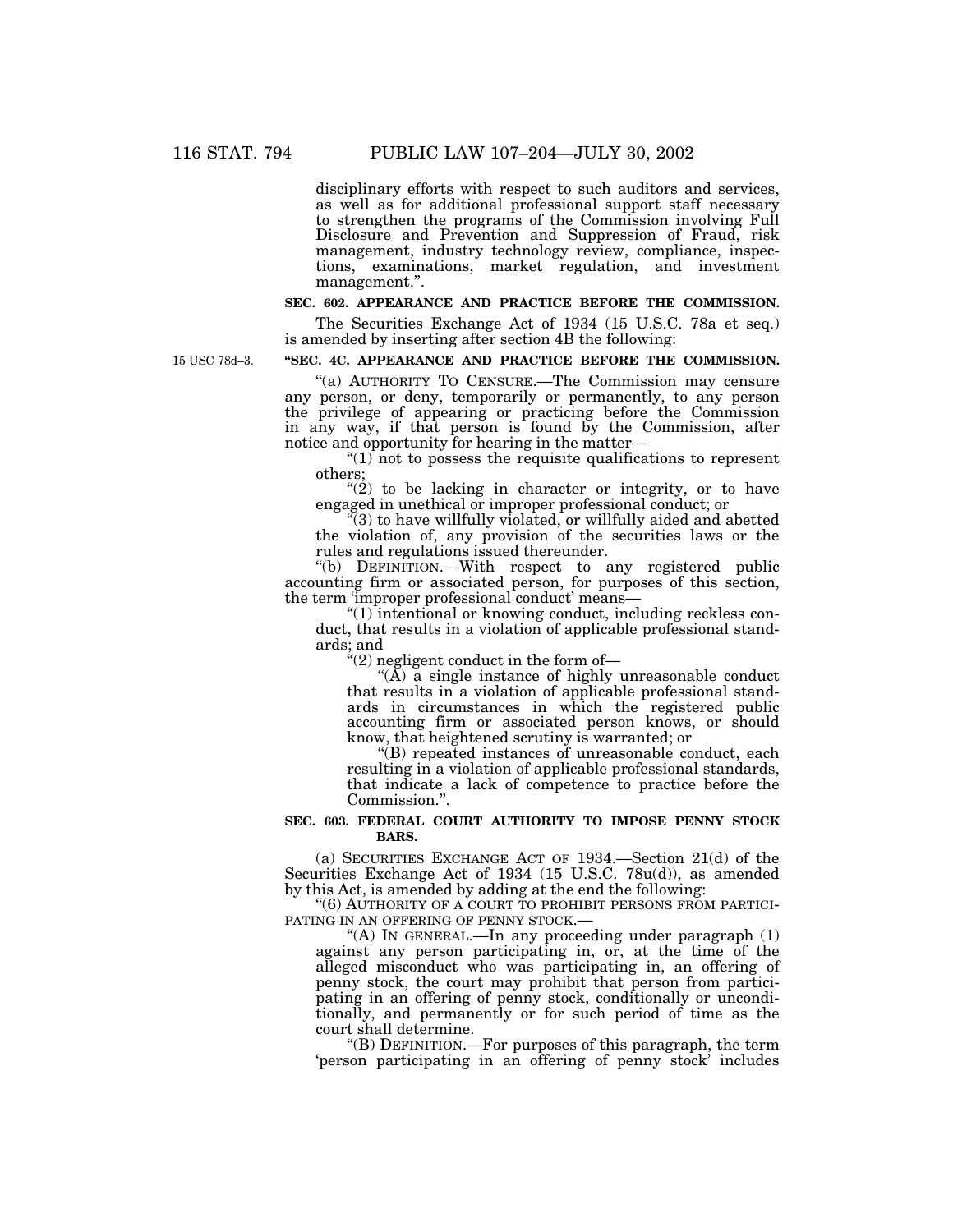any person engaging in activities with a broker, dealer, or issuer for purposes of issuing, trading, or inducing or attempting to induce the purchase or sale of, any penny stock. The Commission may, by rule or regulation, define such term to include other activities, and may, by rule, regulation, or order, exempt any person or class of persons, in whole or in part, conditionally or unconditionally, from inclusion in such term.''.

(b) SECURITIES ACT OF 1933.—Section 20 of the Securities Act of 1933 (15 U.S.C. 77t) is amended by adding at the end the following:

"(g) AUTHORITY OF A COURT TO PROHIBIT PERSONS FROM PARTICIPATING IN AN OFFERING OF PENNY STOCK.-

" $(1)$  In GENERAL.—In any proceeding under subsection  $(a)$ against any person participating in, or, at the time of the alleged misconduct, who was participating in, an offering of penny stock, the court may prohibit that person from participating in an offering of penny stock, conditionally or unconditionally, and permanently or for such period of time as the court shall determine.

" $(2)$  DEFINITION.—For purposes of this subsection, the term 'person participating in an offering of penny stock' includes any person engaging in activities with a broker, dealer, or issuer for purposes of issuing, trading, or inducing or attempting to induce the purchase or sale of, any penny stock. The Commission may, by rule or regulation, define such term to include other activities, and may, by rule, regulation, or order, exempt any person or class of persons, in whole or in part, conditionally or unconditionally, from inclusion in such term.''.

## **SEC. 604. QUALIFICATIONS OF ASSOCIATED PERSONS OF BROKERS AND DEALERS.**

(a) BROKERS AND DEALERS.—Section 15(b)(4) of the Securities Exchange Act of 1934 (15 U.S.C. 78o) is amended—

(1) by striking subparagraph (F) and inserting the following:

 $f(F)$  is subject to any order of the Commission barring or suspending the right of the person to be associated with a broker or dealer;''; and

(2) in subparagraph (G), by striking the period at the end and inserting the following: ''; or

''(H) is subject to any final order of a State securities commission (or any agency or officer performing like functions), State authority that supervises or examines banks, savings associations, or credit unions, State insurance commission (or any agency or office performing like functions), an appropriate Federal banking agency (as defined in section 3 of the Federal Deposit Insurance Act  $(12 \text{ U.S.C. } 1813(q))$ , or the National Credit Union Administration, that—

''(i) bars such person from association with an entity regulated by such commission, authority, agency, or officer, or from engaging in the business of securities, insurance, banking, savings association activities, or credit union activities; or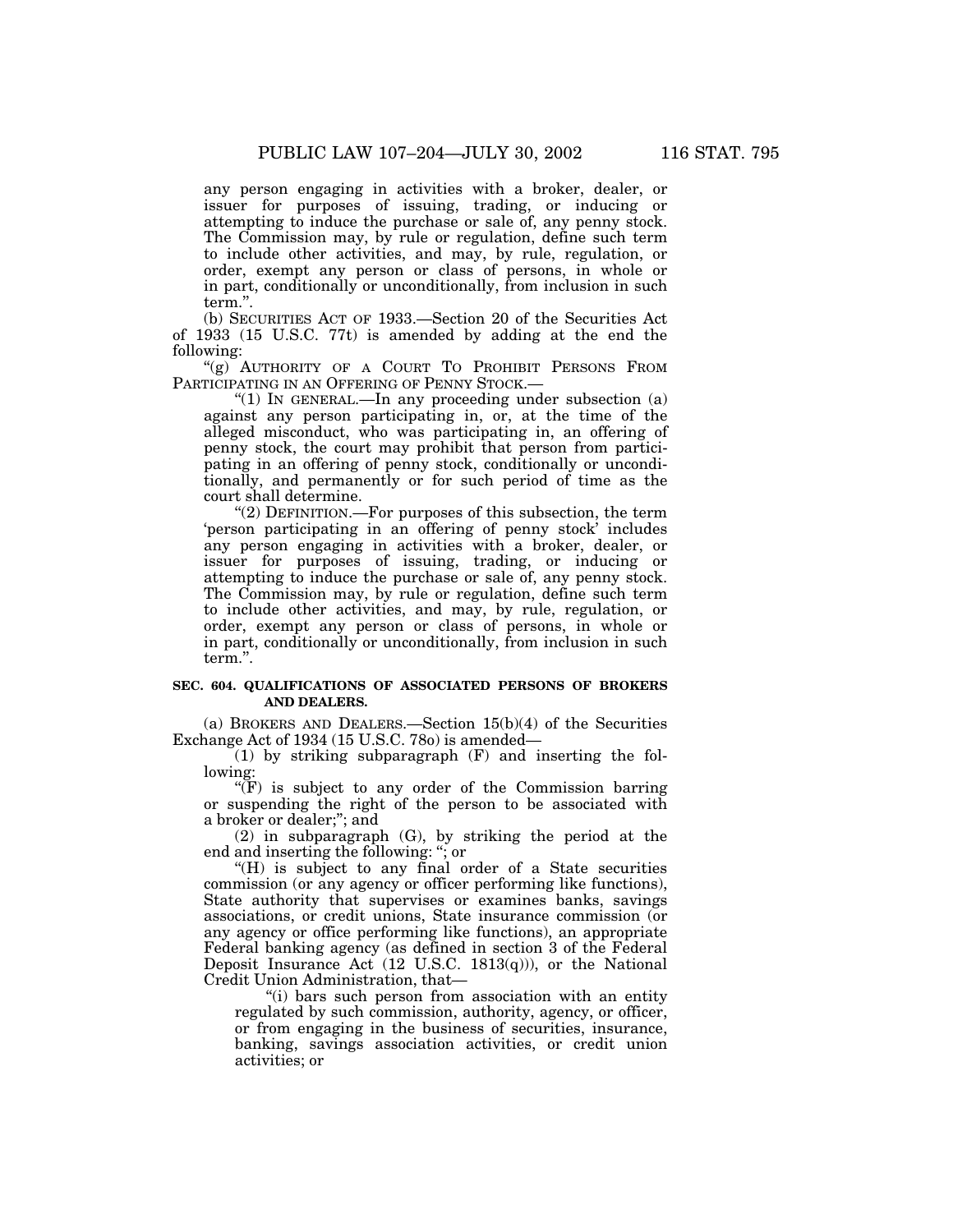''(ii) constitutes a final order based on violations of any laws or regulations that prohibit fraudulent, manipula-

tive, or deceptive conduct.''. (b) INVESTMENT ADVISERS.—Section 203(e) of the Investment Advisers Act of 1940 (15 U.S.C. 80b–3(e)) is amended— (1) by striking paragraph (7) and inserting the following:

 $\cdot\hat{f}(7)$  is subject to any order of the Commission barring

or suspending the right of the person to be associated with an investment adviser;'';

(2) in paragraph (8), by striking the period at the end and inserting "; or"; and

(3) by adding at the end the following:

''(9) is subject to any final order of a State securities commission (or any agency or officer performing like functions), State authority that supervises or examines banks, savings associations, or credit unions, State insurance commission (or any agency or office performing like functions), an appropriate Federal banking agency (as defined in section 3 of the Federal Deposit Insurance Act (12 U.S.C. 1813(q))), or the National

"(A) bars such person from association with an entity regulated by such commission, authority, agency, or officer, or from engaging in the business of securities, insurance, banking, savings association activities, or credit union

"(B) constitutes a final order based on violations of any laws or regulations that prohibit fraudulent, manipulative, or deceptive conduct.''.

(c) CONFORMING AMENDMENTS.—

(1) SECURITIES EXCHANGE ACT OF 1934.—The Securities Exchange Act of 1934 (15 U.S.C. 78a et seq.) is amended—

(A) in section  $3(a)(39)(F)$  (15 U.S.C. 78c(a)(39)(F))— (i) by striking "or  $(G)$ " and inserting " $(H)$ , or  $(G)$ "; and

(ii) by inserting '', or is subject to an order or finding," before "enumerated";

(B) in each of section  $15(b)(6)(A)(i)$  (15 U.S.C.  $78o(b)(6)(A)(i)$ , paragraphs (2) and (4) of section  $15B(c)$  $(15 \text{ U.S.C. } 780-4(c))$ , and subparagraphs  $(A)$  and  $(C)$  of section  $15C(c)(1)$  (15 U.S.C. 78o–5(c)(1))—

(i) by striking ''or (G)'' each place that term appears and inserting " $(H)$ , or  $(G)$ "; and

(ii) by striking ''or omission'' each place that term appears, and inserting ", or is subject to an order or finding,''; and

(C) in each of paragraphs (3)(A) and (4)(C) of section 17A(c) (15 U.S.C. 78q–1(c))—

(i) by striking "or  $(G)$ " each place that term appears and inserting "(H), or (G)"; and

(ii) by inserting '', or is subject to an order or finding,'' before ''enumerated'' each place that term appears.

(2) INVESTMENT ADVISERS ACT OF 1940.—Section 203(f) of the Investment Advisers Act of 1940 (15 U.S.C. 80b–3(f)) is amended—

(A) by striking "or  $(8)$ " and inserting " $(8)$ , or  $(9)$ "; and

 $(B)$  by inserting "or  $(3)$ " after "paragraph  $(2)$ ".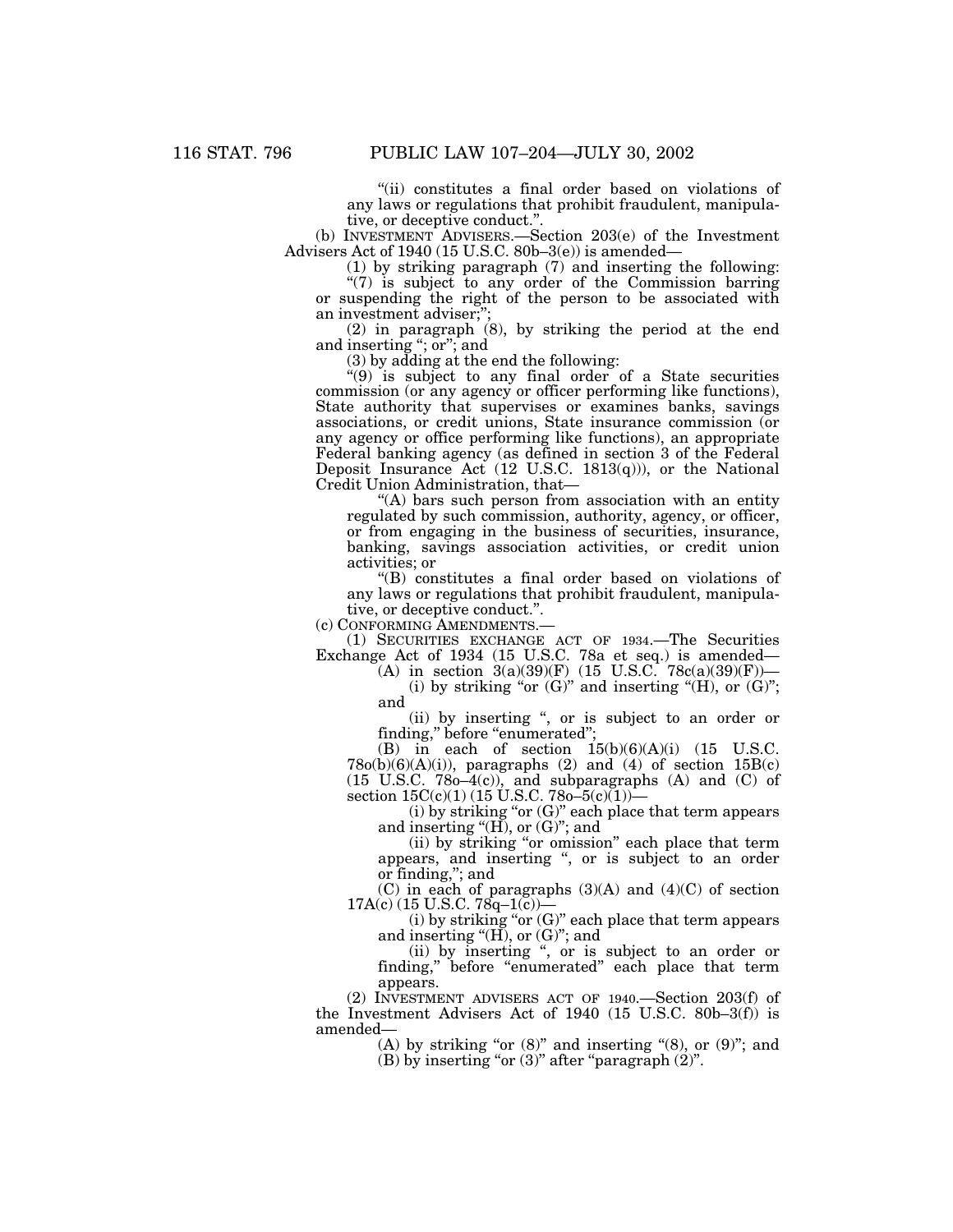# **TITLE VII—STUDIES AND REPORTS**

#### **SEC. 701. GAO STUDY AND REPORT REGARDING CONSOLIDATION OF PUBLIC ACCOUNTING FIRMS.** 15 USC 7201 note.

(a) STUDY REQUIRED.—The Comptroller General of the United States shall conduct a study—

(1) to identify—

(A) the factors that have led to the consolidation of public accounting firms since 1989 and the consequent reduction in the number of firms capable of providing audit services to large national and multi-national business organizations that are subject to the securities laws;

(B) the present and future impact of the condition described in subparagraph (A) on capital formation and securities markets, both domestic and international; and

(C) solutions to any problems identified under subparagraph (B), including ways to increase competition and the number of firms capable of providing audit services to large national and multinational business organizations that are subject to the securities laws;

(2) of the problems, if any, faced by business organizations that have resulted from limited competition among public accounting firms, including—

 $(\bar{A})$  higher costs;

(B) lower quality of services;

(C) impairment of auditor independence; or

(D) lack of choice; and

(3) whether and to what extent Federal or State regulations impede competition among public accounting firms.

(b) CONSULTATION.—In planning and conducting the study under this section, the Comptroller General shall consult with—

(1) the Commission;

(2) the regulatory agencies that perform functions similar to the Commission within the other member countries of the Group of Seven Industrialized Nations;

(3) the Department of Justice; and

(4) any other public or private sector organization that the Comptroller General considers appropriate.

(c) REPORT REQUIRED.—Not later than 1 year after the date Deadline. of enactment of this Act, the Comptroller General shall submit a report on the results of the study required by this section to the Committee on Banking, Housing, and Urban Affairs of the Senate and the Committee on Financial Services of the House of Representatives.

#### **SEC. 702. COMMISSION STUDY AND REPORT REGARDING CREDIT RATING AGENCIES.**

(a) STUDY REQUIRED.—

(1) IN GENERAL.—The Commission shall conduct a study of the role and function of credit rating agencies in the operation of the securities market.

(2) AREAS OF CONSIDERATION.—The study required by this subsection shall examine—

(A) the role of credit rating agencies in the evaluation of issuers of securities;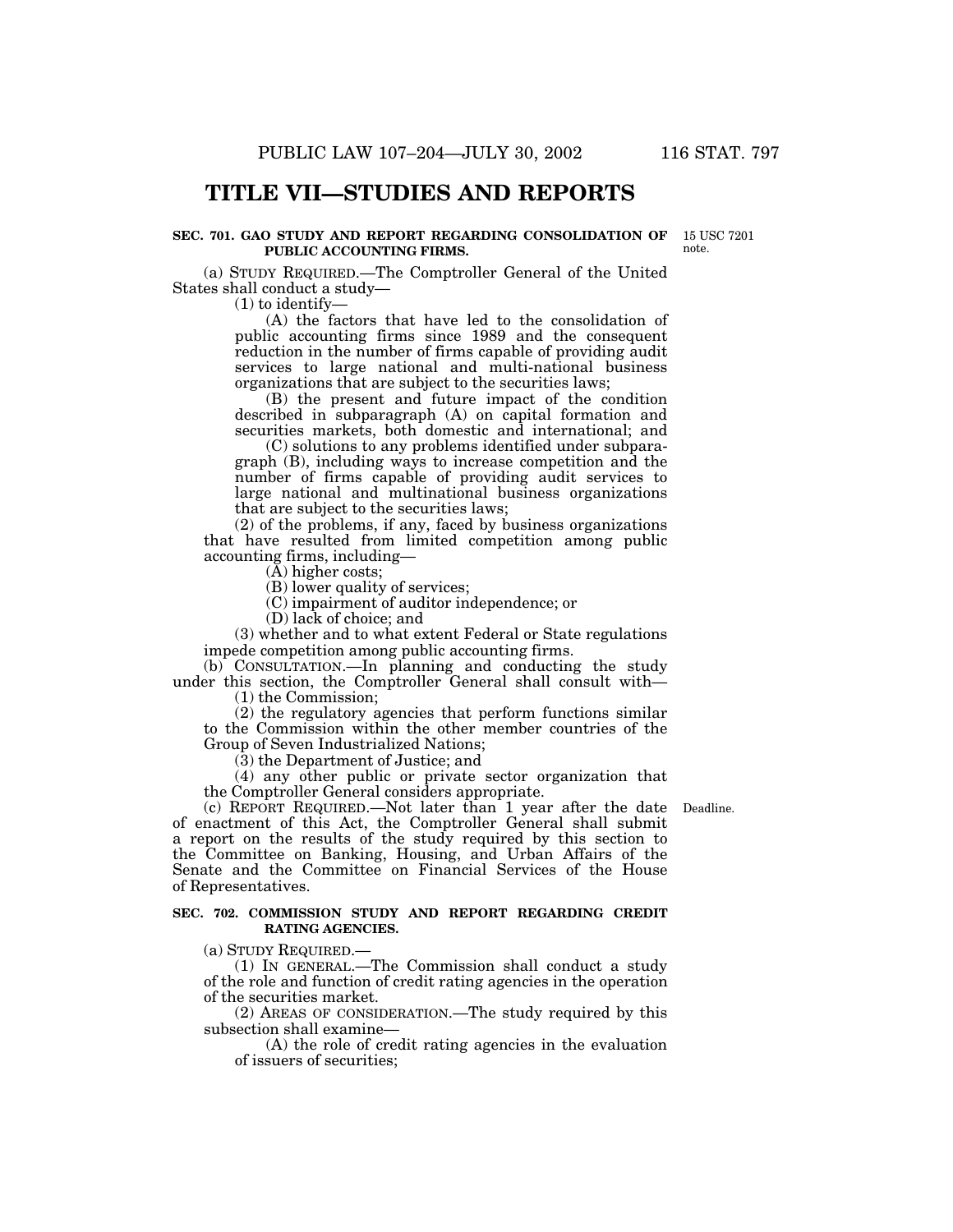(B) the importance of that role to investors and the functioning of the securities markets;

(C) any impediments to the accurate appraisal by credit rating agencies of the financial resources and risks of issuers of securities;

(D) any barriers to entry into the business of acting as a credit rating agency, and any measures needed to remove such barriers;

(E) any measures which may be required to improve the dissemination of information concerning such resources and risks when credit rating agencies announce credit ratings; and

(F) any conflicts of interest in the operation of credit rating agencies and measures to prevent such conflicts or ameliorate the consequences of such conflicts.

(b) REPORT REQUIRED.—The Commission shall submit a report on the study required by subsection (a) to the President, the Committee on Financial Services of the House of Representatives, and the Committee on Banking, Housing, and Urban Affairs of the Senate not later than 180 days after the date of enactment of this Act.

## **SEC. 703. STUDY AND REPORT ON VIOLATORS AND VIOLATIONS.**

(a) STUDY.—The Commission shall conduct a study to determine, based upon information for the period from January 1, 1998, to December 31, 2001—

(1) the number of securities professionals, defined as public accountants, public accounting firms, investment bankers, investment advisers, brokers, dealers, attorneys, and other securities professionals practicing before the Commission—

(A) who have been found to have aided and abetted a violation of the Federal securities laws, including rules or regulations promulgated thereunder (collectively referred to in this section as ''Federal securities laws''), but who have not been sanctioned, disciplined, or otherwise penalized as a primary violator in any administrative action or civil proceeding, including in any settlement of such an action or proceeding (referred to in this section as ''aiders and abettors''); and

(B) who have been found to have been primary violators of the Federal securities laws;

(2) a description of the Federal securities laws violations committed by aiders and abettors and by primary violators, including—

(A) the specific provision of the Federal securities laws violated;

(B) the specific sanctions and penalties imposed upon such aiders and abettors and primary violators, including the amount of any monetary penalties assessed upon and collected from such persons;

(C) the occurrence of multiple violations by the same person or persons, either as an aider or abettor or as a primary violator; and

(D) whether, as to each such violator, disciplinary sanctions have been imposed, including any censure, suspension, temporary bar, or permanent bar to practice before the Commission; and

Deadline.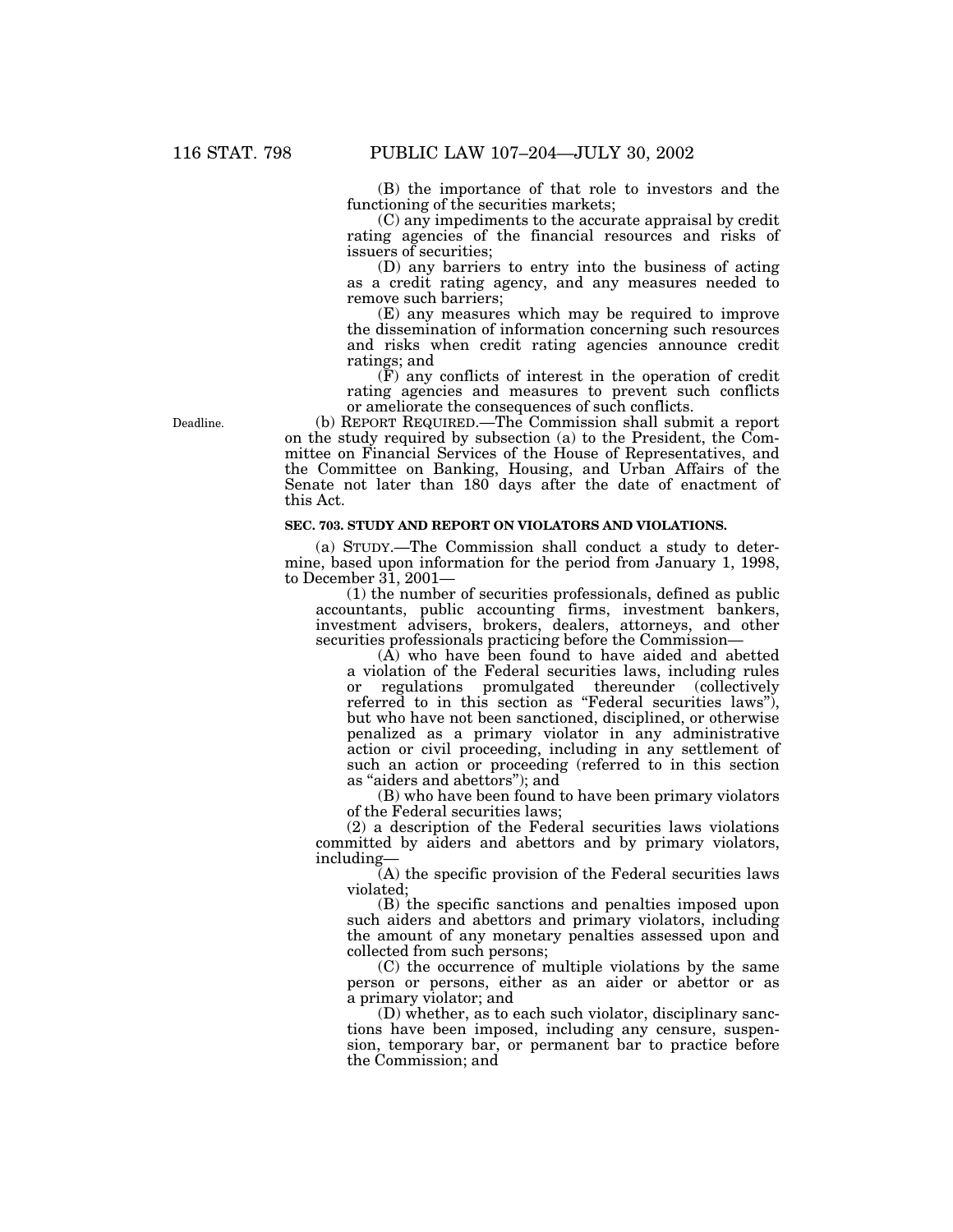(3) the amount of disgorgement, restitution, or any other fines or payments that the Commission has assessed upon and collected from, aiders and abettors and from primary violators.

(b) REPORT.—A report based upon the study conducted pursuant to subsection (a) shall be submitted to the Committee on Banking, Housing, and Urban Affairs of the Senate, and the Committee on Financial Services of the House of Representatives not later than 6 months after the date of enactment of this Act.

#### **SEC. 704. STUDY OF ENFORCEMENT ACTIONS.**

(a) STUDY REQUIRED.—The Commission shall review and analyze all enforcement actions by the Commission involving violations of reporting requirements imposed under the securities laws, and restatements of financial statements, over the 5-year period preceding the date of enactment of this Act, to identify areas of reporting that are most susceptible to fraud, inappropriate manipulation, or inappropriate earnings management, such as revenue recognition and the accounting treatment of off-balance sheet special purpose entities.

(b) REPORT REQUIRED.—The Commission shall report its Deadline. findings to the Committee on Financial Services of the House of Representatives and the Committee on Banking, Housing, and Urban Affairs of the Senate, not later than 180 days after the date of enactment of this Act, and shall use such findings to revise its rules and regulations, as necessary. The report shall include a discussion of regulatory or legislative steps that are recommended or that may be necessary to address concerns identified in the study.

#### **SEC. 705. STUDY OF INVESTMENT BANKS.**

(a) GAO STUDY.—The Comptroller General of the United States shall conduct a study on whether investment banks and financial advisers assisted public companies in manipulating their earnings and obfuscating their true financial condition. The study should address the rule of investment banks and financial advisers—

(1) in the collapse of the Enron Corporation, including with respect to the design and implementation of derivatives transactions, transactions involving special purpose vehicles, and other financial arrangements that may have had the effect of altering the company's reported financial statements in ways that obscured the true financial picture of the company;

(2) in the failure of Global Crossing, including with respect to transactions involving swaps of fiberoptic cable capacity, in the designing transactions that may have had the effect of altering the company's reported financial statements in ways that obscured the true financial picture of the company; and

(3) generally, in creating and marketing transactions which may have been designed solely to enable companies to manipulate revenue streams, obtain loans, or move liabilities off balance sheets without altering the economic and business risks faced by the companies or any other mechanism to obscure a company's financial picture.

(b) REPORT.—The Comptroller General shall report to Congress Deadline. not later than 180 days after the date of enactment of this Act on the results of the study required by this section. The report shall include a discussion of regulatory or legislative steps that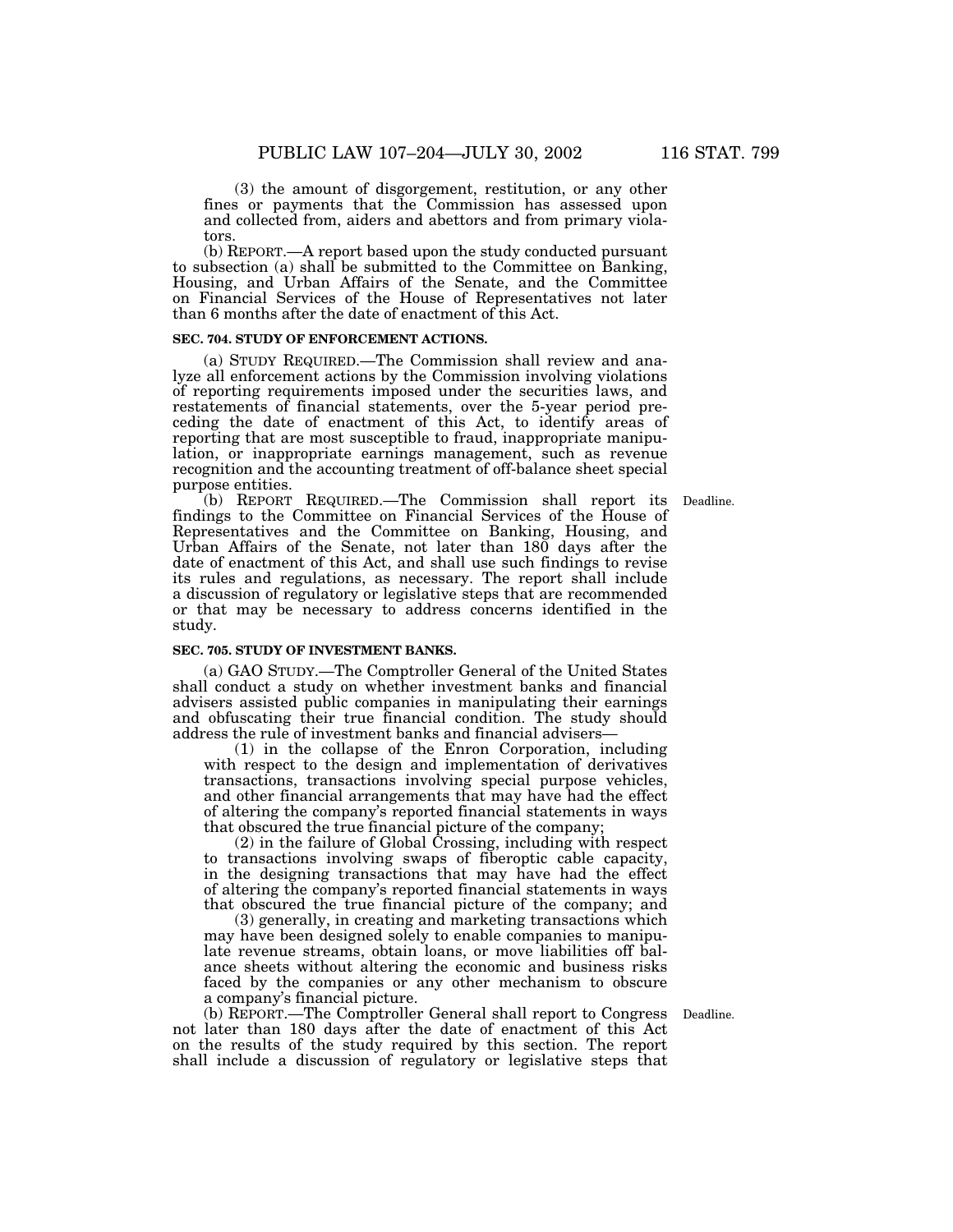are recommended or that may be necessary to address concerns identified in the study.

**TITLE VIII—CORPORATE AND CRIMINAL FRAUD ACCOUNTABILITY**

Corporate and Criminal Fraud Accountability Act of 2002.

18 USC 1501 note.

## **SEC. 801. SHORT TITLE.**

This title may be cited as the "Corporate and Criminal Fraud Accountability Act of 2002''.

### **SEC. 802. CRIMINAL PENALTIES FOR ALTERING DOCUMENTS.**

(a) IN GENERAL.—Chapter 73 of title 18, United States Code, is amended by adding at the end the following:

## **''§ 1519. Destruction, alteration, or falsification of records in Federal investigations and bankruptcy**

''Whoever knowingly alters, destroys, mutilates, conceals, covers up, falsifies, or makes a false entry in any record, document, or tangible object with the intent to impede, obstruct, or influence the investigation or proper administration of any matter within the jurisdiction of any department or agency of the United States or any case filed under title 11, or in relation to or contemplation of any such matter or case, shall be fined under this title, imprisoned not more than 20 years, or both.

#### **''§ 1520. Destruction of corporate audit records**

" $(a)(1)$  Any accountant who conducts an audit of an issuer of securities to which section 10A(a) of the Securities Exchange Act of 1934 (15 U.S.C. 78j–1(a)) applies, shall maintain all audit or review workpapers for a period of 5 years from the end of the fiscal period in which the audit or review was concluded.

 $''(2)$  The Securities and Exchange Commission shall promulgate, within 180 days, after adequate notice and an opportunity for comment, such rules and regulations, as are reasonably necessary, relating to the retention of relevant records such as workpapers, documents that form the basis of an audit or review, memoranda, correspondence, communications, other documents, and records (including electronic records) which are created, sent, or received in connection with an audit or review and contain conclusions, opinions, analyses, or financial data relating to such an audit or review, which is conducted by any accountant who conducts an audit of an issuer of securities to which section 10A(a) of the Securities Exchange Act of 1934 (15 U.S.C. 78j–1(a)) applies. The Commission may, from time to time, amend or supplement the rules and regulations that it is required to promulgate under this section, after adequate notice and an opportunity for comment, in order to ensure that such rules and regulations adequately comport with the purposes of this section.

comport with the purposes of this section. ''(b) Whoever knowingly and willfully violates subsection (a)(1), or any rule or regulation promulgated by the Securities and Exchange Commission under subsection  $(a)(2)$ , shall be fined under this title, imprisoned not more than 10 years, or both.

''(c) Nothing in this section shall be deemed to diminish or relieve any person of any other duty or obligation imposed by Federal or State law or regulation to maintain, or refrain from destroying, any document.''.

Regulations.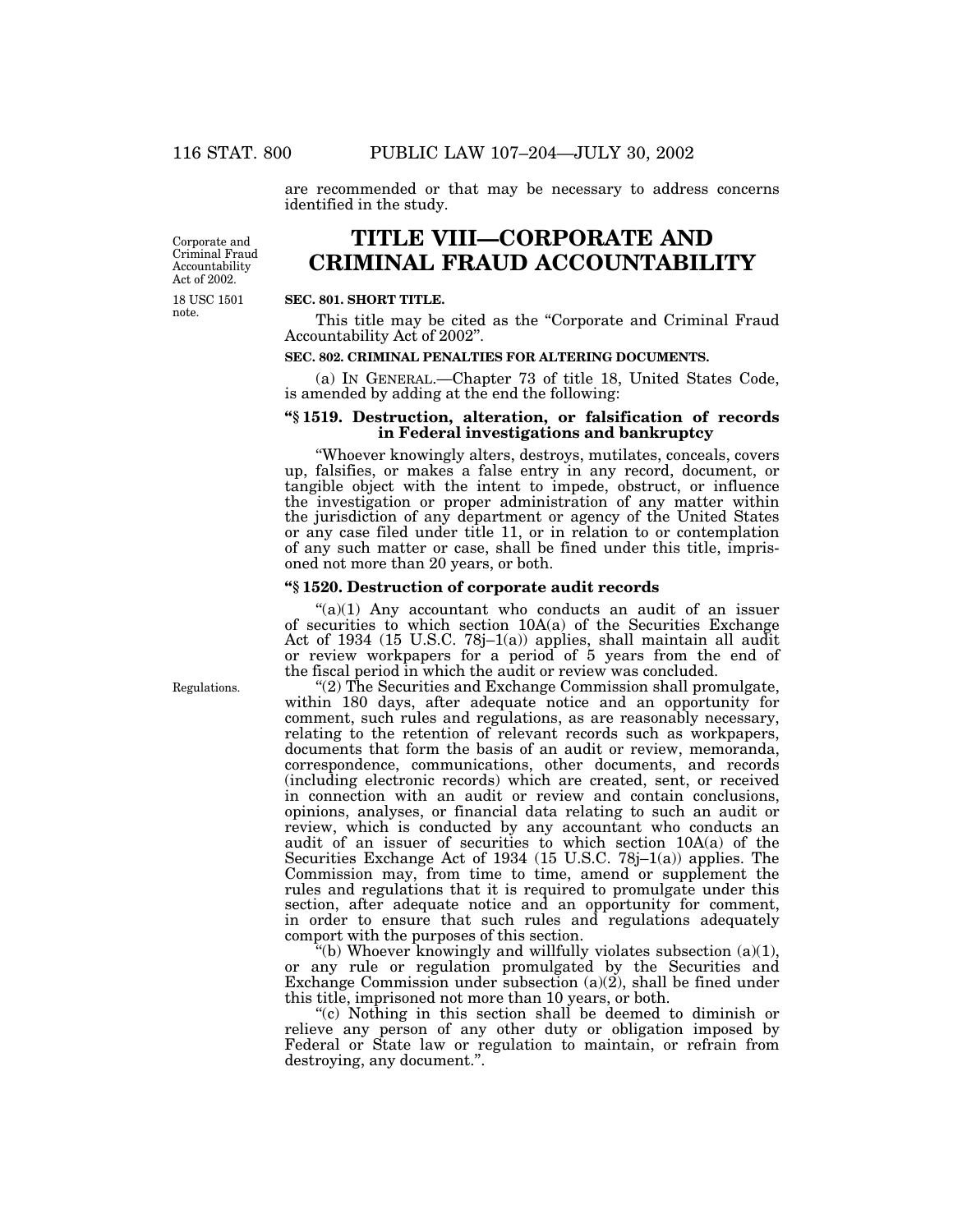(b) CLERICAL AMENDMENT.—The table of sections at the beginning of chapter 73 of title 18, United States Code, is amended by adding at the end the following new items:

"1519. Destruction, alteration, or falsification of records in Federal investigations and bankruptcy.

''1520. Destruction of corporate audit records.''.

## **SEC. 803. DEBTS NONDISCHARGEABLE IF INCURRED IN VIOLATION OF SECURITIES FRAUD LAWS.**

Section 523(a) of title 11, United States Code, is amended—

 $(1)$  in paragraph  $(17)$ , by striking "or" after the semicolon; (2) in paragraph (18), by striking the period at the end and inserting ''; or''; and

(3) by adding at the end, the following:

''(19) that—

 $"$ (A) is for-

"(i) the violation of any of the Federal securities laws (as that term is defined in section  $3(a)(47)$  of the Securities Exchange Act of 1934), any of the State securities laws, or any regulation or order issued under such Federal or State securities laws; or

''(ii) common law fraud, deceit, or manipulation in connection with the purchase or sale of any security; and

''(B) results from—

''(i) any judgment, order, consent order, or decree entered in any Federal or State judicial or administrative proceeding;

''(ii) any settlement agreement entered into by the debtor; or

''(iii) any court or administrative order for any damages, fine, penalty, citation, restitutionary payment, disgorgement payment, attorney fee, cost, or other payment owed by the debtor.''.

#### **SEC. 804. STATUTE OF LIMITATIONS FOR SECURITIES FRAUD.**

(a) IN GENERAL.—Section 1658 of title 28, United States Code, is amended—

(1) by inserting "(a)" before "Except"; and

(2) by adding at the end the following:

''(b) Notwithstanding subsection (a), a private right of action that involves a claim of fraud, deceit, manipulation, or contrivance in contravention of a regulatory requirement concerning the securities laws, as defined in section  $3(a)(47)$  of the Securities Exchange Act of 1934 (15 U.S.C. 78c(a)(47)), may be brought not later than the earlier of—

" $(1)$  2 years after the discovery of the facts constituting the violation; or

''(2) 5 years after such violation.''.

(b) EFFECTIVE DATE.—The limitations period provided by section 1658(b) of title 28, United States Code, as added by this section, shall apply to all proceedings addressed by this section that are commenced on or after the date of enactment of this Act.

(c) NO CREATION OF ACTIONS.—Nothing in this section shall create a new, private right of action.

28 USC 1658 note.

28 USC 1658 note.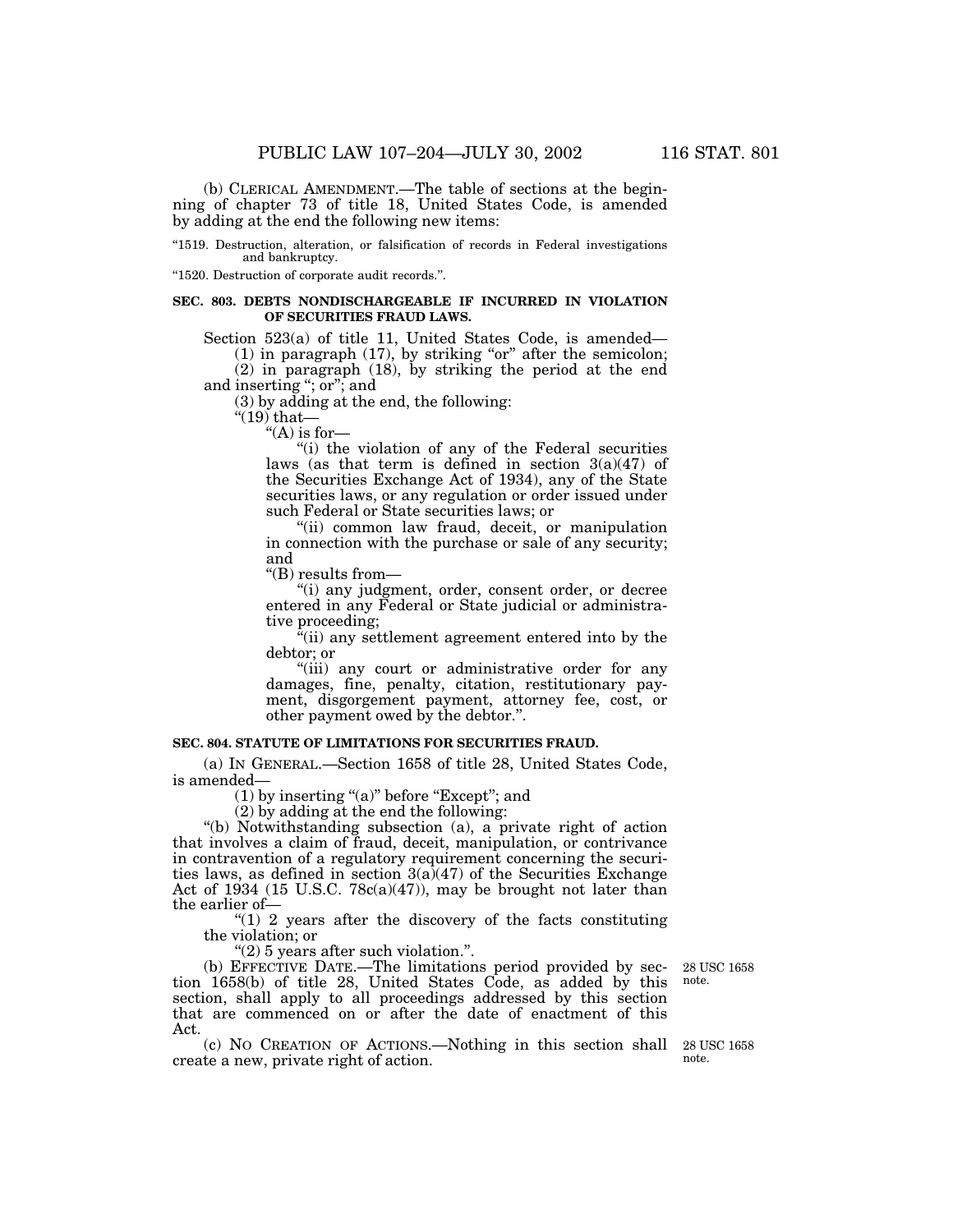#### **SEC. 805. REVIEW OF FEDERAL SENTENCING GUIDELINES FOR** 28 USC 994 note. **OBSTRUCTION OF JUSTICE AND EXTENSIVE CRIMINAL FRAUD.**

(a) ENHANCEMENT OF FRAUD AND OBSTRUCTION OF JUSTICE SENTENCES.—Pursuant to section 994 of title 28, United States Code, and in accordance with this section, the United States Sentencing Commission shall review and amend, as appropriate, the Federal Sentencing Guidelines and related policy statements to ensure that—

(1) the base offense level and existing enhancements contained in United States Sentencing Guideline 2J1.2 relating to obstruction of justice are sufficient to deter and punish that activity;

(2) the enhancements and specific offense characteristics relating to obstruction of justice are adequate in cases where—

(A) the destruction, alteration, or fabrication of evidence involves-

(i) a large amount of evidence, a large number of participants, or is otherwise extensive;

(ii) the selection of evidence that is particularly probative or essential to the investigation; or

(iii) more than minimal planning; or

(B) the offense involved abuse of a special skill or a position of trust;

 $(3)$  the guideline offense levels and enhancements for violations of section 1519 or 1520 of title 18, United States Code, as added by this title, are sufficient to deter and punish that activity;

(4) a specific offense characteristic enhancing sentencing is provided under United States Sentencing Guideline 2B1.1 (as in effect on the date of enactment of this Act) for a fraud offense that endangers the solvency or financial security of a substantial number of victims; and

(5) the guidelines that apply to organizations in United States Sentencing Guidelines, chapter 8, are sufficient to deter and punish organizational criminal misconduct.

(b) EMERGENCY AUTHORITY AND DEADLINE FOR COMMISSION ACTION.—The United States Sentencing Commission is requested to promulgate the guidelines or amendments provided for under this section as soon as practicable, and in any event not later than 180 days after the date of enactment of this Act, in accordance with the prcedures set forth in section 219(a) of the Sentencing Reform Act of 1987, as though the authority under that Act had not expired.

#### **SEC. 806. PROTECTION FOR EMPLOYEES OF PUBLICLY TRADED COMPANIES WHO PROVIDE EVIDENCE OF FRAUD.**

(a) IN GENERAL.—Chapter 73 of title 18, United States Code, is amended by inserting after section 1514 the following:

#### **''§ 1514A. Civil action to protect against retaliation in fraud cases**

''(a) WHISTLEBLOWER PROTECTION FOR EMPLOYEES OF PUBLICLY TRADED COMPANIES.—No company with a class of securities registered under section 12 of the Securities Exchange Act of 1934 (15 U.S.C. 78l), or that is required to file reports under section  $15(d)$  of the Securities Exchange Act of  $1934 \text{ } (15 \text{ U.S.C. } 780(d)),$ 

Deadline.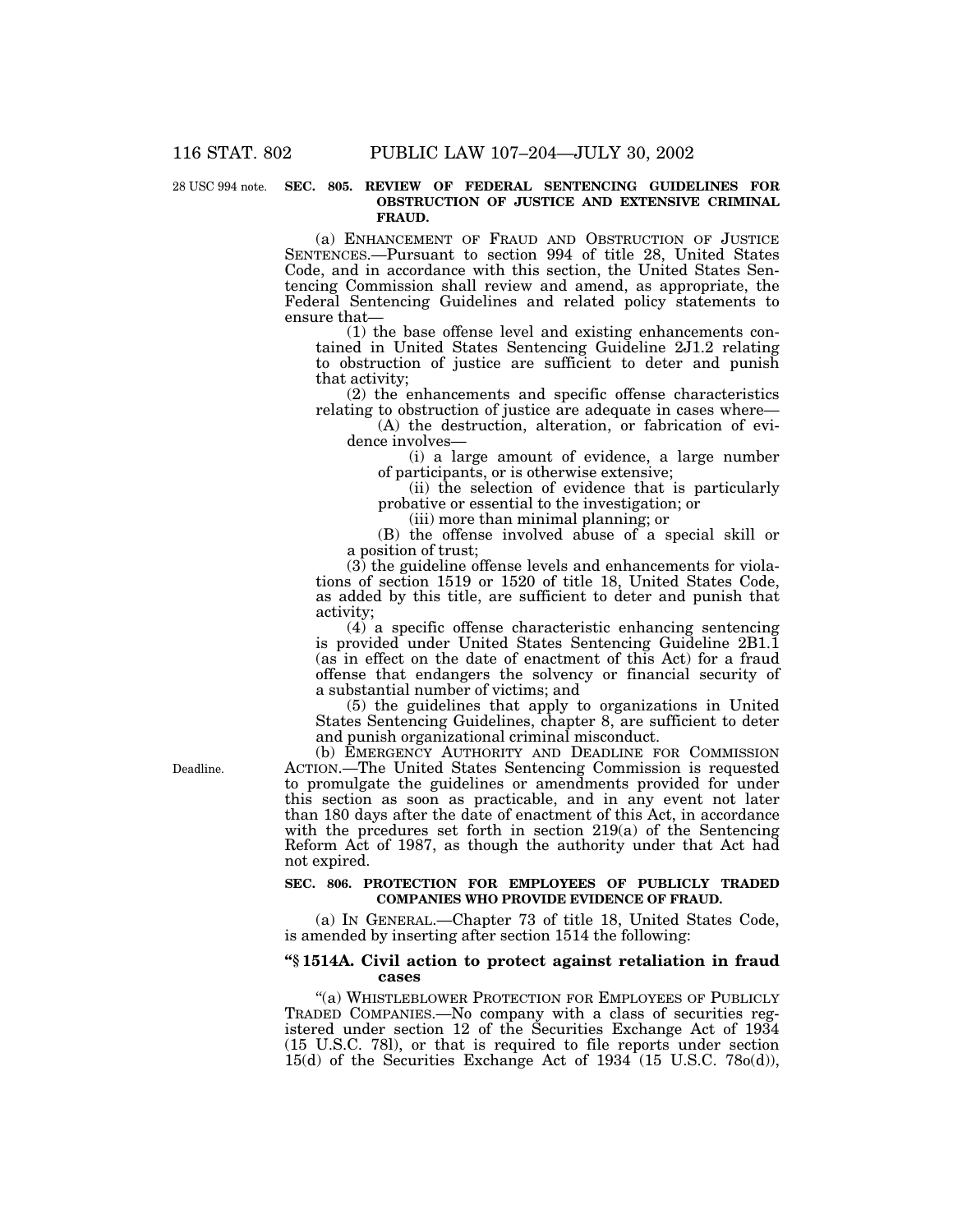or any officer, employee, contractor, subcontractor, or agent of such company, may discharge, demote, suspend, threaten, harass, or in any other manner discriminate against an employee in the terms and conditions of employment because of any lawful act done by the employee—

 $\sqrt[4]{1}$  to provide information, cause information to be provided, or otherwise assist in an investigation regarding any conduct which the employee reasonably believes constitutes a violation of section 1341, 1343, 1344, or 1348, any rule or regulation of the Securities and Exchange Commission, or any provision of Federal law relating to fraud against shareholders, when the information or assistance is provided to or the investigation is conducted by—

"(A) a Federal regulatory or law enforcement agency; ''(B) any Member of Congress or any committee of Congress; or

 $\mathcal{C}(C)$  a person with supervisory authority over the employee (or such other person working for the employer who has the authority to investigate, discover, or terminate misconduct); or

"(2) to file, cause to be filed, testify, participate in, or otherwise assist in a proceeding filed or about to be filed (with any knowledge of the employer) relating to an alleged violation of section 1341, 1343, 1344, or 1348, any rule or regulation of the Securities and Exchange Commission, or any provision of Federal law relating to fraud against shareholders. ''(b) ENFORCEMENT ACTION.—

"(1) IN GENERAL.—A person who alleges discharge or other discrimination by any person in violation of subsection (a) may seek relief under subsection (c), by—

"(A) filing a complaint with the Secretary of Labor; or

''(B) if the Secretary has not issued a final decision within 180 days of the filing of the complaint and there is no showing that such delay is due to the bad faith of the claimant, bringing an action at law or equity for de novo review in the appropriate district court of the United States, which shall have jurisdiction over such an action without regard to the amount in controversy.

''(2) PROCEDURE.—

''(A) IN GENERAL.—An action under paragraph (1)(A) shall be governed under the rules and procedures set forth in section 42121(b) of title 49, United States Code.

''(B) EXCEPTION.—Notification made under section 42121(b)(1) of title 49, United States Code, shall be made to the person named in the complaint and to the employer.

''(C) BURDENS OF PROOF.—An action brought under paragraph (1)(B) shall be governed by the legal burdens of proof set forth in section 42121(b) of title 49, United States Code.

Deadline.

''(D) STATUTE OF LIMITATIONS.—An action under paragraph (1) shall be commenced not later than 90 days after the date on which the violation occurs.

"(c) REMEDIES.-

''(1) IN GENERAL.—An employee prevailing in any action under subsection  $(b)(1)$  shall be entitled to all relief necessary to make the employee whole.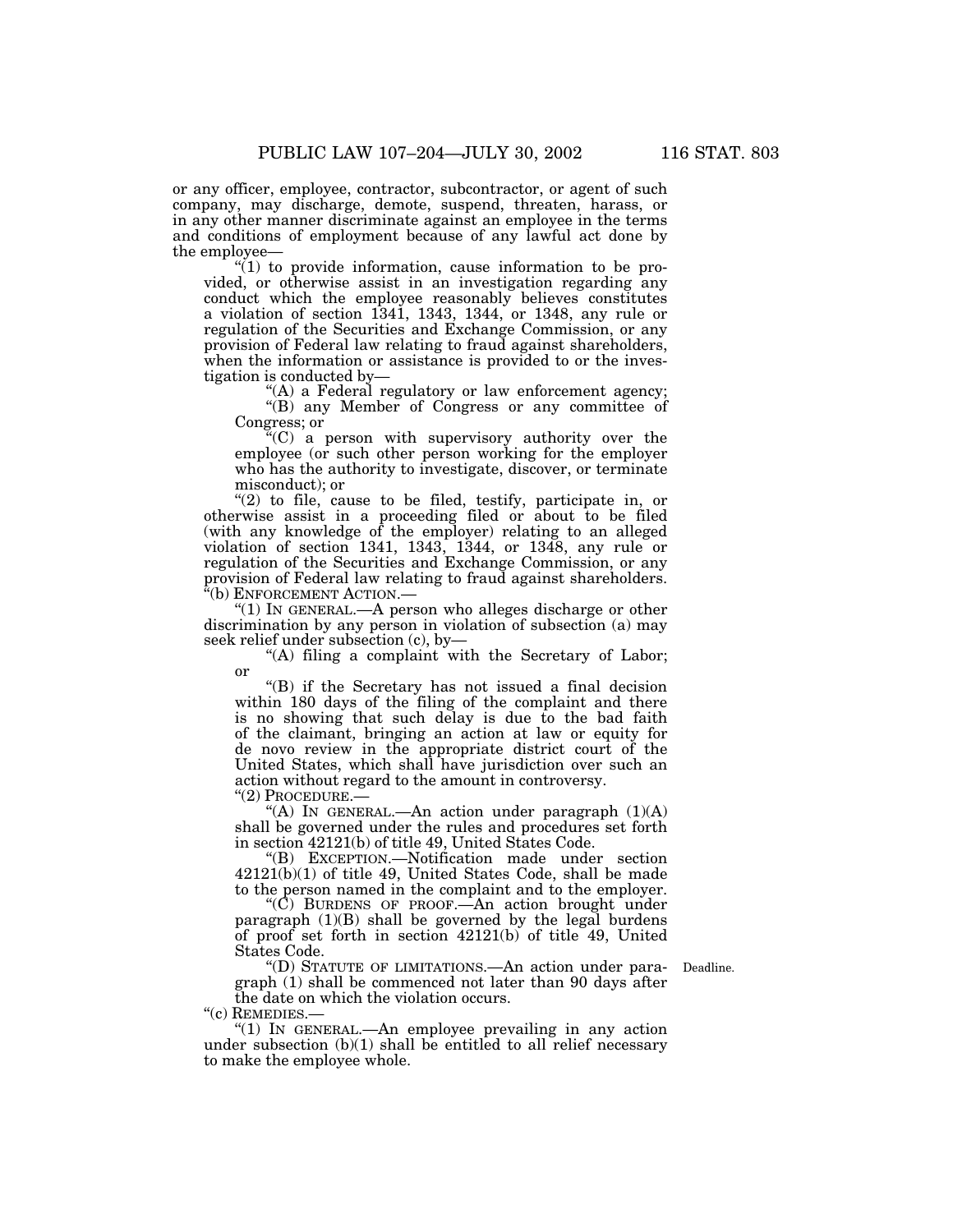"(2) COMPENSATORY DAMAGES.—Relief for any action under paragraph (1) shall include—

''(A) reinstatement with the same seniority status that the employee would have had, but for the discrimination;

 $\mathcal{F}(B)$  the amount of back pay, with interest; and

''(C) compensation for any special damages sustained as a result of the discrimination, including litigation costs, expert witness fees, and reasonable attorney fees.

''(d) RIGHTS RETAINED BY EMPLOYEE.—Nothing in this section shall be deemed to diminish the rights, privileges, or remedies of any employee under any Federal or State law, or under any collective bargaining agreement.''.

(b) CLERICAL AMENDMENT.—The table of sections at the beginning of chapter 73 of title 18, United States Code, is amended by inserting after the item relating to section 1514 the following new item:

''1514A. Civil action to protect against retaliation in fraud cases.''.

## **SEC. 807. CRIMINAL PENALTIES FOR DEFRAUDING SHAREHOLDERS OF PUBLICLY TRADED COMPANIES.**

(a) IN GENERAL.—Chapter 63 of title 18, United States Code, is amended by adding at the end the following:

#### **''§ 1348. Securities fraud**

''Whoever knowingly executes, or attempts to execute, a scheme or artifice—

 $''(1)$  to defraud any person in connection with any security of an issuer with a class of securities registered under section 12 of the Securities Exchange Act of 1934 (15 U.S.C. 78l) or that is required to file reports under section 15(d) of the Securities Exchange Act of 1934 (15 U.S.C. 78o(d)); or

 $''(2)$  to obtain, by means of false or fraudulent pretenses, representations, or promises, any money or property in connection with the purchase or sale of any security of an issuer with a class of securities registered under section 12 of the Securities Exchange Act of 1934 (15 U.S.C. 78l) or that is required to file reports under section 15(d) of the Securities Exchange Act of 1934 (15 U.S.C. 78o(d));

shall be fined under this title, or imprisoned not more than 25 years, or both.''.

(b) CLERICAL AMENDMENT.—The table of sections at the beginning of chapter 63 of title 18, United States Code, is amended by adding at the end the following new item:

''1348. Securities fraud.''.

White-Collar Crime Penalty Enhancement Act of 2002.

# **TITLE IX—WHITE-COLLAR CRIME PENALTY ENHANCEMENTS**

18 USC 1341 note.

## **SEC. 901. SHORT TITLE.**

This title may be cited as the ''White-Collar Crime Penalty Enhancement Act of 2002''.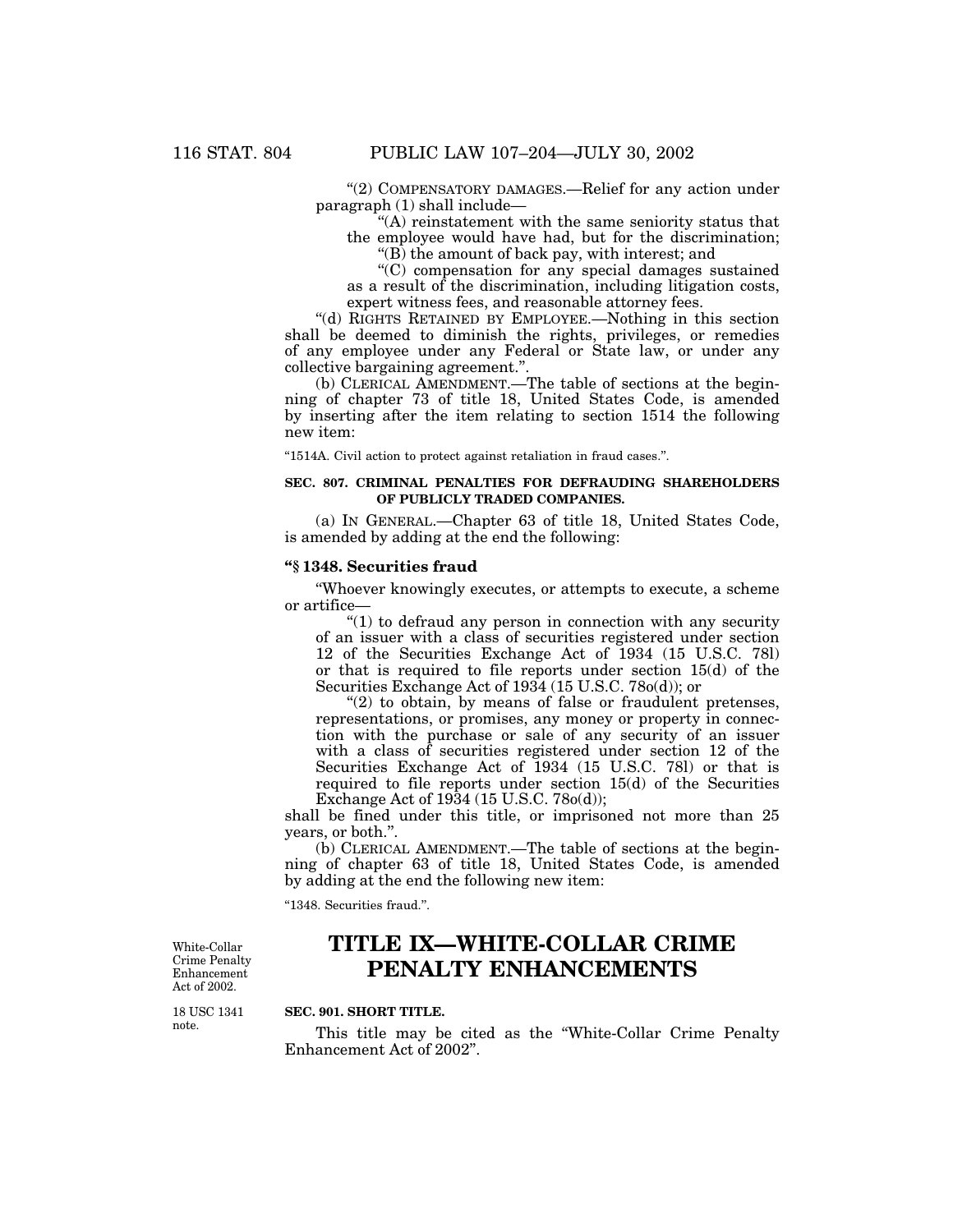#### **SEC. 902. ATTEMPTS AND CONSPIRACIES TO COMMIT CRIMINAL FRAUD OFFENSES.**

(a) IN GENERAL.—Chapter 63 of title 18, United States Code, is amended by inserting after section 1348 as added by this Act the following:

# **''§ 1349. Attempt and conspiracy**

''Any person who attempts or conspires to commit any offense under this chapter shall be subject to the same penalties as those prescribed for the offense, the commission of which was the object of the attempt or conspiracy.

(b) CLERICAL AMENDMENT.—The table of sections at the beginning of chapter 63 of title 18, United States Code, is amended by adding at the end the following new item:

''1349. Attempt and conspiracy.''.

#### **SEC. 903. CRIMINAL PENALTIES FOR MAIL AND WIRE FRAUD.**

(a) MAIL FRAUD.—Section 1341 of title 18, United States Code, is amended by striking ''five'' and inserting ''20''.

(b) WIRE FRAUD.—Section 1343 of title 18, United States Code, is amended by striking "five" and inserting "20".

#### **SEC. 904. CRIMINAL PENALTIES FOR VIOLATIONS OF THE EMPLOYEE RETIREMENT INCOME SECURITY ACT OF 1974.**

Section 501 of the Employee Retirement Income Security Act of 1974 (29 U.S.C. 1131) is amended—

 $(1)$  by striking "\$5,000" and inserting "\$100,000";

(2) by striking ''one year'' and inserting ''10 years''; and

(3) by striking ''\$100,000'' and inserting ''\$500,000''.

#### **SEC. 905. AMENDMENT TO SENTENCING GUIDELINES RELATING TO** 28 USC 994 note. **CERTAIN WHITE-COLLAR OFFENSES.**

(a) DIRECTIVE TO THE UNITED STATES SENTENCING COMMIS-SION.—Pursuant to its authority under section 994(p) of title 18, United States Code, and in accordance with this section, the United States Sentencing Commission shall review and, as appropriate, amend the Federal Sentencing Guidelines and related policy state-

ments to implement the provisions of this Act. (b) REQUIREMENTS.—In carrying out this section, the Sentencing Commission shall—

(1) ensure that the sentencing guidelines and policy statements reflect the serious nature of the offenses and the penalties set forth in this Act, the growing incidence of serious fraud offenses which are identified above, and the need to modify the sentencing guidelines and policy statements to deter, prevent, and punish such offenses;

(2) consider the extent to which the guidelines and policy statements adequately address whether the guideline offense levels and enhancements for violations of the sections amended by this Act are sufficient to deter and punish such offenses, and specifically, are adequate in view of the statutory increases in penalties contained in this Act;

(3) assure reasonable consistency with other relevant directives and sentencing guidelines;

(4) account for any additional aggravating or mitigating circumstances that might justify exceptions to the generally applicable sentencing ranges;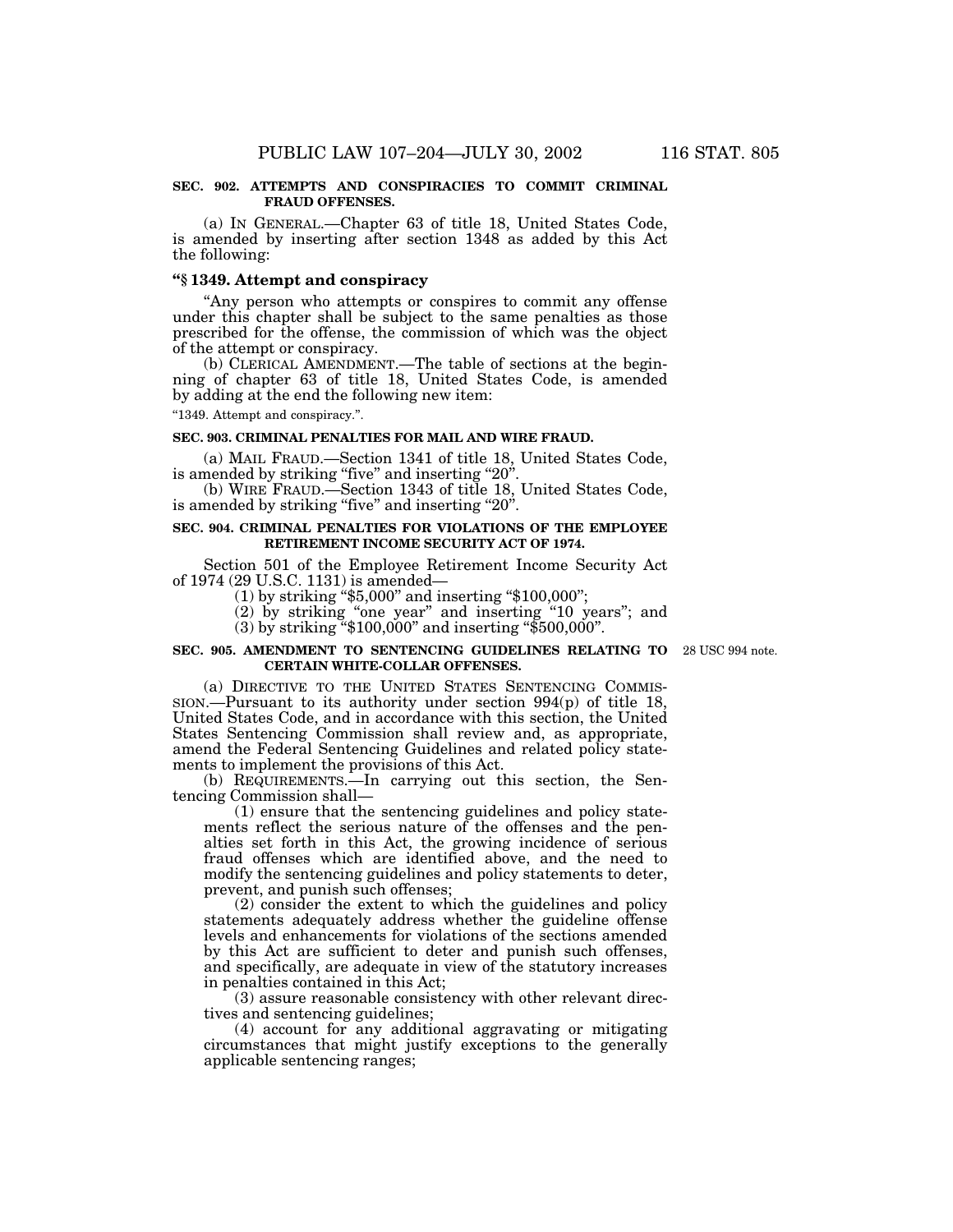(5) make any necessary conforming changes to the sentencing guidelines; and

(6) assure that the guidelines adequately meet the purposes of sentencing, as set forth in section  $3553(a)(2)$  of title 18, United States Code.

(c) EMERGENCY AUTHORITY AND DEADLINE FOR COMMISSION ACTION.—The United States Sentencing Commission is requested to promulgate the guidelines or amendments provided for under this section as soon as practicable, and in any event not later than 180 days after the date of enactment of this Act, in accordance with the procedures set forth in section 219(a) of the Sentencing Reform Act of 1987, as though the authority under that Act had not expired.

#### **SEC. 906. CORPORATE RESPONSIBILITY FOR FINANCIAL REPORTS.**

(a) IN GENERAL.—Chapter 63 of title 18, United States Code, is amended by inserting after section 1349, as created by this Act, the following:

## **''§ 1350. Failure of corporate officers to certify financial reports**

(a) CERTIFICATION OF PERIODIC FINANCIAL REPORTS.—Each periodic report containing financial statements filed by an issuer with the Securities Exchange Commission pursuant to section 13(a) or 15(d) of the Securities Exchange Act of 1934 (15 U.S.C. 78m(a) or 78o(d)) shall be accompanied by a written statement by the chief executive officer and chief financial officer (or equivalent thereof) of the issuer.

''(b) CONTENT.—The statement required under subsection (a) shall certify that the periodic report containing the financial statements fully complies with the requirements of section 13(a) or 15(d) of the Securities Exchange Act pf 1934 (15 U.S.C. 78m or 78o(d)) and that information contained in the periodic report fairly presents, in all material respects, the financial condition and results of operations of the issuer.

''(c) CRIMINAL PENALTIES.—Whoever—

''(1) certifies any statement as set forth in subsections (a) and (b) of this section knowing that the periodic report accompanying the statement does not comport with all the requirements set forth in this section shall be fined not more than \$1,000,000 or imprisoned not more than 10 years, or both; or

"(2) willfully certifies any statement as set forth in subsections (a) and (b) of this section knowing that the periodic report accompanying the statement does not comport with all the requirements set forth in this section shall be fined not more than \$5,000,000, or imprisoned not more than 20 years, or both.''.

(b) CLERICAL AMENDMENT.—The table of sections at the beginning of chapter 63 of title 18, United States Code, is amended by adding at the end the following:

''1350. Failure of corporate officers to certify financial reports.''.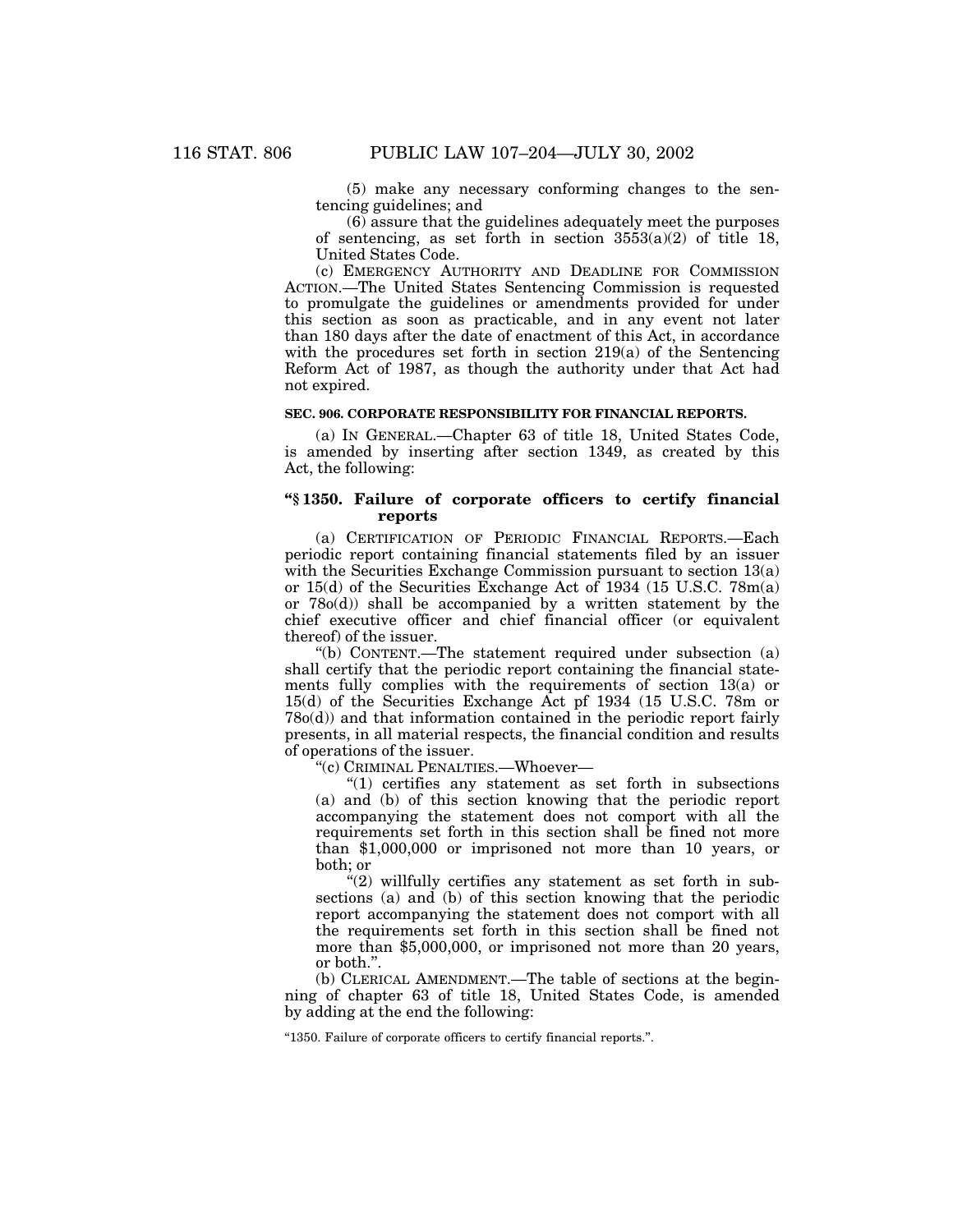# **TITLE X—CORPORATE TAX RETURNS**

## **SEC. 1001. SENSE OF THE SENATE REGARDING THE SIGNING OF COR-PORATE TAX RETURNS BY CHIEF EXECUTIVE OFFICERS.**

It is the sense of the Senate that the Federal income tax return of a corporation should be signed by the chief executive officer of such corporation.

# **TITLE XI—CORPORATE FRAUD ACCOUNTABILITY**

## **SEC. 1101. SHORT TITLE.**

This title may be cited as the "Corporate Fraud Accountability" Act of 2002''.

## **SEC. 1102. TAMPERING WITH A RECORD OR OTHERWISE IMPEDING AN OFFICIAL PROCEEDING.**

Section 1512 of title 18, United States Code, is amended— (1) by redesignating subsections (c) through (i) as subsections (d) through (j), respectively; and

(2) by inserting after subsection (b) the following new subsection:

''(c) Whoever corruptly—

''(1) alters, destroys, mutilates, or conceals a record, document, or other object, or attempts to do so, with the intent to impair the object's integrity or availability for use in an official proceeding; or

 $(2)$  otherwise obstructs, influences, or impedes any official proceeding, or attempts to do so,

shall be fined under this title or imprisoned not more than 20 years, or both.''.

#### **SEC. 1103. TEMPORARY FREEZE AUTHORITY FOR THE SECURITIES AND EXCHANGE COMMISSION.**

(a) IN GENERAL.—Section 21C(c) of the Securities Exchange Act of 1934 (15 U.S.C. 78u–3(c)) is amended by adding at the end the following:

''(3) TEMPORARY FREEZE.—

''(A) IN GENERAL.—

"(i) ISSUANCE OF TEMPORARY ORDER.—Whenever, during the course of a lawful investigation involving possible violations of the Federal securities laws by an issuer of publicly traded securities or any of its directors, officers, partners, controlling persons, agents, or employees, it shall appear to the Commission that it is likely that the issuer will make extraordinary payments (whether compensation or otherwise) to any of the foregoing persons, the Commission may petition a Federal district court for a temporary order requiring the issuer to escrow, subject to court supervision, those payments in an interest-bearing account for 45 days.

''(ii) STANDARD.—A temporary order shall be entered under clause (i), only after notice and opportunity for a hearing, unless the court determines that

15 USC 78a note.

Corporate Fraud Accountability Act of 2002.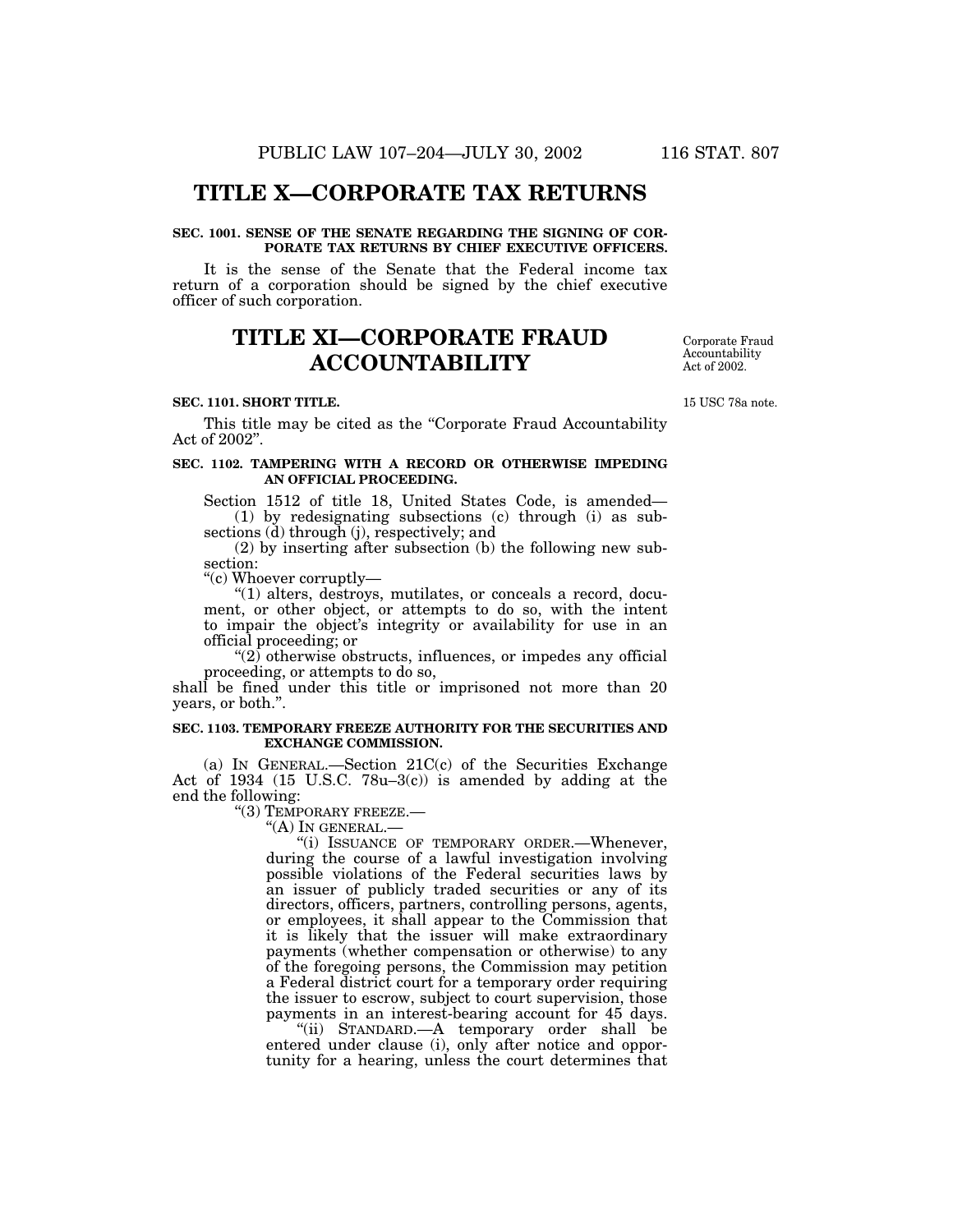notice and hearing prior to entry of the order would be impracticable or contrary to the public interest.

"(iii) EFFECTIVE PERIOD.—A temporary order issued under clause (i) shall—

''(I) become effective immediately;

''(II) be served upon the parties subject to it; and

''(III) unless set aside, limited or suspended by a court of competent jurisdiction, shall remain effective and enforceable for 45 days.

''(iv) EXTENSIONS AUTHORIZED.—The effective period of an order under this subparagraph may be extended by the court upon good cause shown for not longer than 45 additional days, provided that the combined period of the order shall not exceed 90 days. ''(B) PROCESS ON DETERMINATION OF VIOLATIONS.—

''(i) VIOLATIONS CHARGED.—If the issuer or other person described in subparagraph (A) is charged with any violation of the Federal securities laws before the expiration of the effective period of a temporary order under subparagraph (A) (including any applicable extension period), the order shall remain in effect, subject to court approval, until the conclusion of any legal proceedings related thereto, and the affected issuer or other person, shall have the right to petition the court for review of the order.

''(ii) VIOLATIONS NOT CHARGED.—If the issuer or other person described in subparagraph (A) is not charged with any violation of the Federal securities laws before the expiration of the effective period of a temporary order under subparagraph (A) (including any applicable extension period), the escrow shall terminate at the expiration of the 45-day effective period (or the expiration of any extension period, as applicable), and the disputed payments (with accrued interest) shall be returned to the issuer or other affected person.''.

(b) TECHNICAL AMENDMENT.—Section  $21C(c)(2)$  of the Securities Exchange Act of 1934 (15 U.S.C.  $78u-3(c)(2)$ ) is amended by striking ''This'' and inserting ''paragraph (1)''.

28 USC 994 note.

## **SEC. 1104. AMENDMENT TO THE FEDERAL SENTENCING GUIDELINES.**

(a) REQUEST FOR IMMEDIATE CONSIDERATION BY THE UNITED STATES SENTENCING COMMISSION.—Pursuant to its authority under section 994(p) of title 28, United States Code, and in accordance with this section, the United States Sentencing Commission is requested to—

(1) promptly review the sentencing guidelines applicable to securities and accounting fraud and related offenses;

(2) expeditiously consider the promulgation of new sentencing guidelines or amendments to existing sentencing guidelines to provide an enhancement for officers or directors of publicly traded corporations who commit fraud and related offenses; and

(3) submit to Congress an explanation of actions taken by the Sentencing Commission pursuant to paragraph (2) and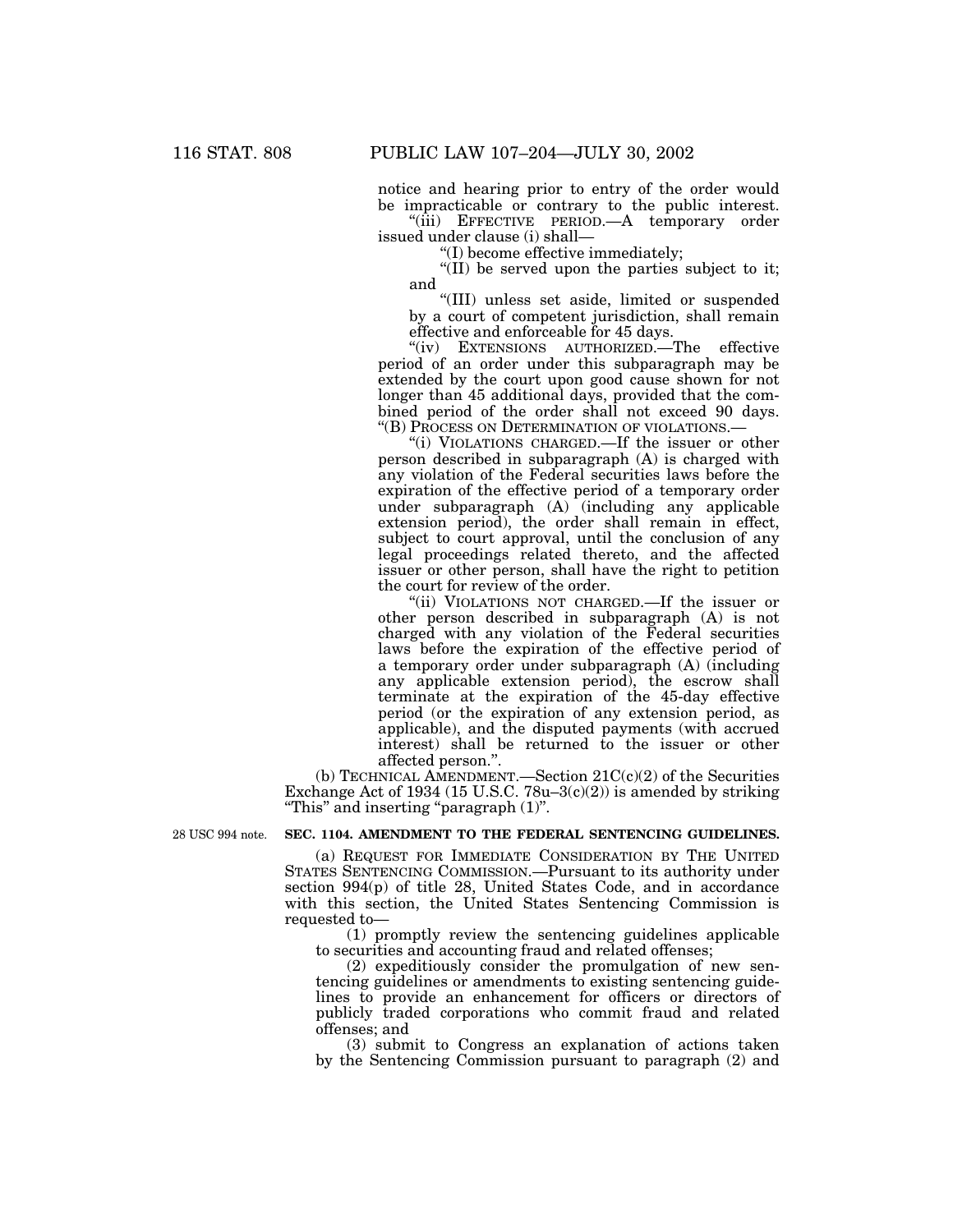any additional policy recommendations the Sentencing Commission may have for combating offenses described in paragraph

(1). (b) CONSIDERATIONS IN REVIEW.—In carrying out this section,

 $(1)$  ensure that the sentencing guidelines and policy statements reflect the serious nature of securities, pension, and accounting fraud and the need for aggressive and appropriate law enforcement action to prevent such offenses;

(2) assure reasonable consistency with other relevant directives and with other guidelines;

(3) account for any aggravating or mitigating circumstances that might justify exceptions, including circumstances for which the sentencing guidelines currently provide sentencing enhancements;

(4) ensure that guideline offense levels and enhancements for an obstruction of justice offense are adequate in cases where documents or other physical evidence are actually destroyed or fabricated;

(5) ensure that the guideline offense levels and enhancements under United States Sentencing Guideline 2B1.1 (as in effect on the date of enactment of this Act) are sufficient for a fraud offense when the number of victims adversely involved is significantly greater than 50;

(6) make any necessary conforming changes to the sentencing guidelines; and

(7) assure that the guidelines adequately meet the purposes of sentencing as set forth in section  $355\overline{3}$  (a)(2) of title 18, United States Code.

(c) EMERGENCY AUTHORITY AND DEADLINE FOR COMMISSION ACTION.—The United States Sentencing Commission is requested Deadline. to promulgate the guidelines or amendments provided for under this section as soon as practicable, and in any event not later than the 180 days after the date of enactment of this Act, in accordance with the procedures sent forth in section 21(a) of the Sentencing Reform Act of 1987, as though the authority under that Act had not expired.

## **SEC. 1105. AUTHORITY OF THE COMMISSION TO PROHIBIT PERSONS FROM SERVING AS OFFICERS OR DIRECTORS.**

(a) SECURITIES EXCHANGE ACT OF 1934.—Section 21C of the Securities Exchange Act of 1934 (15 U.S.C. 78u–3) is amended by adding at the end the following:

''(f) AUTHORITY OF THE COMMISSION TO PROHIBIT PERSONS FROM SERVING AS OFFICERS OR DIRECTORS.—In any cease-and-desist proceeding under subsection (a), the Commission may issue an order to prohibit, conditionally or unconditionally, and permanently or for such period of time as it shall determine, any person who has violated section 10(b) or the rules or regulations thereunder, from acting as an officer or director of any issuer that has a class of securities registered pursuant to section 12, or that is required to file reports pursuant to section 15(d), if the conduct of that person demonstrates unfitness to serve as an officer or director of any such issuer.''.

(b) SECURITIES ACT OF 1933.—Section 8A of the Securities Act of 1933 (15 U.S.C. 77h–1) is amended by adding at the end of the following: